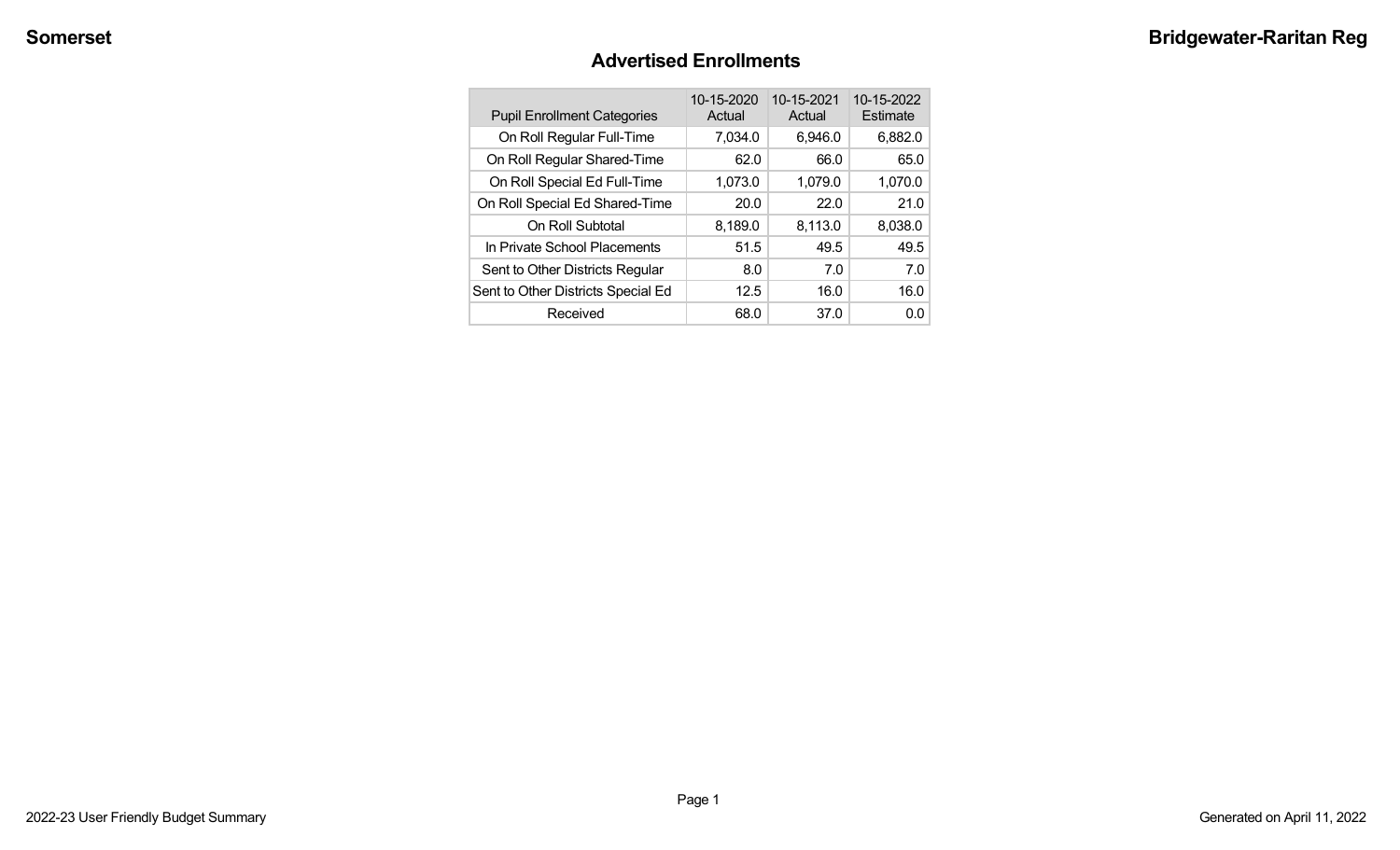#### **Advertised Revenues**

| <b>Budget Category</b>                                        | Description                                                                | Account | 2020-21<br>Actual | 2021-22<br>Revised | 2022-23<br>Proposed |
|---------------------------------------------------------------|----------------------------------------------------------------------------|---------|-------------------|--------------------|---------------------|
|                                                               | Local Tax Levy                                                             | 10-1210 | 146,817,259       | 149,429,837        | 152,742,201         |
|                                                               | <b>Other Local Governmental Units-Restricted</b>                           | 10-12XX | 501,373           | 250,000            | 260,000             |
| <b>General Fund Revenues from Local Sources</b>               | <b>Unrestricted Miscellaneous Revenues</b>                                 | 10-1XXX | 533,439           | 939,000            | 889,000             |
|                                                               | Interest Earned on Capital Reserve Funds                                   | 10-1XXX | 6,913             | 1,000              | 1,000               |
|                                                               | <b>Other Restricted Miscellaneous Revenues</b>                             | 10-1XXX | 1,982             | $\Omega$           | $\Omega$            |
|                                                               | <b>Total Revenues from Local Sources</b>                                   |         | 147,860,966       | 150,619,837        | 153,892,201         |
|                                                               | <b>Categorical Transportation Aid</b>                                      | 10-3121 | 1,656,687         | 1,656,687          | 1,656,687           |
|                                                               | <b>Extraordinary Aid</b>                                                   | 10-3131 | 2,820,856         | $\Omega$           | 715,000             |
|                                                               | <b>Categorical Special Education Aid</b>                                   | 10-3132 | 6,272,803         | 7,094,417          | 8,095,051           |
| <b>General Fund Revenues from State Sources</b>               | <b>Equalization Aid</b>                                                    | 10-3176 | 2,018,666         | 2,018,666          | 2,018,666           |
|                                                               | <b>Categorical Security Aid</b>                                            | 10-3177 | 683,937           | 683,937            | 683,937             |
|                                                               | <b>Other State Aids</b>                                                    | 10-3XXX | 101,150           | $\Omega$           |                     |
|                                                               | <b>Total Revenues from State Sources</b>                                   |         | 13,554,099        | 11,453,707         | 13,169,341          |
|                                                               | <b>Medicaid Reimbursement</b>                                              | 10-4200 | 169,574           | 117,341            | 148,417             |
| <b>General Fund Revenues from Federal Sources</b>             | FFCRA/SEMI and ARRA/SEMI Revenue                                           | 10-4210 | 12,939            | $\Omega$           | $\Omega$            |
|                                                               | Other Federal Grant Revenue-Passed Through State                           | 10-42XX | 81,864            | $\Omega$           | $\Omega$            |
|                                                               | <b>Total Revenues from Federal Sources</b>                                 |         | 264,377           | 117,341            | 148,417             |
|                                                               | <b>Budgeted Fund Balance-Operating Budget</b>                              | 10-303  | 5,250,000         | 5,000,000          | 4,750,000           |
|                                                               | Withdrawal from Capital Reserve for Excess Cost and Other Capital Projects | 10-309  | 5,391,905         | $\Omega$           | $\mathbf 0$         |
| <b>General Fund Revenues from Other Sources</b>               | <b>Other Financing Sources</b>                                             | 10-5XXX | 27,756            | $\Omega$           | 0                   |
|                                                               | Adjustment for Prior Year Encumbrances                                     |         | 0                 | 2,169,136          | $\mathbf 0$         |
|                                                               | Actual Revenues (Over)/Under Expenditures                                  |         | $-13,110,192$     | $\Omega$           | $\mathbf{0}$        |
| <b>General Fund Revenues</b><br><b>Total Operating Budget</b> |                                                                            |         | 159,238,911       | 169,360,021        | 171,959,959         |
|                                                               | <b>Student Activity Fund Revenue</b>                                       | 20-1760 | 363,536           | 800,000            | 776,000             |
| Special Revenue Fund Revenues from Local Sources              | <b>Other Revenue from Local Sources</b>                                    | 20-1XXX | 87,135            | 62,871             | 53,440              |
|                                                               | <b>Total Revenues from Local Sources</b>                                   | 20-1XXX | 450,671           | 862,871            | 829,440             |
|                                                               | <b>Other Restricted Entitlements</b>                                       | 20-32XX | 100,345           | 156,701            | 133,195             |
| Special Revenue Fund Revenues from State Sources              | <b>Total Revenues from State Sources</b>                                   |         | 100,345           | 156,701            | 133,195             |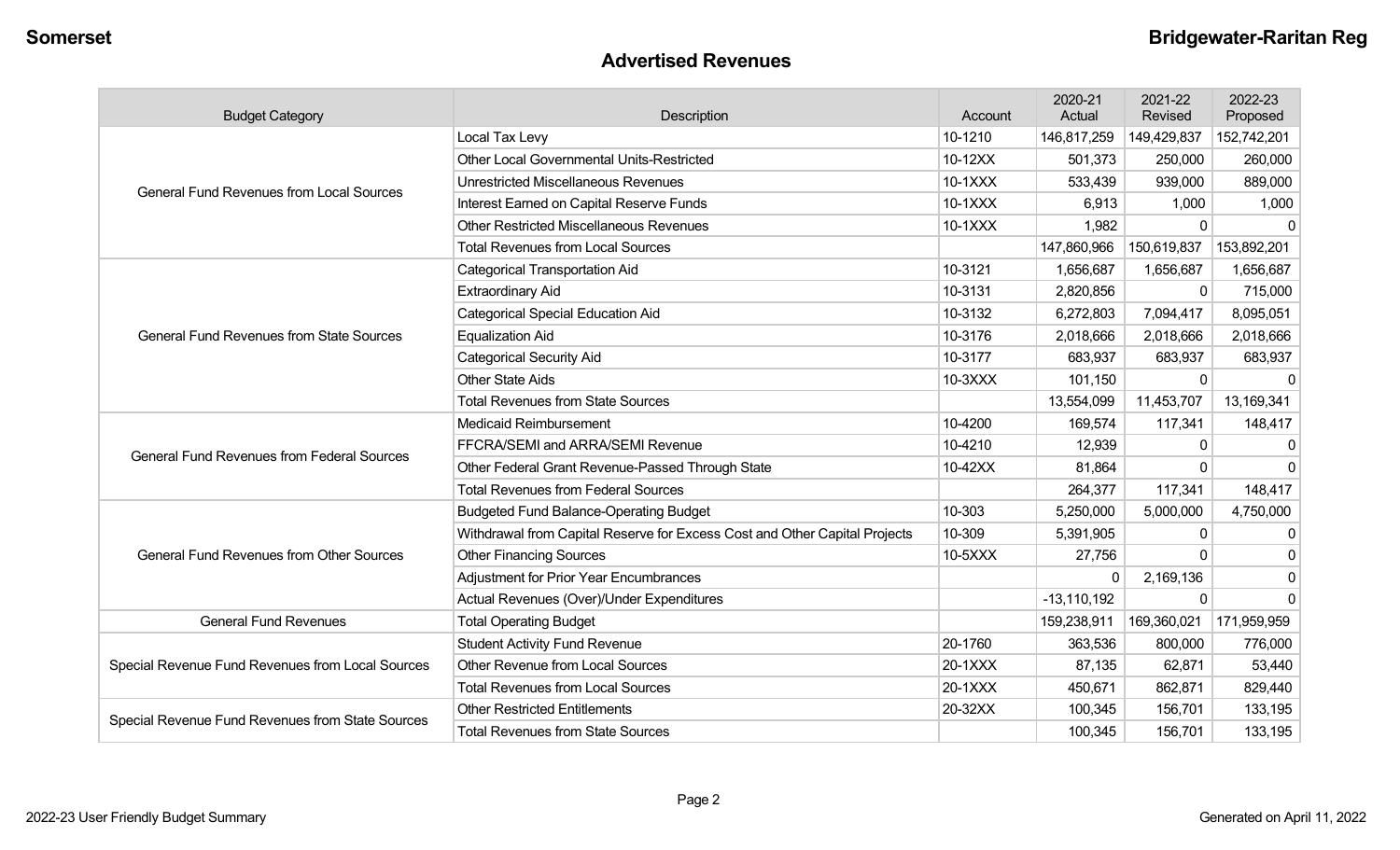#### **Advertised Revenues**

| <b>Budget Category</b>                             | Description                                    | Account      | 2020-21<br>Actual | 2021-22<br>Revised | 2022-23<br>Proposed |
|----------------------------------------------------|------------------------------------------------|--------------|-------------------|--------------------|---------------------|
|                                                    | Title I                                        | 20-4411-4416 | 226,279           | 254,584            | 216,396             |
|                                                    | Title II                                       | 20-4451-4455 | 116,795           | 124,019            | 105,416             |
|                                                    | <b>Title III</b>                               | 20-4491-4494 | 42,839            | 62,797             | 53,377              |
|                                                    | Title IV                                       | 20-4471-4474 | 22,350            | 20,969             | 17,824              |
|                                                    | <b>ARP-IDEA Preschool</b>                      | 20-4409      | 0                 | 32,297             | $\mathbf{0}$        |
|                                                    | <b>ARP-IDEA Basic</b>                          | 20-4419      |                   | 378,651            | $\mathbf{0}$        |
|                                                    | <b>IDEA Part B (Handicapped)</b>               | 20-4420-4429 | 1,850,587         | 2,217,498          | 1,884,873           |
| Special Revenue Fund Revenues from Federal Sources | <b>CARES Act Education Stabilization Fund</b>  | 20-4530      | 234,630           |                    | 0                   |
|                                                    | <b>CARES-Digital Divide Grant</b>              | 20-4531      | 402,462           |                    | 0                   |
|                                                    | Coronavirus Relief Fund (CRF)                  | 20-4532      | 327,391           |                    | $\mathbf 0$         |
|                                                    | <b>CRRSA Act-ESSER II</b>                      | 20-4534      | $\Omega$          | 760,441            | $\mathbf 0$         |
|                                                    | <b>CRRSA Act-Learning Acceleration Grant</b>   | 20-4535      |                   | 48,802             | $\mathbf 0$         |
|                                                    | Other                                          | 20-4XXX      | 10,541            |                    | $\mathbf 0$         |
|                                                    | <b>CRRSA Act-Mental Health Grant</b>           | 20-4536      | $\Omega$          | 45,000             | 0                   |
|                                                    | <b>Total Revenues from Federal Sources</b>     |              | 3,233,874         | 3,945,058          | 2,277,886           |
| Special Revenue Fund Revenues                      | <b>Total Grants and Entitlements</b>           |              | 3,772,355         | 5,164,630          | 3,500,521           |
| Debt Service Fund Revenues from Local Sources      | Local Tax Levy                                 | 40-1210      | 5,509,407         | 5,527,503          | 5,546,686           |
|                                                    | <b>Total Revenues from Local Sources</b>       |              | 5,509,407         | 5,527,503          | 5,546,686           |
| Debt Service Fund Revenues from Other Sources      | <b>Total Local Repayment of Debt</b>           |              | 5,509,407         | 5,527,503          | 5,546,686           |
| Debt Service Fund Revenues                         | <b>Total Repayment of Debt</b>                 |              | 5,509,407         | 5,527,503          | 5,546,686           |
| All Fund Revenues                                  | <b>Total Revenues/Sources</b>                  |              | 168,520,673       | 180,052,154        | 181,007,166         |
| <b>Revenues Net of Transfers</b>                   | <b>Total Revenues/Sources Net of Transfers</b> |              | 168,520,673       | 180,052,154        | 181,007,166         |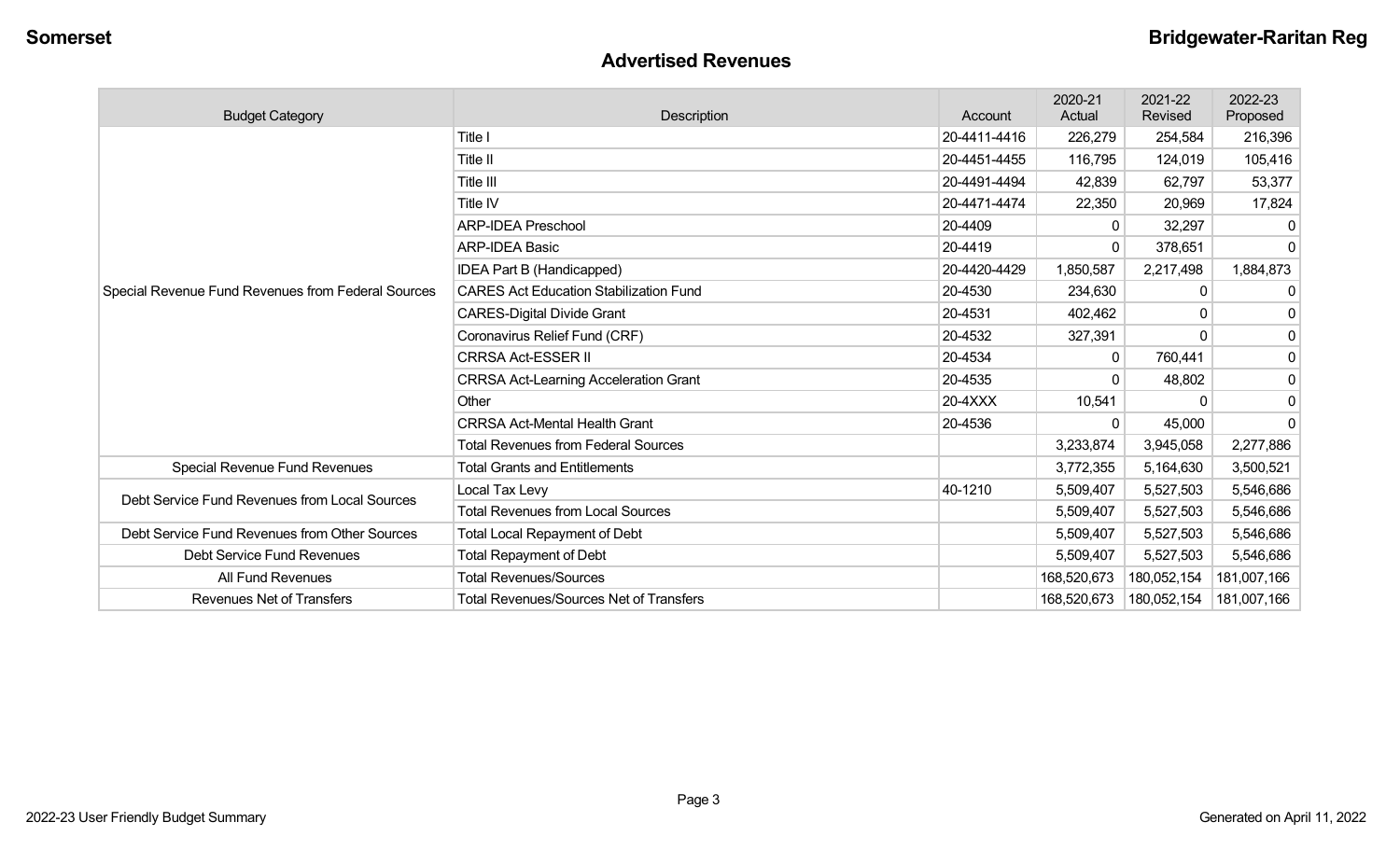# **Advertised Appropriations**

| <b>Budget Category</b>                             | Description                                                                        | Account        | 2020-21<br>Actual | 2021-22<br>Revised | 2022-23<br>Proposed |
|----------------------------------------------------|------------------------------------------------------------------------------------|----------------|-------------------|--------------------|---------------------|
|                                                    | <b>Regular Programs-Instruction</b>                                                | 11-1XX-100-XXX | 48,494,922        | 50,793,499         | 52,008,942          |
|                                                    | <b>Special Education-Instruction</b>                                               | 11-2XX-100-XXX | 15,094,512        | 16,109,000         | 16,381,072          |
| General Fund Current Expenses for Instruction      | <b>Basic Skills/Remedial-Instruction</b>                                           | 11-230-100-XXX | 3,195,524         | 3,587,440          | 3,542,770           |
|                                                    | <b>Bilingual Education-Instruction</b>                                             | 11-240-100-XXX | 1,709,714         | 1,822,795          | 1,878,255           |
|                                                    | School-Sponsored Cocurricular or Extracurricular Activities-Instruction            | 11-401-100-XXX | 342,157           | 510,581            | 504,526             |
|                                                    | School-Sponsored Athletics-Instruction                                             | 11-402-100-XXX | 1,371,575         | 1,772,476          | 1,823,506           |
|                                                    | Undistributed Expenditures-Instruction (Tuition)                                   | 11-000-100-XXX | 4,370,295         | 4,347,942          | 4,314,090           |
|                                                    | Undistributed Expenditures-Attendance and Social Work                              | 11-000-211-XXX | 97,133            | 98,495             | 101,495             |
|                                                    | Undistributed Expenditures-Health Services                                         | 11-000-213-XXX | 1,448,428         | 1,612,006          | 1,632,569           |
|                                                    | Undistributed Expenditures-Speech, OT, PT and Related Services                     | 11-000-216-XXX | 3,334,924         | 3,852,454          | 3,809,746           |
|                                                    | Undistributed Expenditures-Other Support Services, Students-Extraordinary Services | 11-000-217-XXX | 2,293,155         | 2,533,400          | 3,050,700           |
|                                                    | Undistributed Expenditures-Guidance                                                | 11-000-218-XXX | 3,279,855         | 3,430,527          | 3,575,411           |
|                                                    | Undistributed Expenditures-Child Study Teams                                       | 11-000-219-XXX | 3,866,101         | 4,250,218          | 4,471,299           |
|                                                    | Undistributed Expenditures-Improvement of Instruction Services                     | 11-000-221-XXX | 233,469           | 360,389            | 364,456             |
| General Fund Current Expenses for Support Services | Undistributed Expenditures-Education Media Services/Library                        | 11-000-222-XXX | 1,786,581         | 2,003,395          | 2,197,779           |
|                                                    | Undistributed Expenditures-Instructional Staff Training Services                   | 11-000-223-XXX | 19,927            | 411,890            | 309,600             |
|                                                    | Undistributed Expenditures-Support Services-General Administration                 | 11-000-230-XXX | 2,449,370         | 3,231,061          | 2,819,290           |
|                                                    | Undistributed Expenditures-Support Services-School Administration                  | 11-000-240-XXX | 7,949,260         | 8,464,529          | 8,020,334           |
|                                                    | Undistributed Expenditures-Central Services                                        | 11-000-251-XXX | 1,251,785         | 1,296,248          | 1,323,099           |
|                                                    | Undistributed Expenditures-Administrative InformationTechnology                    | 11-000-252-XXX | 460,099           | 649,850            | 642,947             |
|                                                    | Undistributed Expenditures-Operation and Maintenance of Plant Services             | 11-000-26X-XXX | 11,791,386        | 14,076,777         | 13,871,521          |
|                                                    | Undistributed Expenditures-Student Transportation Services                         | 11-000-270-XXX | 8,268,550         | 10,646,201         | 11,265,876          |
|                                                    | Personal Services-Employee Benefits                                                | 11-XXX-XXX-2XX | 28,201,165        | 28,962,824         | 32,079,693          |
|                                                    | <b>Total Undistributed Expenditures</b>                                            |                | 81,101,483        | 90,228,206         | 93,849,905          |
| <b>General Fund Current Expenses</b>               | <b>Total General Current Expense</b>                                               |                | 151,309,887       | 164,823,997        | 169,988,976         |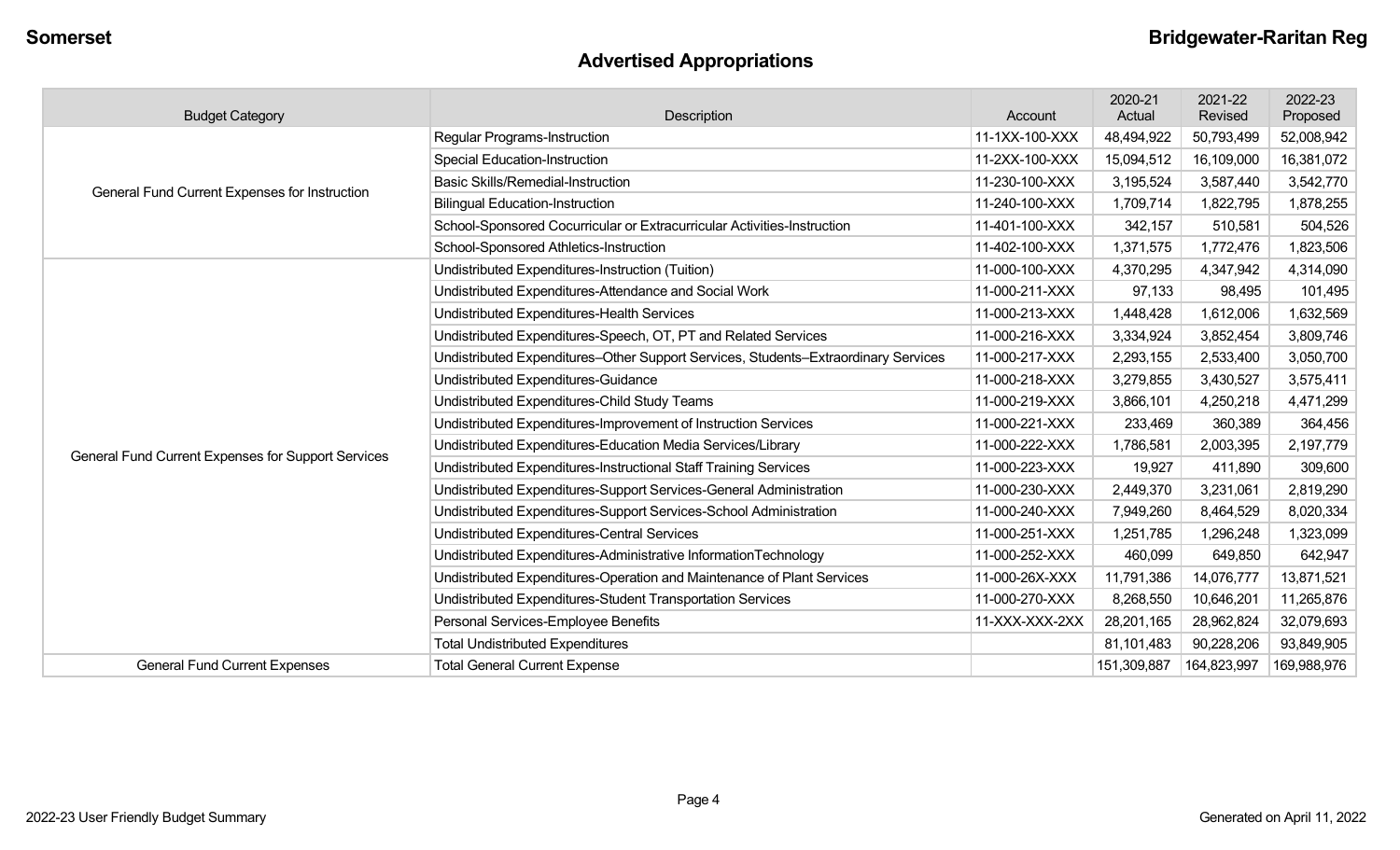# **Advertised Appropriations**

| <b>Budget Category</b>                                                             | Description                                             | Account        | 2020-21<br>Actual | 2021-22<br>Revised | 2022-23<br>Proposed |
|------------------------------------------------------------------------------------|---------------------------------------------------------|----------------|-------------------|--------------------|---------------------|
|                                                                                    | Equipment                                               | 12-XXX-XXX-730 | 1,011,321         | 1,000,050          | 267,710             |
|                                                                                    | <b>Facilities Acquisition and Construction Services</b> | 12-000-400-XXX | 1,464,923         | 3,445,434          | 1,648,888           |
| Capital Outlay                                                                     | Capital Reserve-Transfer to Capital Projects            | 12-000-400-931 | 5,391,905         | 0                  | 0                   |
|                                                                                    | Interest Deposit to Capital Reserve                     | 10-604         | $\mathbf{0}$      | 1,000              | 1,000               |
|                                                                                    | <b>Total Capital Outlay</b>                             |                | 7,868,149         | 4,446,484          | 1,917,598           |
| General Fund Expenses and Transfers                                                | <b>Transfer of Funds to Charter Schools</b>             | 10-000-100-56X | 60,875            | 89,540             | 53,385              |
|                                                                                    | <b>General Fund Grand Total</b>                         |                | 159,238,911       | 169,360,021        | 171,959,959         |
| Special Revenue Fund Expenses for Grants and Entitlements<br><b>Local Projects</b> |                                                         | 20-XXX-XXX-XXX | 87,135            | 62,871             | 53,440              |
|                                                                                    | Nonpublic Textbooks                                     | 20-XXX-XXX-XXX | 13,837            | 13,683             | 11,630              |
|                                                                                    | Nonpublic Auxiliary Services                            | 20-XXX-XXX-XXX | 11,235            | 38,590             | 32,801              |
| Special Revenue Fund Expenses for Other State Projects                             | Nonpublic Handicapped Services                          | 20-XXX-XXX-XXX | 12,165            | 28,555             | 24,272              |
|                                                                                    | <b>Nonpublic Nursing Services</b>                       | 20-XXX-XXX-XXX | 24,051            | 25,872             | 21,991              |
|                                                                                    | Nonpublic Technology Initiative                         | 20-XXX-XXX-XXX | $\mathbf 0$       | 9,576              | 8,140               |
|                                                                                    | Nonpublic Security Aid                                  | 20-XXX-XXX-XXX | 39,057            | 40,425             | 34,361              |
| Special Revenue Fund Expenses for State Projects                                   | <b>Total State Projects</b>                             | 20-XXX-XXX-XXX | 100,345           | 156,701            | 133,195             |
|                                                                                    | Title I                                                 | 20-XXX-XXX-XXX | 226,279           | 254,584            | 216,396             |
|                                                                                    | Title II                                                | 20-XXX-XXX-XXX | 116,795           | 124,019            | 105,416             |
|                                                                                    | Title III                                               | 20-XXX-XXX-XXX | 42,839            | 62,797             | 53,377              |
|                                                                                    | <b>Title IV</b>                                         | 20-XXX-XXX-XXX | 22,350            | 20,969             | 17,824              |
|                                                                                    | IDEA Part B (Handicapped)                               | 20-XXX-XXX-XXX | 1,850,587         | 2,217,498          | 1,884,873           |
|                                                                                    | <b>ARP-IDEA Basic Grant Program</b>                     | 20-223-xxx-xxx | 0                 | 378,651            | 0                   |
|                                                                                    | <b>ARP-IDEA Preschool Grant Program</b>                 | 20-224-xxx-xxx | $\Omega$          | 32,297             | 0                   |
| Special Revenue Fund Expenses for Federal Projects                                 | <b>CARES Act Education Stabilization Fund</b>           | 20-477-XXX-XXX | 234,630           | 0                  | $\mathbf 0$         |
|                                                                                    | Bridging the Digital Divide Program                     | 20-478-XXX-XXX | 402,462           | $\mathbf{0}$       | 0                   |
|                                                                                    | Coronavirus Relief Fund (CRF) Grant Program             | 20-479-XXX-XXX | 327,391           | 0                  | 0                   |
|                                                                                    | Nonpublic Technology Funds Under CRF                    | 20-482-xxx-xxx | 10,541            | $\Omega$           | 0                   |
|                                                                                    | CRRSA Act-ESSER II Grant Program                        | 20-483-xxx-xxx | 0                 | 760,441            | 0                   |
|                                                                                    | <b>CRRSA Act-Learning Acceleration Grant Program</b>    | 20-484-xxx-xxx | $\mathbf 0$       | 48,802             | 0                   |
|                                                                                    | CRRSA Act-Mental Health Grant Program                   | 20-485-xxx-xxx | $\mathbf 0$       | 45,000             | $\mathbf 0$         |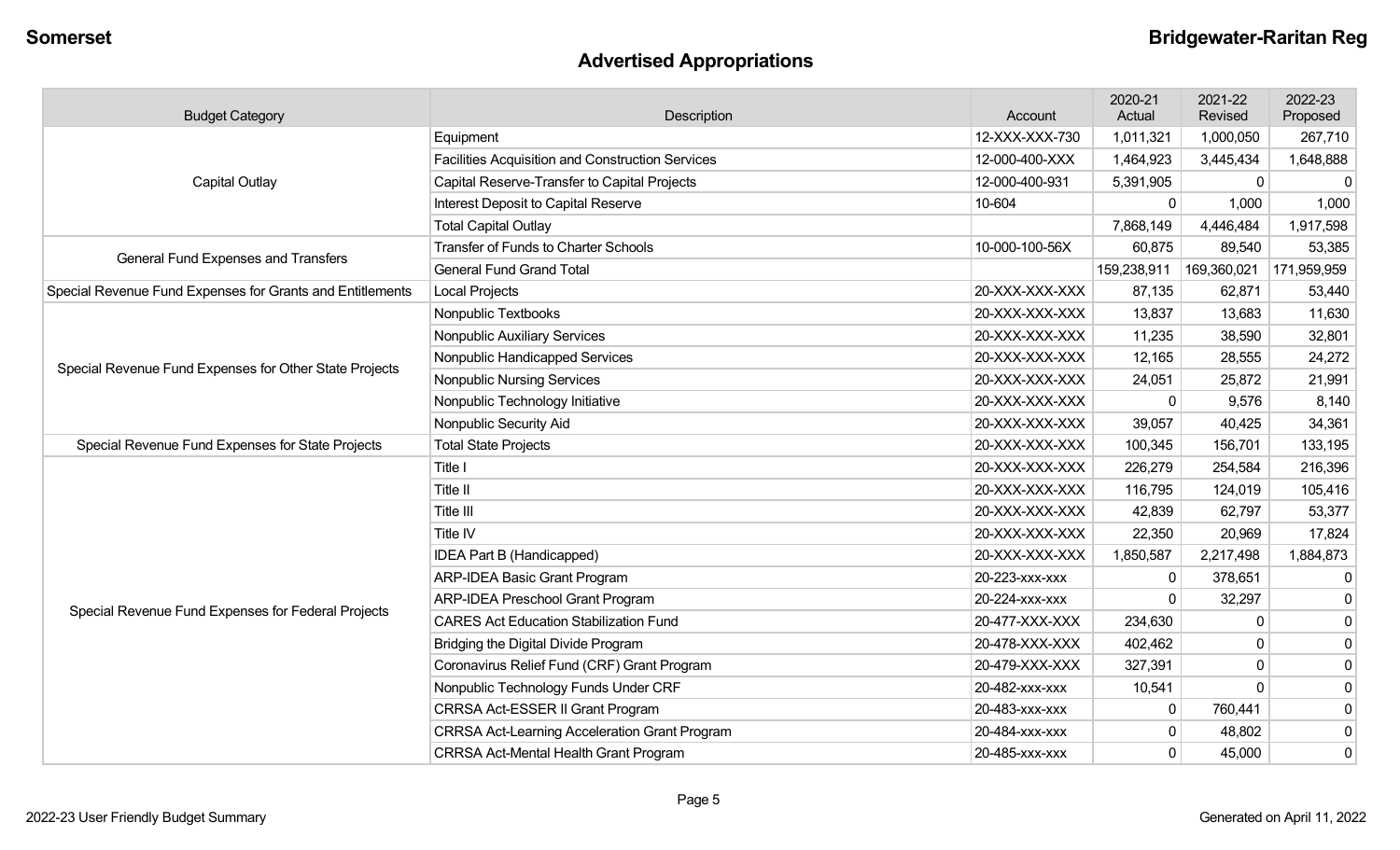# **Advertised Appropriations**

| <b>Budget Category</b>                             | Description                                | Account        | 2020-21<br>Actual | 2021-22<br>Revised | 2022-23<br>Proposed |
|----------------------------------------------------|--------------------------------------------|----------------|-------------------|--------------------|---------------------|
| Special Revenue Fund Expenses for Federal Projects | <b>Total Federal Projects</b>              | 20-XXX-XXX-XXX | 3,233,874         | 3,945,058          | 2,277,886           |
| Special Revenue Fund Expenses                      | <b>Total Special Revenue Funds</b>         |                | 3,772,355         | 5,164,630          | 3,500,521           |
| Debt Service Fund Expenses                         | <b>Total Regular Debt Service</b>          | 40-701-510-XXX | 5,509,407         | 5,527,503          | 5,546,686           |
|                                                    | <b>Total Debt Service Funds</b>            |                | 5,509,407         | 5,527,503          | 5,546,686           |
| All Fund Expenses                                  | <b>Total Expenditures/Appropriations</b>   |                | 168,520,673       | 180,052,154        | 181,007,166         |
| <b>Expenses Net of Transfers</b>                   | <b>Total Expenditures Net of Transfers</b> |                | 168,520,673       | 180,052,154        | 181,007,166         |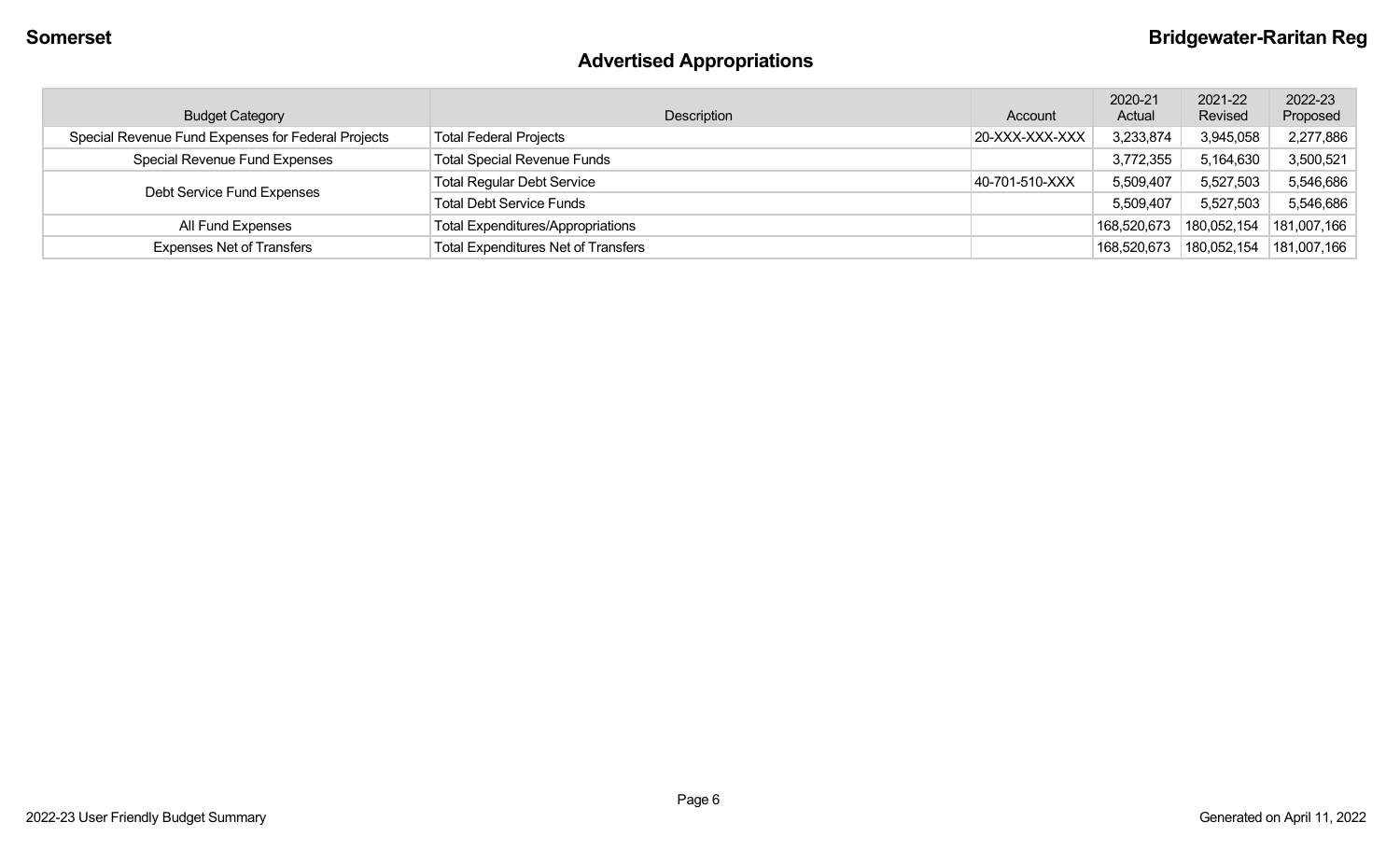# **Advertised Recapitulation of Balances**

| <b>Fund Balance Category</b>                   | <b>Budget Category</b>                                           | Audited<br><b>Balance</b><br>06/30/2020 | Audited<br><b>Balance</b><br>06/30/2021 | Estimated<br><b>Balance</b><br>06/30/2022 | <b>Estimated</b><br><b>Balance</b><br>06/30/2023 |
|------------------------------------------------|------------------------------------------------------------------|-----------------------------------------|-----------------------------------------|-------------------------------------------|--------------------------------------------------|
| Unrestricted                                   | <b>General Operating Budget</b>                                  | 4,521,752                               | 8,926,654                               | 6,687,635                                 | 6,687,635                                        |
|                                                | Repayment of Debt                                                | 0                                       |                                         |                                           |                                                  |
|                                                | Capital Reserve                                                  | 18,610,291                              | 17,165,450                              | 19,405,469                                | 19,406,469                                       |
|                                                | <b>Adult Education Programs</b>                                  | 0                                       |                                         |                                           |                                                  |
|                                                | Maintenance Reserve                                              | 2,000,000                               | 2,000,000                               | 2,000,000                                 | 2,000,000                                        |
|                                                | Legal Reserve                                                    | 10,250,000                              | 9,750,000                               | 4,750,000                                 |                                                  |
| <b>Restricted for General Operating Budget</b> | Unemployment Fund                                                | 3,263,235                               | 3,265,217                               | 3,265,217                                 | 3,265,217                                        |
|                                                | Tuition Reserve                                                  |                                         | 0                                       |                                           |                                                  |
|                                                | <b>Current Expense Emergency Reserve</b>                         | 0                                       | $\mathbf{0}$                            | 0                                         |                                                  |
|                                                | Impact Aid Reserve for General Expenses (Sections 8002 and 8003) | 0                                       | 0                                       | $\Omega$                                  |                                                  |
|                                                | Impact Aid Reserve for Capital Expenses (Sections 8007 and 8008) | 0                                       | 0                                       |                                           |                                                  |
|                                                | <b>Student Activity Fund</b>                                     | 862,917                                 | 875,452                                 | 675,452                                   | 415,452                                          |
| Restricted for Special Revenue Fund            | Scholarship Fund                                                 | 0                                       | $\Omega$                                |                                           |                                                  |
| Restricted for Repayment of Debt               | Restricted for Repayment of Debt                                 | 0                                       | 0                                       |                                           | 0                                                |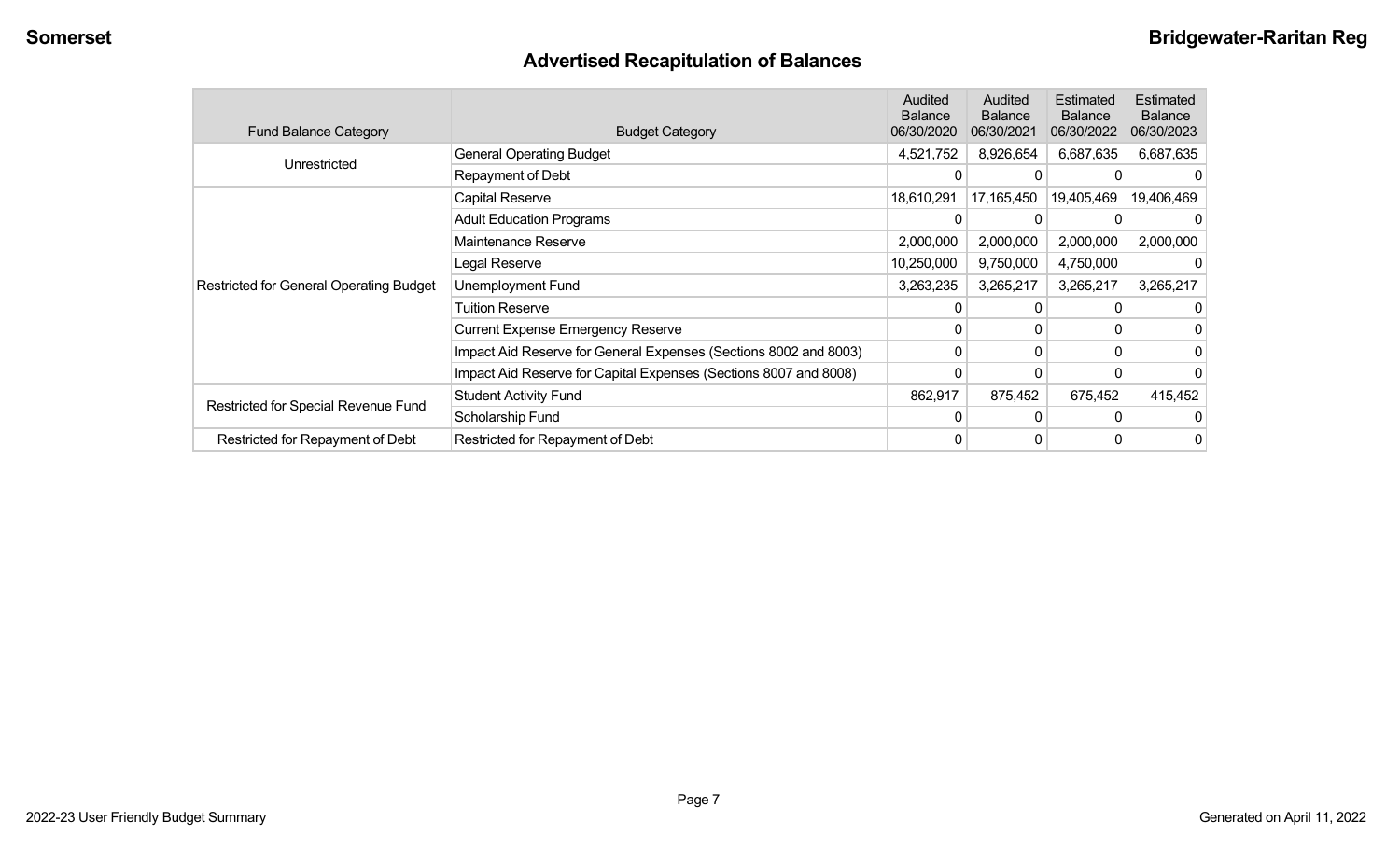#### **Advertised Per Pupil Cost Calculations**

| Per Pupil Cost Calculations                       | 2019-20<br><b>Actual Costs</b> | 2020-21<br><b>Actual Costs</b> | 2021-22<br><b>Original Budget</b> | 2021-22<br><b>Revised Budget</b> | 2022-23<br><b>Proposed Budget</b> |
|---------------------------------------------------|--------------------------------|--------------------------------|-----------------------------------|----------------------------------|-----------------------------------|
| <b>Total Budgetary Comparative Per Pupil Cost</b> | \$15,759                       | \$16,832                       | \$18,153                          | \$18,426                         | \$19,216                          |
| <b>Total Classroom Instruction</b>                | \$10,065                       | \$10,717                       | \$11,338                          | \$11,361                         | \$11,909                          |
| <b>Classroom-Salaries and Benefits</b>            | \$9,685                        | \$10,211                       | \$10,778                          | \$10,788                         | \$11,389                          |
| Classroom-General Supplies and Textbooks          | \$238                          | \$246                          | \$398                             | \$454                            | \$447                             |
| <b>Classroom-Purchased Services</b>               | \$142                          | \$260                          | \$162                             | \$119                            | \$73                              |
| <b>Total Support Services</b>                     | \$2,395                        | \$2,541                        | \$2,846                           | \$2,880                          | \$3,119                           |
| Support Services-Salaries and Benefits            | \$2,219                        | \$2,373                        | \$2,622                           | \$2,610                          | \$2,888                           |
| <b>Total Administrative Costs</b>                 | \$1,631                        | \$1,754                        | \$1,866                           | \$1,969                          | \$1,938                           |
| <b>Administration Salaries and Benefits</b>       | \$1,405                        | \$1,531                        | \$1,562                           | \$1,635                          | \$1,592                           |
| Total Operations and Maintenance of Plant         | \$1,359                        | \$1,523                        | \$1,723                           | \$1,829                          | \$1,834                           |
| Operations and Maintenance-Salaries and Benefits  | \$328                          | \$348                          | \$371                             | \$378                            | \$419                             |
| <b>Board Contribution to Food Services</b>        | \$0                            | \$0                            | \$0                               | \$0                              | \$0                               |
| <b>Total Extracurricular Costs</b>                | \$269                          | \$257                          | \$330                             | \$332                            | \$346                             |
| <b>Total Equipment Costs</b>                      | \$70                           | \$124                          | \$77                              | \$124                            | \$33                              |
| Legal Costs                                       | \$27                           | \$18                           | \$43                              | \$44                             | \$38                              |
| Employee Benefits as a percentage of salaries*    | 29.34%                         | 30.14%                         | 30.84%                            | 29.07%                           | 31.19%                            |

\*Does not include pension and social security paid by the State on-behalf of the district.

\*\*Federal and State funds in the blended resource school-based budgets.

The information presented in columns 1 through 3 as well as the related descriptions of the per pupil cost calculations are contained in the Taxpayers' Guide to Education Spending and can be found on the Department of Education's Internet website: http://www.state.nj.us/education/guide/. This publication is also available in the board office and public libraries. The same calculations were performed using the 2021-22 revised appropriations and the 2022-23 budgeted appropriations presented in this advertised budget. Total Budgetary Comparative Per Pupil Cost is defined as current expense exclusive of tuition expenditures, transportation, residential costs, and judgments against the school district. For all years it also includes the restricted entitlement aids. With the exception of Total Equipment Cost, each of the other per pupil cost calculations presented is a component of the total comparative per pupil cost, although all components are not shown.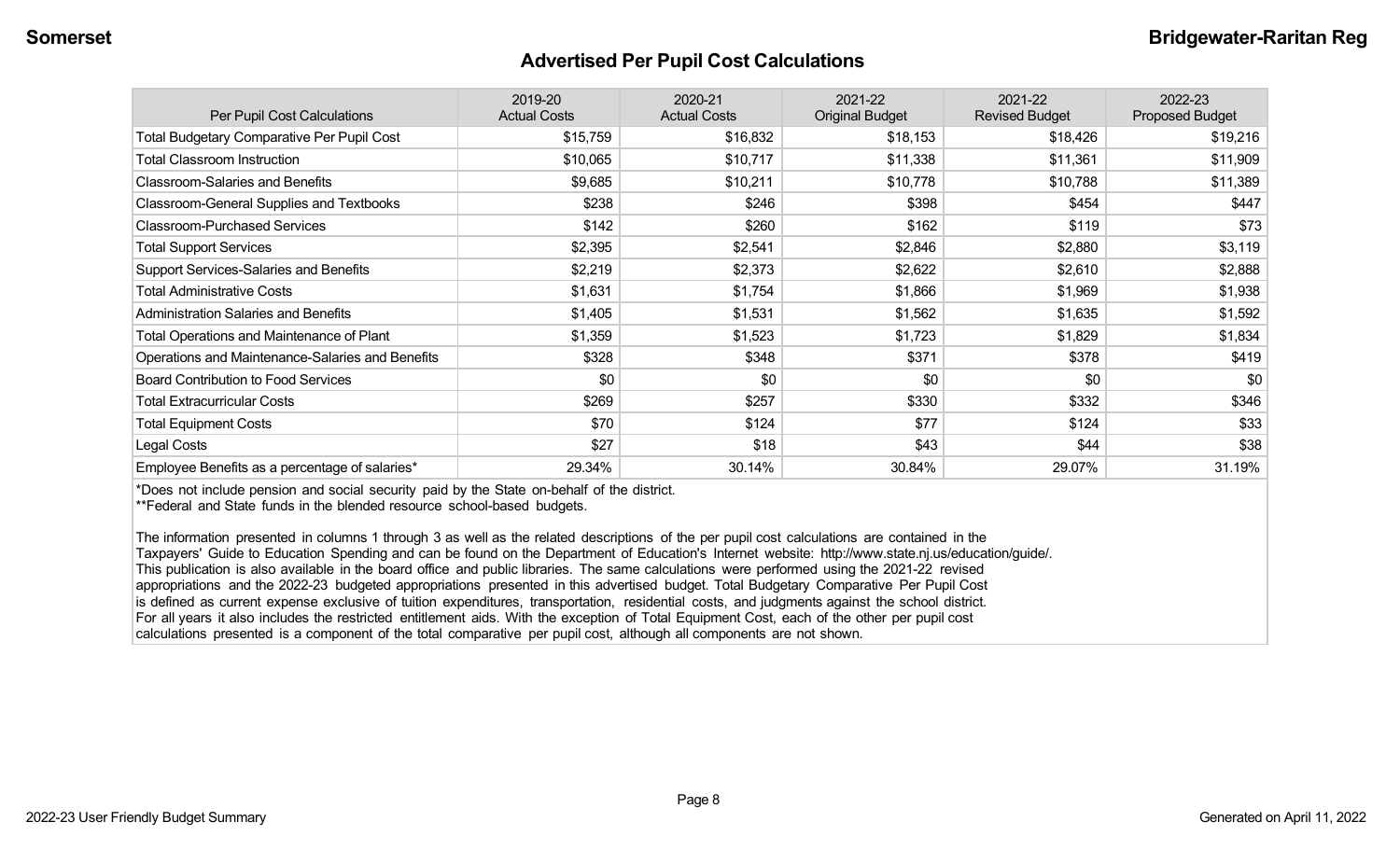#### **Shared Services**

| <b>Shared Service Category Type</b>            | <b>Shared Service Category Description</b>                           | Amount<br>Saved<br>(Optional) |  |
|------------------------------------------------|----------------------------------------------------------------------|-------------------------------|--|
| <b>Food Services</b>                           | Provide service to the ESC Schools                                   | 0                             |  |
| <b>Insurance Coverages and Benefits</b>        | NJ School Insurance Group                                            |                               |  |
|                                                | Facility and Field use with Raritan Borough and Bridgewater Township | 0                             |  |
| <b>Others</b>                                  | School Resource Officers with Bridgewater Township                   | $\mathbf{0}$                  |  |
|                                                | PPA through Somerset County for Solar Power                          | $\mathbf{0}$                  |  |
|                                                | Robert Wood Johnson for Athletic Trainer services                    | 0                             |  |
|                                                | Alliance for Competitive Energy Services (ACES)                      | $\mathbf 0$                   |  |
| Purchasing                                     | Cooperative Purchasing through ESCNJ, HCESC, SOCCP, and BCCPS        | $\mathbf{0}$                  |  |
|                                                | Alliance for Competitive Telecommunications (ACT)                    | $\overline{0}$                |  |
|                                                | Vehicle fuel with Bridgewater Township                               | $\mathbf{0}$                  |  |
| <b>Transportation Services, including Fuel</b> | Student transportation with local school districts and ESC           | 0                             |  |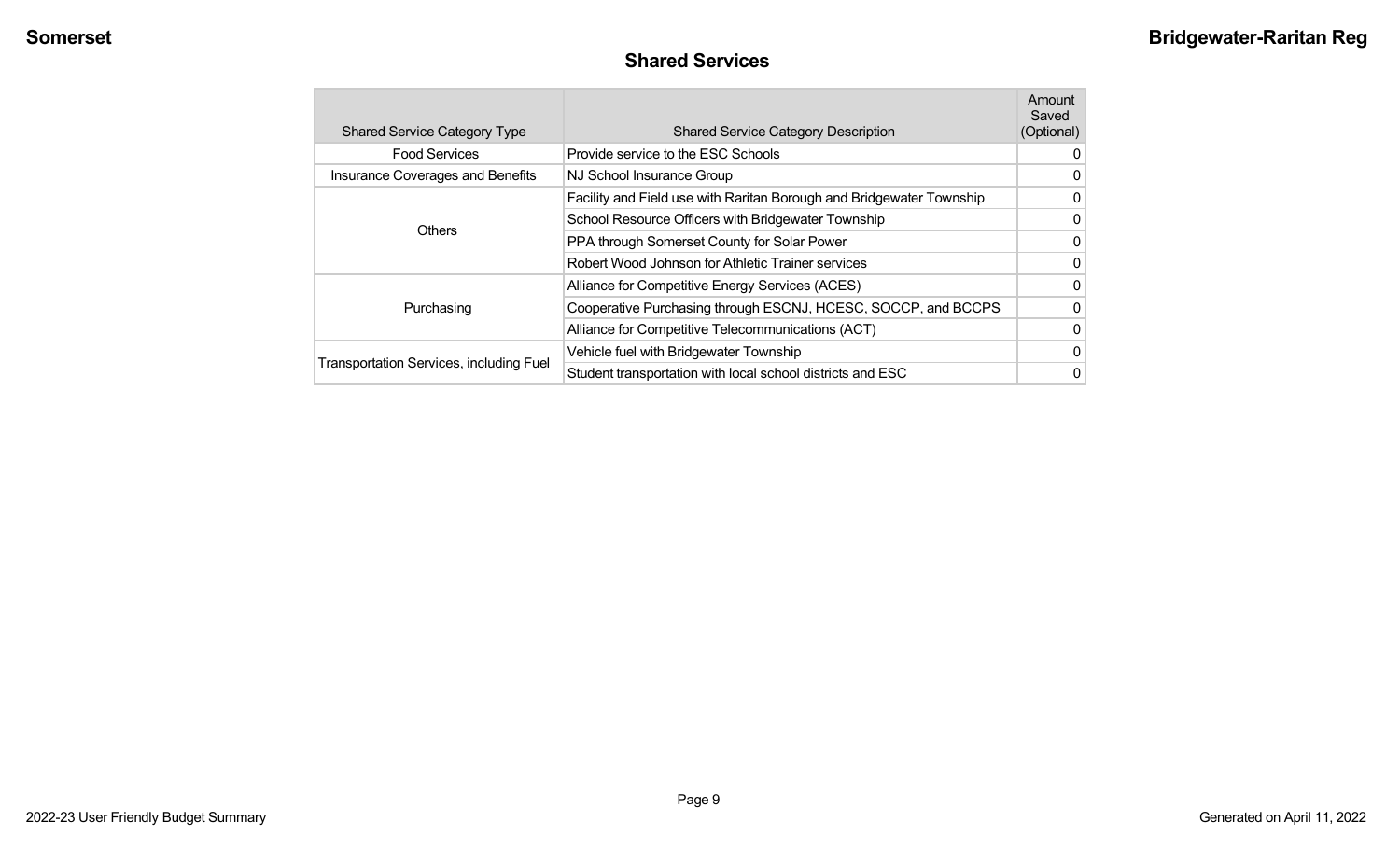| <b>Estimated Tax Rates</b> |
|----------------------------|
|----------------------------|

| Municipality                | Category                                                                                                           | Amount         |
|-----------------------------|--------------------------------------------------------------------------------------------------------------------|----------------|
|                             | (A) General Fund School Levy                                                                                       | 131,759,536    |
|                             | (D) Total School Levy                                                                                              | 136,586,423    |
|                             | (B) Estimated Net Taxable Valuation (as of 10/01/21)                                                               | 9,378,421,822  |
| <b>Bridgewater Township</b> | (H) Estimated Equalized Valuation (as of 10/01/21)                                                                 | 10,068,440,770 |
|                             | (C) Estimated 2022-23 General Fund School Tax Rate, Without Repayment of Debt or Adjustments=100x(A)/(B)           | 1.4049         |
|                             | (F) Estimated 2022-23 Total School Tax Rate, With Repayment of Debt and Adjustments=100x(D)/(B)                    | 1.4564         |
|                             | (I) Estimated 2022-23 Equalized General Fund School Tax Rate, Without Repayment of Debt or Adjustments=100x(A)/(H) | 1.3086         |
|                             | (L) Estimated 2022-23 Equalized Total School Tax Rate, With Repayment of Debt and Adjustments=100x(D)/(H)          | 1.3566         |
|                             | (A) General Fund School Levy                                                                                       | 19,326,483     |
|                             | (D) Total School Levy                                                                                              | 20,038,935     |
|                             | (B) Estimated Net Taxable Valuation (as of 10/01/21)                                                               | 1,217,258,892  |
|                             | (H) Estimated Equalized Valuation (as of 10/01/21)                                                                 | 1,519,315,505  |
| Raritan Borough             | (C) Estimated 2022-23 General Fund School Tax Rate, Without Repayment of Debt or Adjustments=100x(A)/(B)           | 1.5877         |
|                             | (F) Estimated 2022-23 Total School Tax Rate, With Repayment of Debt and Adjustments=100x(D)/(B)                    | 1.6462         |
|                             | (I) Estimated 2022-23 Equalized General Fund School Tax Rate, Without Repayment of Debt or Adjustments=100x(A)/(H) | 1.2721         |
|                             | (L) Estimated 2022-23 Equalized Total School Tax Rate, With Repayment of Debt and Adjustments=100x(D)/(H)          | 1.3189         |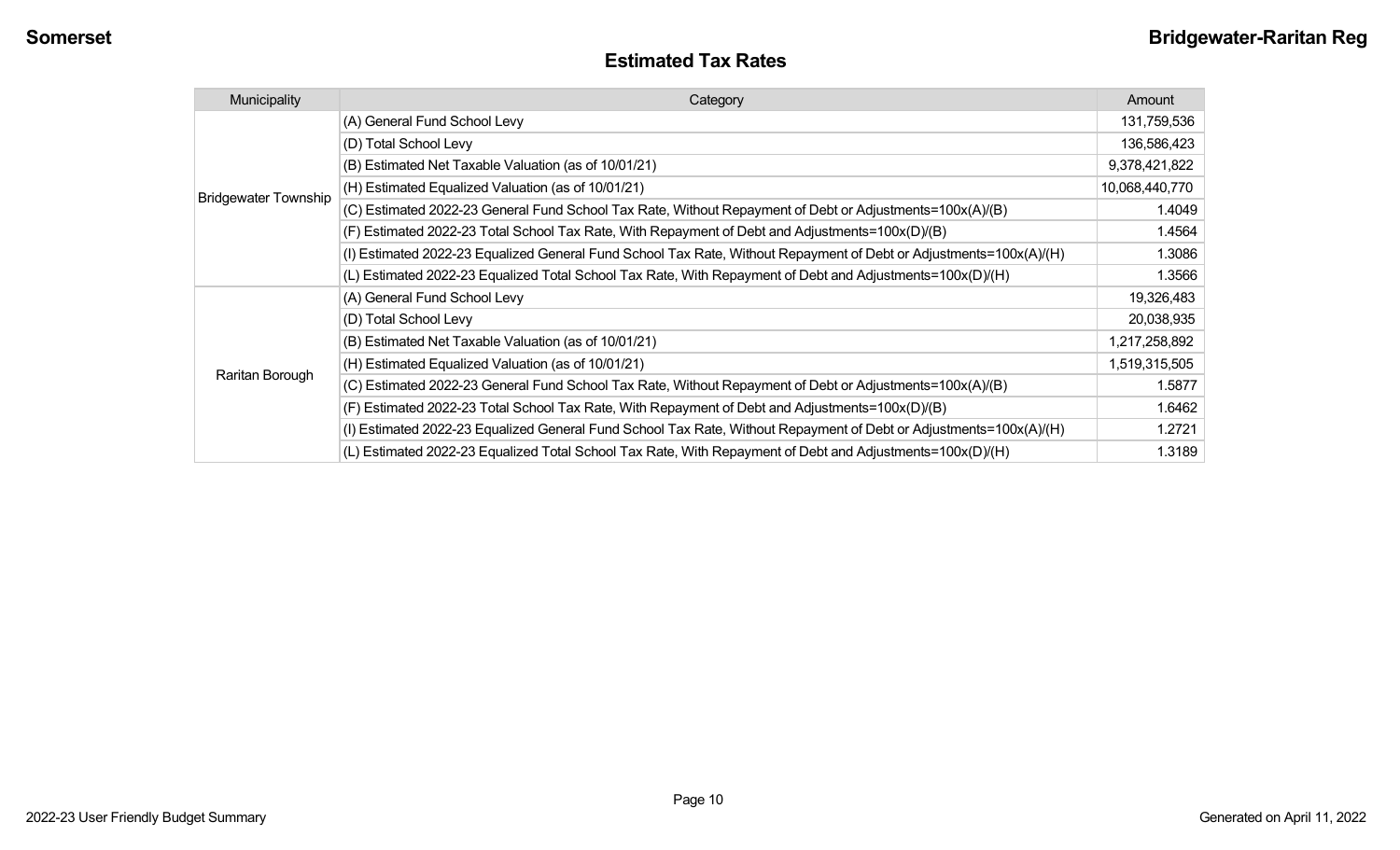| Name                     | Category                                                                                  | Measure                                       |
|--------------------------|-------------------------------------------------------------------------------------------|-----------------------------------------------|
|                          | <b>Job Title</b>                                                                          | Coordinator/Director/Manager/Supervisor       |
|                          | Job Title II                                                                              | <b>Transportation Coordinato</b>              |
|                          | <b>Base Annual Salary Amount</b>                                                          | \$104,166                                     |
|                          | Full-Time Equivalent (FTE)                                                                | 1.0                                           |
|                          | Shared with Another District?                                                             | N                                             |
|                          | <b>Shared County</b>                                                                      | None Reported                                 |
|                          | <b>Shared District</b>                                                                    | None Reported                                 |
|                          | <b>Job Title Other District</b>                                                           | None Reported                                 |
|                          | Member of Collective Bargaining Unit (CBU)?                                               | N                                             |
|                          | <b>Beginning Date of Contract</b>                                                         | 07/01/21                                      |
|                          | <b>End Date of Contract</b>                                                               | 06/30/22                                      |
|                          | Contracted Number of Annual Work Days                                                     | 260                                           |
|                          | Contracted Number of Annual Vacation Days                                                 | 23                                            |
|                          | Contracted Number of Annual Sick Days                                                     | 15                                            |
| Assante-Sobel, Catherine | Contracted Number of Annual Personal Days                                                 |                                               |
|                          | <b>Contracted Number of Annual Consulting Days</b>                                        | $\Omega$                                      |
|                          | Number of Other Contracted Non-Working Days                                               | $\Omega$                                      |
|                          | Description of Other Contracted Non-Working Days                                          | None Reported                                 |
|                          | <b>Total Allowances Amount</b>                                                            | \$800                                         |
|                          | <b>Total Bonuses Amount</b>                                                               | \$0                                           |
|                          | <b>Total Stipends Amount</b>                                                              | \$0                                           |
|                          | District Contributions Above Teacher Contract for Insurance (Health, Dental, Life, Other) | \$0                                           |
|                          | District Contributions Above Teacher Contract for Retirement Plans                        | \$0                                           |
|                          | <b>Total Contractual Post-Employment Benefit Amount</b>                                   | \$9,215                                       |
|                          | Contractual Post-Employment Benefit Description of Payout of Sick days                    | \$15,000 maximum amount allowed at retirement |
|                          | Contractual Post-Employment Benefit Description of Payout of Vacation days                | Unused earned days paid upon leaving district |
|                          | Contractual Post-Employment Benefit Description of Payout of Personal days                | N/A                                           |
|                          | Contractual Post-Employment Benefit Description of Other Benefits 1                       | None Reported                                 |
|                          | Contractual Post-Employment Benefit Description of Other Benefits 2                       | None Reported                                 |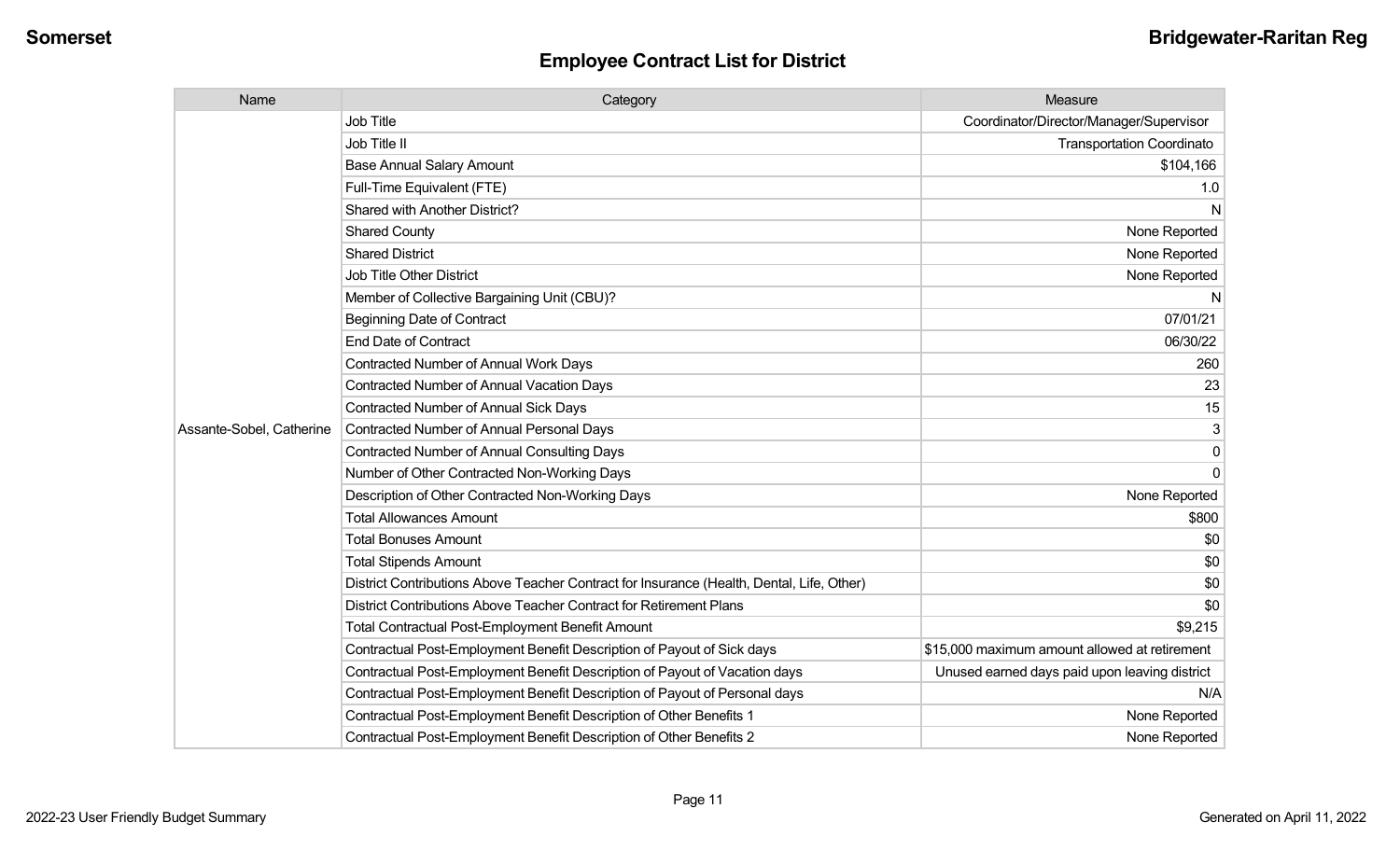| Name                     | Category                                                                                 | Measure        |
|--------------------------|------------------------------------------------------------------------------------------|----------------|
|                          | Contractual Post-Employment Benefit Description of Other Benefits 3                      | None Reported  |
|                          | Total Other/In-Kind Remuneration Amount                                                  | \$0            |
|                          | Description of Other/In-Kind Remuneration Annual Option to Buyback Sick Time in Cash     | None Reported  |
|                          | Description of Other/In-Kind Remuneration Annual Option to Buyback Vacation Time in Cash | None Reported  |
|                          | Description of Other/In-Kind Remuneration Annual Option to Buyback Personal Time in Cash | None Reported  |
| Assante-Sobel, Catherine | Description of Other/In-Kind Remuneration Annual Option to Other Remuneration 1          | None Reported  |
|                          | Description of Other/In-Kind Remuneration Annual Option to Other Remuneration 2          | None Reported  |
|                          | Description of Other/In-Kind Remuneration Annual Option to Other Remuneration 3          | None Reported  |
|                          | <b>Additional Comment 1</b>                                                              | None Reported  |
|                          | <b>Additional Comment 2</b>                                                              | None Reported  |
|                          | <b>Additional Comment 3</b>                                                              | None Reported  |
|                          | Job Title                                                                                | Superintendent |
|                          | Job Title II                                                                             | None Reported  |
|                          | <b>Base Annual Salary Amount</b>                                                         | \$225,000      |
|                          | Full-Time Equivalent (FTE)                                                               | 1.0            |
|                          | Shared with Another District?                                                            |                |
|                          | <b>Shared County</b>                                                                     | None Reported  |
|                          | <b>Shared District</b>                                                                   | None Reported  |
|                          | Job Title Other District                                                                 | None Reported  |
|                          | Member of Collective Bargaining Unit (CBU)?                                              |                |
| Beers, Robert            | <b>Beginning Date of Contract</b>                                                        | 07/01/21       |
|                          | <b>End Date of Contract</b>                                                              | 06/30/26       |
|                          | <b>Contracted Number of Annual Work Days</b>                                             | 260            |
|                          | <b>Contracted Number of Annual Vacation Days</b>                                         | 26             |
|                          | Contracted Number of Annual Sick Days                                                    | 14             |
|                          | <b>Contracted Number of Annual Personal Days</b>                                         | 5              |
|                          | <b>Contracted Number of Annual Consulting Days</b>                                       | 0              |
|                          | Number of Other Contracted Non-Working Days                                              | $\Omega$       |
|                          | Description of Other Contracted Non-Working Days                                         | None Reported  |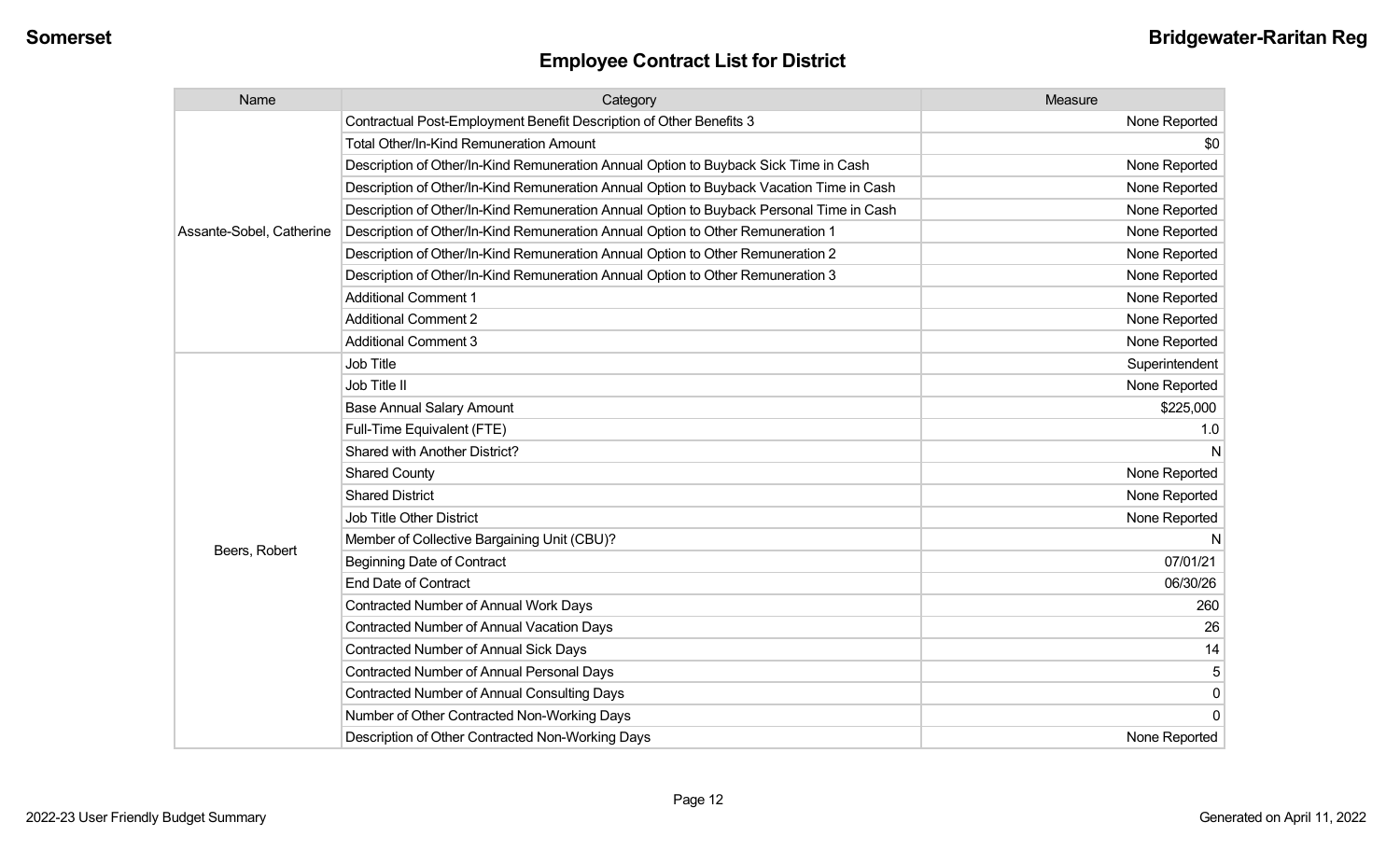| Name           | Category                                                                                  | Measure                                       |
|----------------|-------------------------------------------------------------------------------------------|-----------------------------------------------|
|                | <b>Total Allowances Amount</b>                                                            | \$8,600                                       |
|                | <b>Total Bonuses Amount</b>                                                               | \$0                                           |
|                | <b>Total Stipends Amount</b>                                                              | \$0                                           |
|                | District Contributions Above Teacher Contract for Insurance (Health, Dental, Life, Other) | \$0                                           |
|                | District Contributions Above Teacher Contract for Retirement Plans                        | \$0                                           |
|                | <b>Total Contractual Post-Employment Benefit Amount</b>                                   | \$22,500                                      |
|                | Contractual Post-Employment Benefit Description of Payout of Sick days                    | \$15,000 maximum amount allowed at retirement |
|                | Contractual Post-Employment Benefit Description of Payout of Vacation days                | Unused earned days paid upon leaving district |
|                | Contractual Post-Employment Benefit Description of Payout of Personal days                | N/A                                           |
|                | Contractual Post-Employment Benefit Description of Other Benefits 1                       | None Reported                                 |
|                | Contractual Post-Employment Benefit Description of Other Benefits 2                       | None Reported                                 |
| Beers, Robert  | Contractual Post-Employment Benefit Description of Other Benefits 3                       | None Reported                                 |
|                | <b>Total Other/In-Kind Remuneration Amount</b>                                            | \$0                                           |
|                | Description of Other/In-Kind Remuneration Annual Option to Buyback Sick Time in Cash      | None Reported                                 |
|                | Description of Other/In-Kind Remuneration Annual Option to Buyback Vacation Time in Cash  | None Reported                                 |
|                | Description of Other/In-Kind Remuneration Annual Option to Buyback Personal Time in Cash  | None Reported                                 |
|                | Description of Other/In-Kind Remuneration Annual Option to Other Remuneration 1           | None Reported                                 |
|                | Description of Other/In-Kind Remuneration Annual Option to Other Remuneration 2           | None Reported                                 |
|                | Description of Other/In-Kind Remuneration Annual Option to Other Remuneration 3           | None Reported                                 |
|                | <b>Additional Comment 1</b>                                                               | None Reported                                 |
|                | <b>Additional Comment 2</b>                                                               | None Reported                                 |
|                | <b>Additional Comment 3</b>                                                               | None Reported                                 |
|                | <b>Job Title</b>                                                                          | Secretary                                     |
| Brown, Theresa | Job Title II                                                                              | <b>Executive Secretary</b>                    |
|                | <b>Base Annual Salary Amount</b>                                                          | \$97,214                                      |
|                | Full-Time Equivalent (FTE)                                                                | 1.0                                           |
|                | Shared with Another District?                                                             | N                                             |
|                | <b>Shared County</b>                                                                      | None Reported                                 |
|                | <b>Shared District</b>                                                                    | None Reported                                 |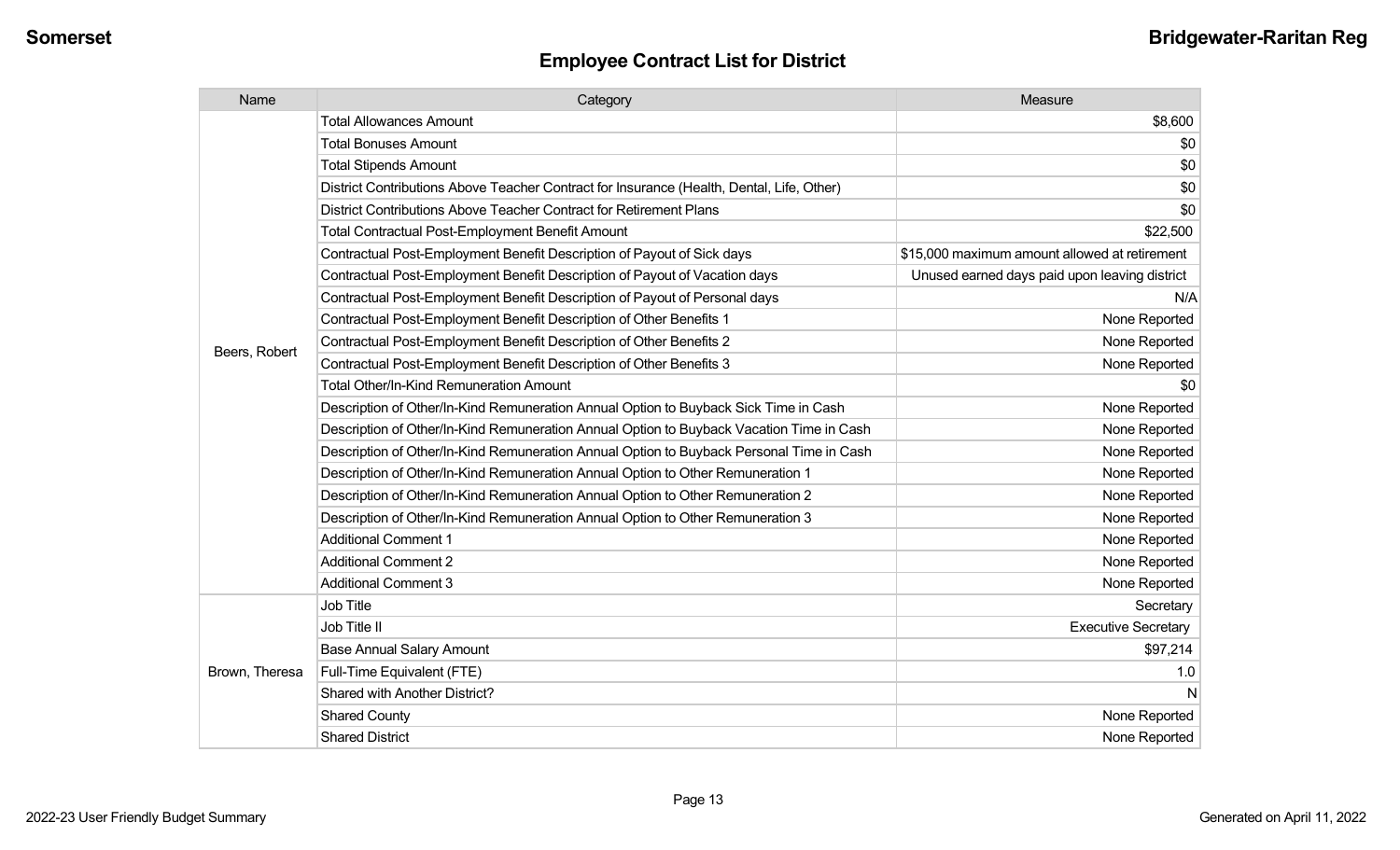| Name           | Category                                                                                  | Measure                                       |
|----------------|-------------------------------------------------------------------------------------------|-----------------------------------------------|
|                | <b>Job Title Other District</b>                                                           | None Reported                                 |
|                | Member of Collective Bargaining Unit (CBU)?                                               | N                                             |
|                | <b>Beginning Date of Contract</b>                                                         | 07/01/21                                      |
|                | <b>End Date of Contract</b>                                                               | 06/30/22                                      |
|                | <b>Contracted Number of Annual Work Days</b>                                              | 260                                           |
|                | <b>Contracted Number of Annual Vacation Days</b>                                          | 24                                            |
|                | <b>Contracted Number of Annual Sick Days</b>                                              | 15                                            |
|                | <b>Contracted Number of Annual Personal Days</b>                                          | 3                                             |
|                | <b>Contracted Number of Annual Consulting Days</b>                                        | 0                                             |
|                | Number of Other Contracted Non-Working Days                                               | $\mathbf 0$                                   |
|                | Description of Other Contracted Non-Working Days                                          | None Reported                                 |
|                | <b>Total Allowances Amount</b>                                                            | \$20                                          |
|                | <b>Total Bonuses Amount</b>                                                               | \$0                                           |
|                | <b>Total Stipends Amount</b>                                                              | \$0                                           |
| Brown, Theresa | District Contributions Above Teacher Contract for Insurance (Health, Dental, Life, Other) | \$0                                           |
|                | District Contributions Above Teacher Contract for Retirement Plans                        | \$0                                           |
|                | <b>Total Contractual Post-Employment Benefit Amount</b>                                   | \$8,974                                       |
|                | Contractual Post-Employment Benefit Description of Payout of Sick days                    | \$15,000 Maximum amount allowed at retirement |
|                | Contractual Post-Employment Benefit Description of Payout of Vacation days                | Unused earned days paid upon leaving district |
|                | Contractual Post-Employment Benefit Description of Payout of Personal days                | N/A                                           |
|                | Contractual Post-Employment Benefit Description of Other Benefits 1                       | None Reported                                 |
|                | Contractual Post-Employment Benefit Description of Other Benefits 2                       | None Reported                                 |
|                | Contractual Post-Employment Benefit Description of Other Benefits 3                       | None Reported                                 |
|                | <b>Total Other/In-Kind Remuneration Amount</b>                                            | \$0                                           |
|                | Description of Other/In-Kind Remuneration Annual Option to Buyback Sick Time in Cash      | None Reported                                 |
|                | Description of Other/In-Kind Remuneration Annual Option to Buyback Vacation Time in Cash  | None Reported                                 |
|                | Description of Other/In-Kind Remuneration Annual Option to Buyback Personal Time in Cash  | None Reported                                 |
|                | Description of Other/In-Kind Remuneration Annual Option to Other Remuneration 1           | None Reported                                 |
|                | Description of Other/In-Kind Remuneration Annual Option to Other Remuneration 2           | None Reported                                 |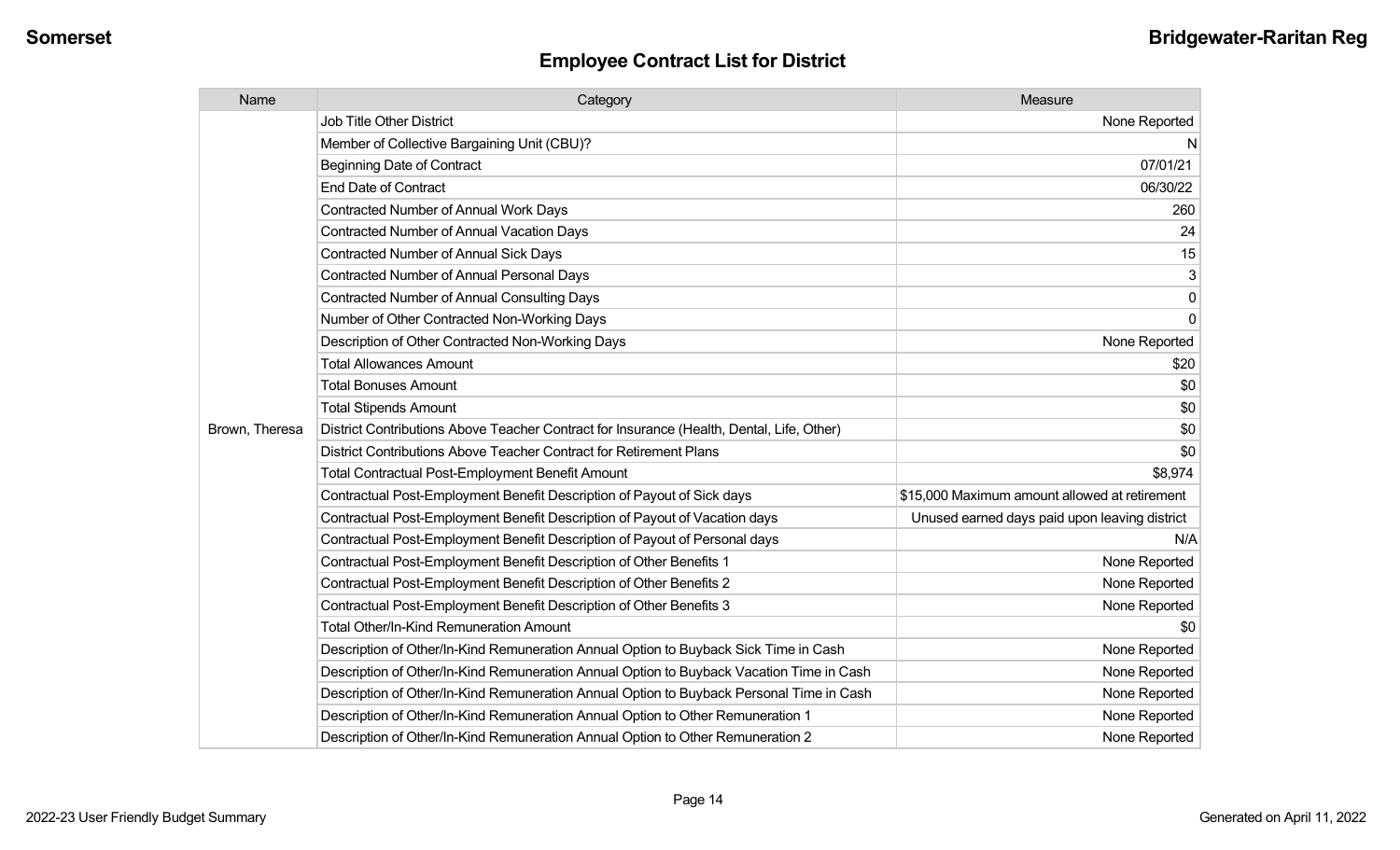| Name             | Category                                                                                  | Measure                                    |
|------------------|-------------------------------------------------------------------------------------------|--------------------------------------------|
| Brown, Theresa   | Description of Other/In-Kind Remuneration Annual Option to Other Remuneration 3           | None Reported                              |
|                  | <b>Additional Comment 1</b>                                                               | None Reported                              |
|                  | <b>Additional Comment 2</b>                                                               | None Reported                              |
|                  | <b>Additional Comment 3</b>                                                               | None Reported                              |
|                  | Job Title                                                                                 | Secretary                                  |
|                  | Job Title II                                                                              | <b>Executive Secretary</b>                 |
|                  | <b>Base Annual Salary Amount</b>                                                          | \$81,762                                   |
|                  | Full-Time Equivalent (FTE)                                                                | 1.0                                        |
|                  | Shared with Another District?                                                             | N                                          |
|                  | <b>Shared County</b>                                                                      | None Reported                              |
|                  | <b>Shared District</b>                                                                    | None Reported                              |
|                  | <b>Job Title Other District</b>                                                           | None Reported                              |
|                  | Member of Collective Bargaining Unit (CBU)?                                               | N                                          |
|                  | <b>Beginning Date of Contract</b>                                                         | 07/01/21                                   |
|                  | <b>End Date of Contract</b>                                                               | 06/30/22                                   |
|                  | <b>Contracted Number of Annual Work Days</b>                                              | 260                                        |
| Calabro, Suzanne | Contracted Number of Annual Vacation Days                                                 | 18                                         |
|                  | Contracted Number of Annual Sick Days                                                     | 15                                         |
|                  | <b>Contracted Number of Annual Personal Days</b>                                          | 3                                          |
|                  | <b>Contracted Number of Annual Consulting Days</b>                                        | 0                                          |
|                  | Number of Other Contracted Non-Working Days                                               | $\mathbf 0$                                |
|                  | Description of Other Contracted Non-Working Days                                          | None Reported                              |
|                  | <b>Total Allowances Amount</b>                                                            | \$20                                       |
|                  | <b>Total Bonuses Amount</b>                                                               | \$0                                        |
|                  | <b>Total Stipends Amount</b>                                                              | \$0                                        |
|                  | District Contributions Above Teacher Contract for Insurance (Health, Dental, Life, Other) | \$0                                        |
|                  | District Contributions Above Teacher Contract for Retirement Plans                        | \$0                                        |
|                  | <b>Total Contractual Post-Employment Benefit Amount</b>                                   | \$5,660                                    |
|                  | Contractual Post-Employment Benefit Description of Payout of Sick days                    | \$15,000 maximum amount paid at retirement |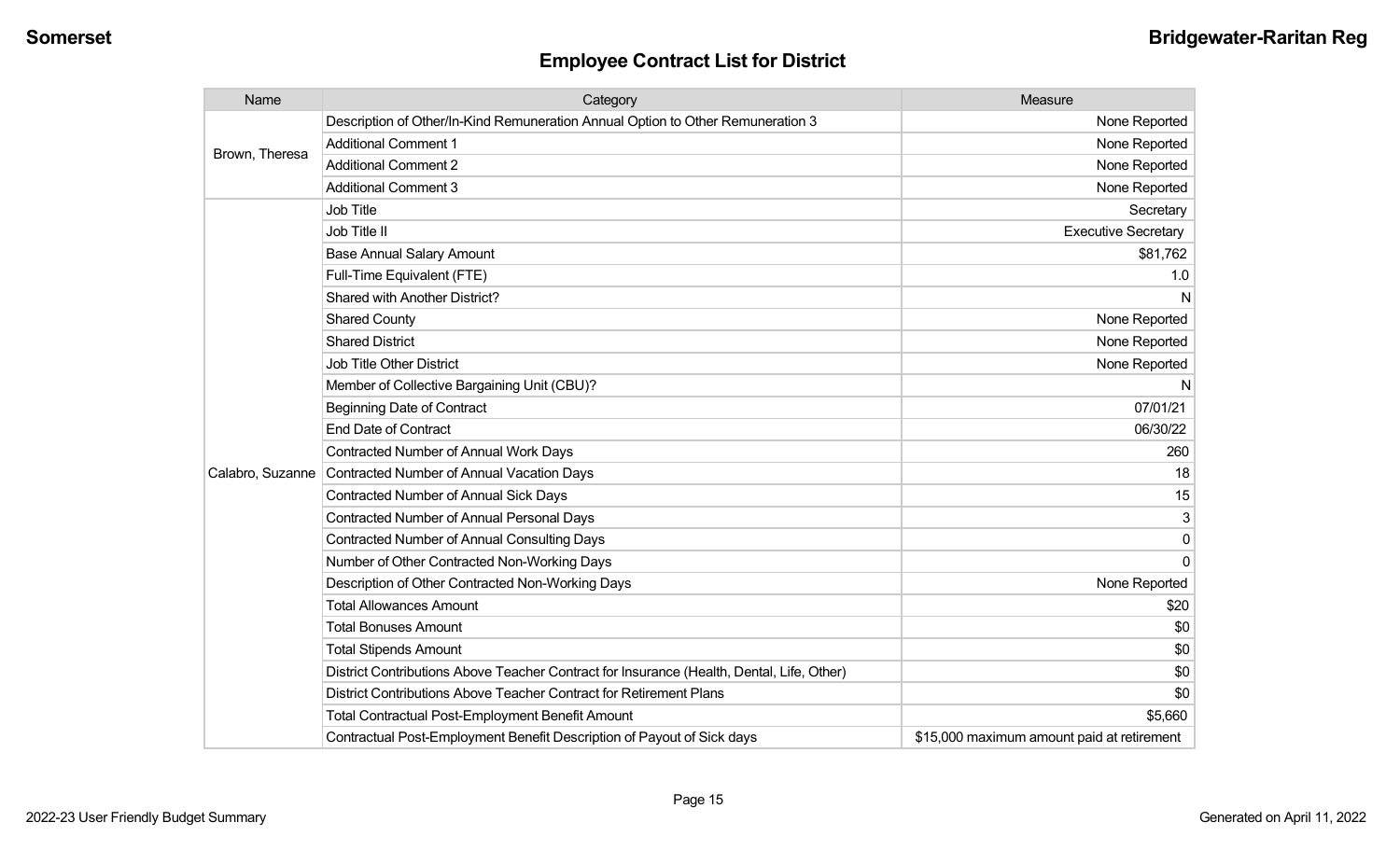| Name             | Category                                                                                 | Measure                                       |
|------------------|------------------------------------------------------------------------------------------|-----------------------------------------------|
|                  | Contractual Post-Employment Benefit Description of Payout of Vacation days               | Unused earned days paid upon leaving district |
|                  | Contractual Post-Employment Benefit Description of Payout of Personal days               | N/A                                           |
|                  | Contractual Post-Employment Benefit Description of Other Benefits 1                      | None Reported                                 |
|                  | Contractual Post-Employment Benefit Description of Other Benefits 2                      | None Reported                                 |
|                  | Contractual Post-Employment Benefit Description of Other Benefits 3                      | None Reported                                 |
|                  | Total Other/In-Kind Remuneration Amount                                                  | \$0                                           |
|                  | Description of Other/In-Kind Remuneration Annual Option to Buyback Sick Time in Cash     | None Reported                                 |
| Calabro, Suzanne | Description of Other/In-Kind Remuneration Annual Option to Buyback Vacation Time in Cash | None Reported                                 |
|                  | Description of Other/In-Kind Remuneration Annual Option to Buyback Personal Time in Cash | None Reported                                 |
|                  | Description of Other/In-Kind Remuneration Annual Option to Other Remuneration 1          | None Reported                                 |
|                  | Description of Other/In-Kind Remuneration Annual Option to Other Remuneration 2          | None Reported                                 |
|                  | Description of Other/In-Kind Remuneration Annual Option to Other Remuneration 3          | None Reported                                 |
|                  | <b>Additional Comment 1</b>                                                              | None Reported                                 |
|                  | <b>Additional Comment 2</b>                                                              | None Reported                                 |
|                  | <b>Additional Comment 3</b>                                                              | None Reported                                 |
|                  | Job Title                                                                                | Information Technology                        |
|                  | Job Title II                                                                             | Data Manager                                  |
|                  | <b>Base Annual Salary Amount</b>                                                         | \$76,670                                      |
|                  | Full-Time Equivalent (FTE)                                                               | 1.0                                           |
|                  | <b>Shared with Another District?</b>                                                     |                                               |
|                  | <b>Shared County</b>                                                                     | None Reported                                 |
|                  | <b>Shared District</b>                                                                   | None Reported                                 |
| Farkas, Brian    | <b>Job Title Other District</b>                                                          | None Reported                                 |
|                  | Member of Collective Bargaining Unit (CBU)?                                              | N                                             |
|                  | <b>Beginning Date of Contract</b>                                                        | 07/01/21                                      |
|                  | <b>End Date of Contract</b>                                                              | 06/30/22                                      |
|                  | <b>Contracted Number of Annual Work Days</b>                                             | 260                                           |
|                  | <b>Contracted Number of Annual Vacation Days</b>                                         | 12                                            |
|                  | Contracted Number of Annual Sick Days                                                    | 15                                            |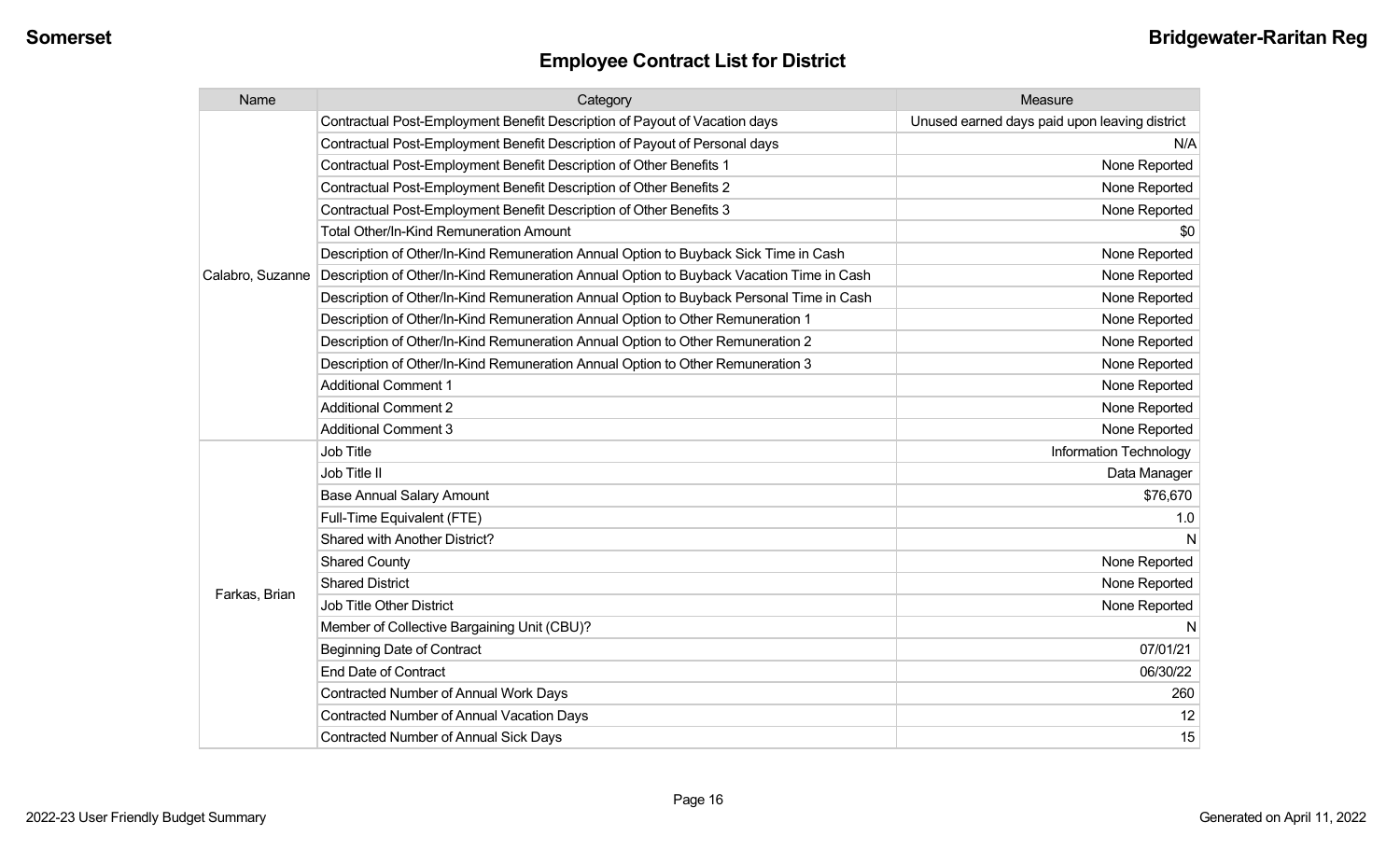| Name          | Category                                                                                  | Measure                                       |
|---------------|-------------------------------------------------------------------------------------------|-----------------------------------------------|
|               | <b>Contracted Number of Annual Personal Days</b>                                          | 3 <sup>1</sup>                                |
|               | <b>Contracted Number of Annual Consulting Days</b>                                        | $\overline{0}$                                |
|               | Number of Other Contracted Non-Working Days                                               | $\overline{0}$                                |
|               | Description of Other Contracted Non-Working Days                                          | None Reported                                 |
|               | <b>Total Allowances Amount</b>                                                            | \$20                                          |
|               | <b>Total Bonuses Amount</b>                                                               | \$0                                           |
|               | <b>Total Stipends Amount</b>                                                              | \$0                                           |
|               | District Contributions Above Teacher Contract for Insurance (Health, Dental, Life, Other) | \$0                                           |
|               | District Contributions Above Teacher Contract for Retirement Plans                        | \$0                                           |
|               | <b>Total Contractual Post-Employment Benefit Amount</b>                                   | \$3,539                                       |
|               | Contractual Post-Employment Benefit Description of Payout of Sick days                    | \$15,000 maximum amount allowed at retirement |
|               | Contractual Post-Employment Benefit Description of Payout of Vacation days                | Unused earned days paid upon leaving district |
|               | Contractual Post-Employment Benefit Description of Payout of Personal days                | N/A                                           |
| Farkas, Brian | Contractual Post-Employment Benefit Description of Other Benefits 1                       | None Reported                                 |
|               | Contractual Post-Employment Benefit Description of Other Benefits 2                       | None Reported                                 |
|               | Contractual Post-Employment Benefit Description of Other Benefits 3                       | None Reported                                 |
|               | <b>Total Other/In-Kind Remuneration Amount</b>                                            | \$0                                           |
|               | Description of Other/In-Kind Remuneration Annual Option to Buyback Sick Time in Cash      | None Reported                                 |
|               | Description of Other/In-Kind Remuneration Annual Option to Buyback Vacation Time in Cash  | None Reported                                 |
|               | Description of Other/In-Kind Remuneration Annual Option to Buyback Personal Time in Cash  | None Reported                                 |
|               | Description of Other/In-Kind Remuneration Annual Option to Other Remuneration 1           | None Reported                                 |
|               | Description of Other/In-Kind Remuneration Annual Option to Other Remuneration 2           | None Reported                                 |
|               | Description of Other/In-Kind Remuneration Annual Option to Other Remuneration 3           | None Reported                                 |
|               | <b>Additional Comment 1</b>                                                               | None Reported                                 |
|               | <b>Additional Comment 2</b>                                                               | None Reported                                 |
|               | <b>Additional Comment 3</b>                                                               | None Reported                                 |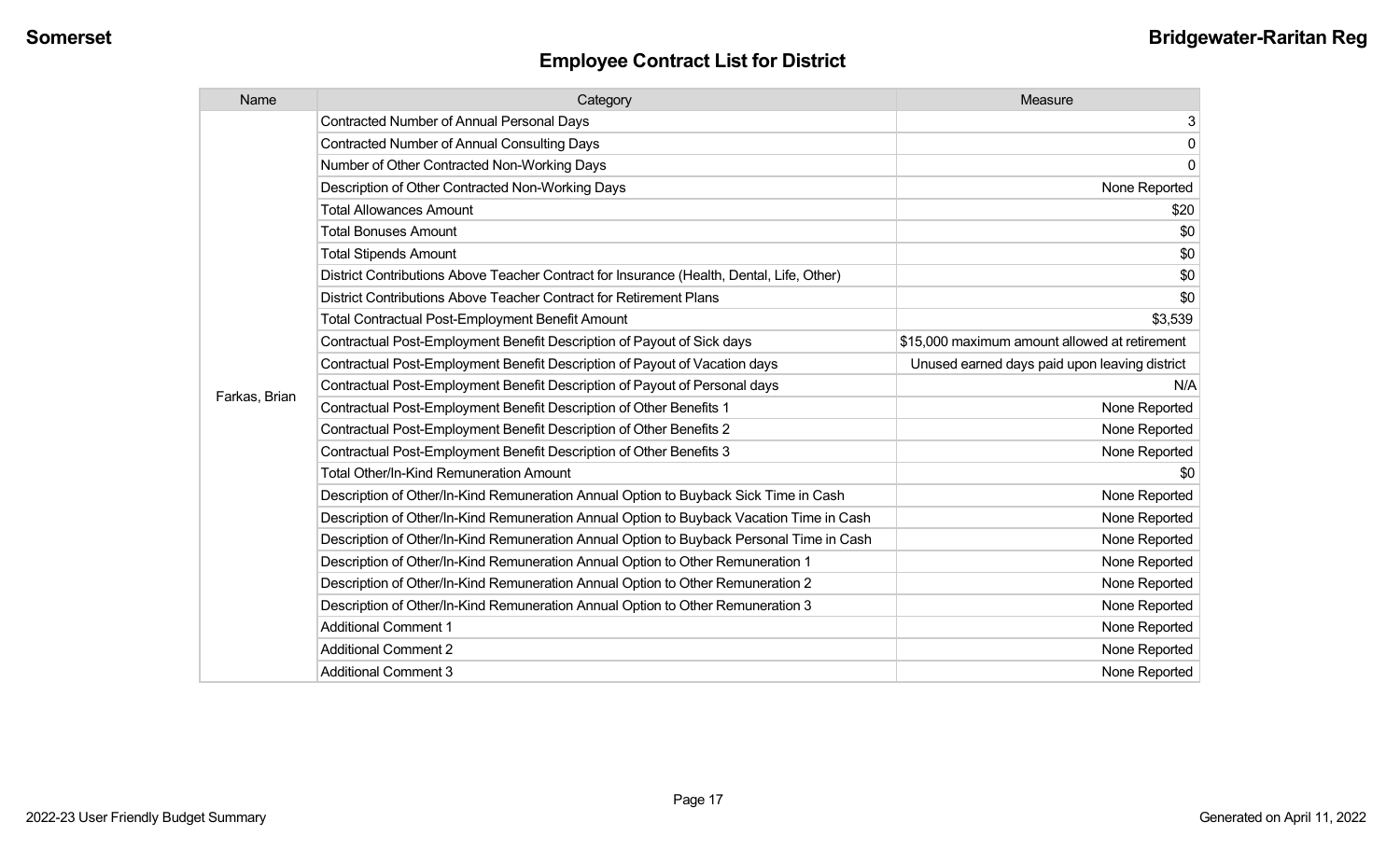| Name              | Category                                                                                  | Measure                                       |
|-------------------|-------------------------------------------------------------------------------------------|-----------------------------------------------|
|                   | <b>Job Title</b>                                                                          | Coordinator/Director/Manager/Supervisor       |
|                   | Job Title II                                                                              | Maintenance Manager                           |
|                   | <b>Base Annual Salary Amount</b>                                                          | \$87,118                                      |
|                   | Full-Time Equivalent (FTE)                                                                | 1.0                                           |
|                   | <b>Shared with Another District?</b>                                                      | N                                             |
|                   | <b>Shared County</b>                                                                      | None Reported                                 |
|                   | <b>Shared District</b>                                                                    | None Reported                                 |
|                   | <b>Job Title Other District</b>                                                           | None Reported                                 |
|                   | Member of Collective Bargaining Unit (CBU)?                                               | N                                             |
|                   | <b>Beginning Date of Contract</b>                                                         | 07/01/21                                      |
|                   | <b>End Date of Contract</b>                                                               | 06/30/22                                      |
|                   | Contracted Number of Annual Work Days                                                     | 260                                           |
|                   | Contracted Number of Annual Vacation Days                                                 | 23                                            |
|                   | Contracted Number of Annual Sick Days                                                     | 15                                            |
| Ferrandino, Louis | Contracted Number of Annual Personal Days                                                 | 3                                             |
|                   | <b>Contracted Number of Annual Consulting Days</b>                                        | $\Omega$                                      |
|                   | Number of Other Contracted Non-Working Days                                               | $\Omega$                                      |
|                   | Description of Other Contracted Non-Working Days                                          | None Reported                                 |
|                   | <b>Total Allowances Amount</b>                                                            | \$1,000                                       |
|                   | <b>Total Bonuses Amount</b>                                                               | \$0                                           |
|                   | <b>Total Stipends Amount</b>                                                              | \$0                                           |
|                   | District Contributions Above Teacher Contract for Insurance (Health, Dental, Life, Other) | \$0                                           |
|                   | District Contributions Above Teacher Contract for Retirement Plans                        | \$0                                           |
|                   | <b>Total Contractual Post-Employment Benefit Amount</b>                                   | \$7,700                                       |
|                   | Contractual Post-Employment Benefit Description of Payout of Sick days                    | \$15,000 maximum amount allowed at retirement |
|                   | Contractual Post-Employment Benefit Description of Payout of Vacation days                | Unused earned days paid upon leaving district |
|                   | Contractual Post-Employment Benefit Description of Payout of Personal days                | N/A                                           |
|                   | Contractual Post-Employment Benefit Description of Other Benefits 1                       | None Reported                                 |
|                   | Contractual Post-Employment Benefit Description of Other Benefits 2                       | None Reported                                 |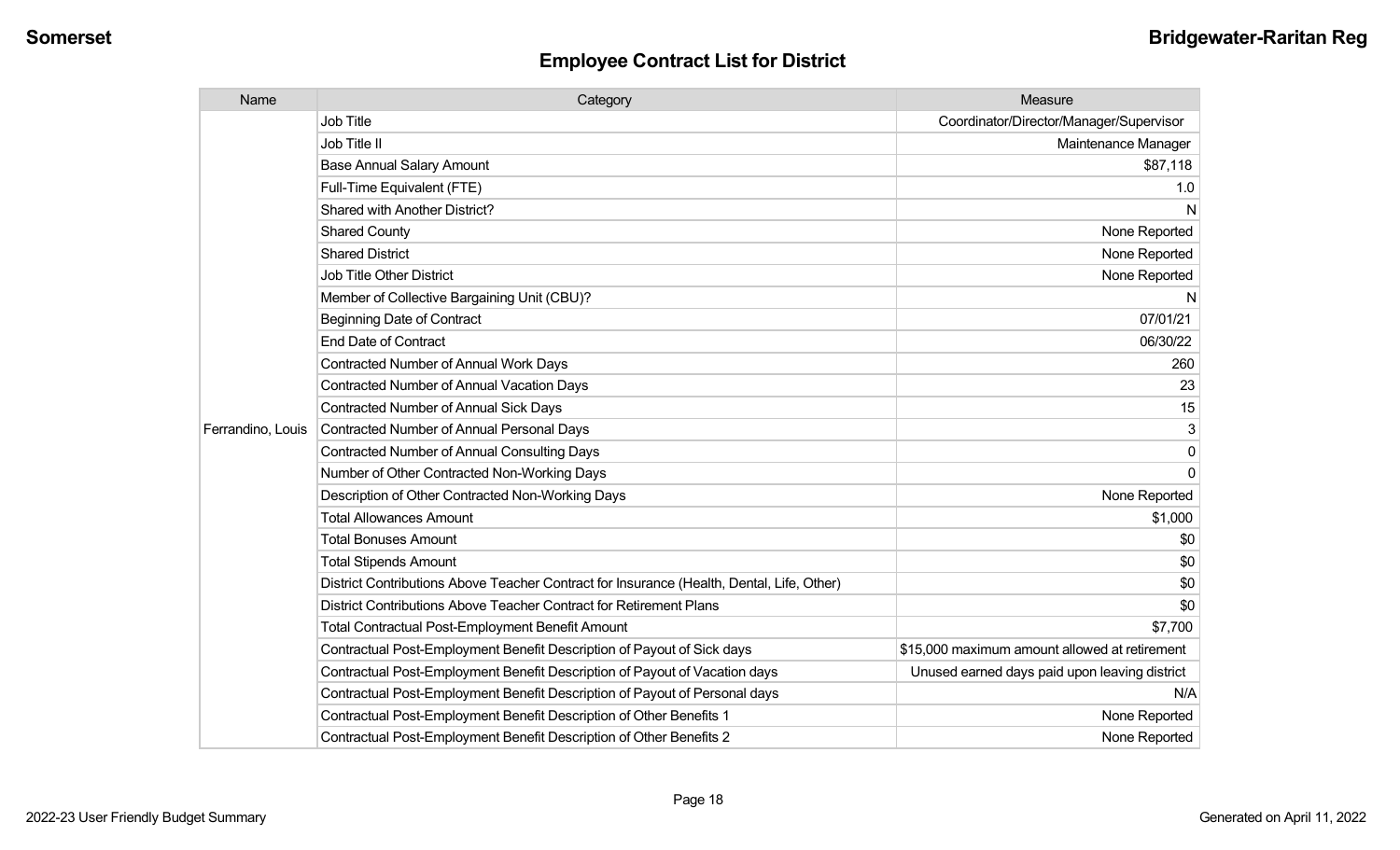| Name              | Category                                                                                 | Measure                         |
|-------------------|------------------------------------------------------------------------------------------|---------------------------------|
|                   | Contractual Post-Employment Benefit Description of Other Benefits 3                      | None Reported                   |
|                   | Total Other/In-Kind Remuneration Amount                                                  | \$0                             |
|                   | Description of Other/In-Kind Remuneration Annual Option to Buyback Sick Time in Cash     | None Reported                   |
|                   | Description of Other/In-Kind Remuneration Annual Option to Buyback Vacation Time in Cash | None Reported                   |
|                   | Description of Other/In-Kind Remuneration Annual Option to Buyback Personal Time in Cash | None Reported                   |
| Ferrandino, Louis | Description of Other/In-Kind Remuneration Annual Option to Other Remuneration 1          | None Reported                   |
|                   | Description of Other/In-Kind Remuneration Annual Option to Other Remuneration 2          | None Reported                   |
|                   | Description of Other/In-Kind Remuneration Annual Option to Other Remuneration 3          | None Reported                   |
|                   | <b>Additional Comment 1</b>                                                              | None Reported                   |
|                   | <b>Additional Comment 2</b>                                                              | None Reported                   |
|                   | <b>Additional Comment 3</b>                                                              | None Reported                   |
|                   | Job Title                                                                                | <b>Assistant Superintendent</b> |
|                   | Job Title II                                                                             | <b>Human Resources</b>          |
|                   | <b>Base Annual Salary Amount</b>                                                         | \$180,000                       |
|                   | Full-Time Equivalent (FTE)                                                               | 1.0                             |
|                   | Shared with Another District?                                                            |                                 |
|                   | <b>Shared County</b>                                                                     | None Reported                   |
|                   | <b>Shared District</b>                                                                   | None Reported                   |
|                   | <b>Job Title Other District</b>                                                          | None Reported                   |
|                   | Member of Collective Bargaining Unit (CBU)?                                              |                                 |
| Fonder, Daniel    | <b>Beginning Date of Contract</b>                                                        | 07/01/21                        |
|                   | <b>End Date of Contract</b>                                                              | 06/30/22                        |
|                   | <b>Contracted Number of Annual Work Days</b>                                             | 260                             |
|                   | <b>Contracted Number of Annual Vacation Days</b>                                         | 26                              |
|                   | <b>Contracted Number of Annual Sick Days</b>                                             | 12                              |
|                   | <b>Contracted Number of Annual Personal Days</b>                                         | 3                               |
|                   | <b>Contracted Number of Annual Consulting Days</b>                                       | $\pmb{0}$                       |
|                   | Number of Other Contracted Non-Working Days                                              | $\Omega$                        |
|                   | Description of Other Contracted Non-Working Days                                         | None Reported                   |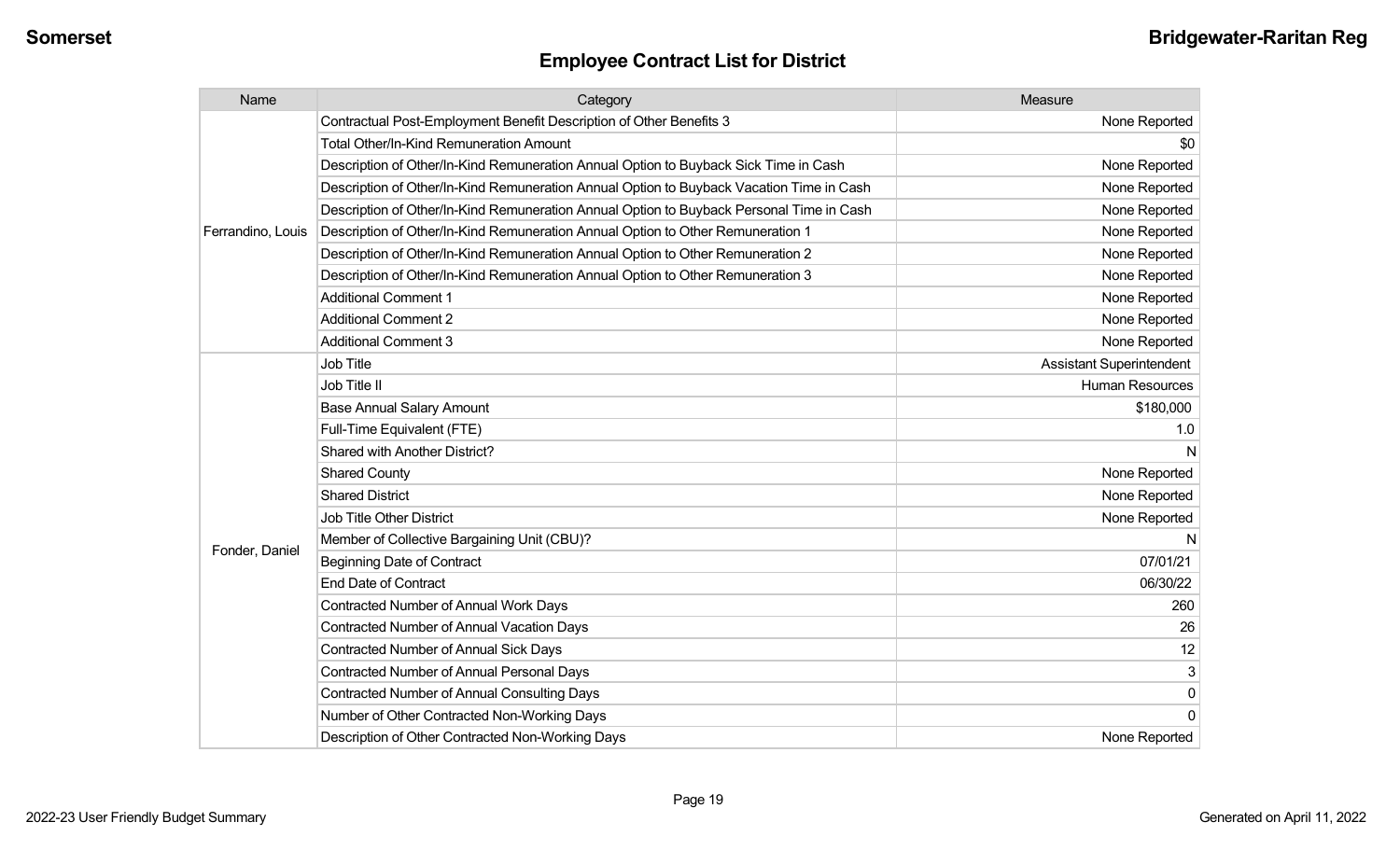| Name           | Category                                                                                  | Measure                                       |
|----------------|-------------------------------------------------------------------------------------------|-----------------------------------------------|
|                | <b>Total Allowances Amount</b>                                                            | \$7,200                                       |
|                | <b>Total Bonuses Amount</b>                                                               | \$0                                           |
|                | <b>Total Stipends Amount</b>                                                              | \$0                                           |
|                | District Contributions Above Teacher Contract for Insurance (Health, Dental, Life, Other) | \$2,473                                       |
|                | District Contributions Above Teacher Contract for Retirement Plans                        | \$0                                           |
|                | <b>Total Contractual Post-Employment Benefit Amount</b>                                   | \$18,000                                      |
|                | Contractual Post-Employment Benefit Description of Payout of Sick days                    | \$15,000 maximum amount allowed at retirement |
|                | Contractual Post-Employment Benefit Description of Payout of Vacation days                | Unused earned days paid upon leaving district |
|                | Contractual Post-Employment Benefit Description of Payout of Personal days                | N/A                                           |
|                | Contractual Post-Employment Benefit Description of Other Benefits 1                       | None Reported                                 |
|                | Contractual Post-Employment Benefit Description of Other Benefits 2                       | None Reported                                 |
| Fonder, Daniel | Contractual Post-Employment Benefit Description of Other Benefits 3                       | None Reported                                 |
|                | <b>Total Other/In-Kind Remuneration Amount</b>                                            | \$0                                           |
|                | Description of Other/In-Kind Remuneration Annual Option to Buyback Sick Time in Cash      | None Reported                                 |
|                | Description of Other/In-Kind Remuneration Annual Option to Buyback Vacation Time in Cash  | None Reported                                 |
|                | Description of Other/In-Kind Remuneration Annual Option to Buyback Personal Time in Cash  | None Reported                                 |
|                | Description of Other/In-Kind Remuneration Annual Option to Other Remuneration 1           | None Reported                                 |
|                | Description of Other/In-Kind Remuneration Annual Option to Other Remuneration 2           | None Reported                                 |
|                | Description of Other/In-Kind Remuneration Annual Option to Other Remuneration 3           | None Reported                                 |
|                | <b>Additional Comment 1</b>                                                               | None Reported                                 |
|                | <b>Additional Comment 2</b>                                                               | None Reported                                 |
|                | <b>Additional Comment 3</b>                                                               | None Reported                                 |
|                | <b>Job Title</b>                                                                          | Coordinator/Director/Manager/Supervisor       |
| Graham, Sharon | Job Title II                                                                              | Payroll                                       |
|                | <b>Base Annual Salary Amount</b>                                                          | \$93,832                                      |
|                | Full-Time Equivalent (FTE)                                                                | 1.0                                           |
|                | Shared with Another District?                                                             | N                                             |
|                | <b>Shared County</b>                                                                      | None Reported                                 |
|                | <b>Shared District</b>                                                                    | None Reported                                 |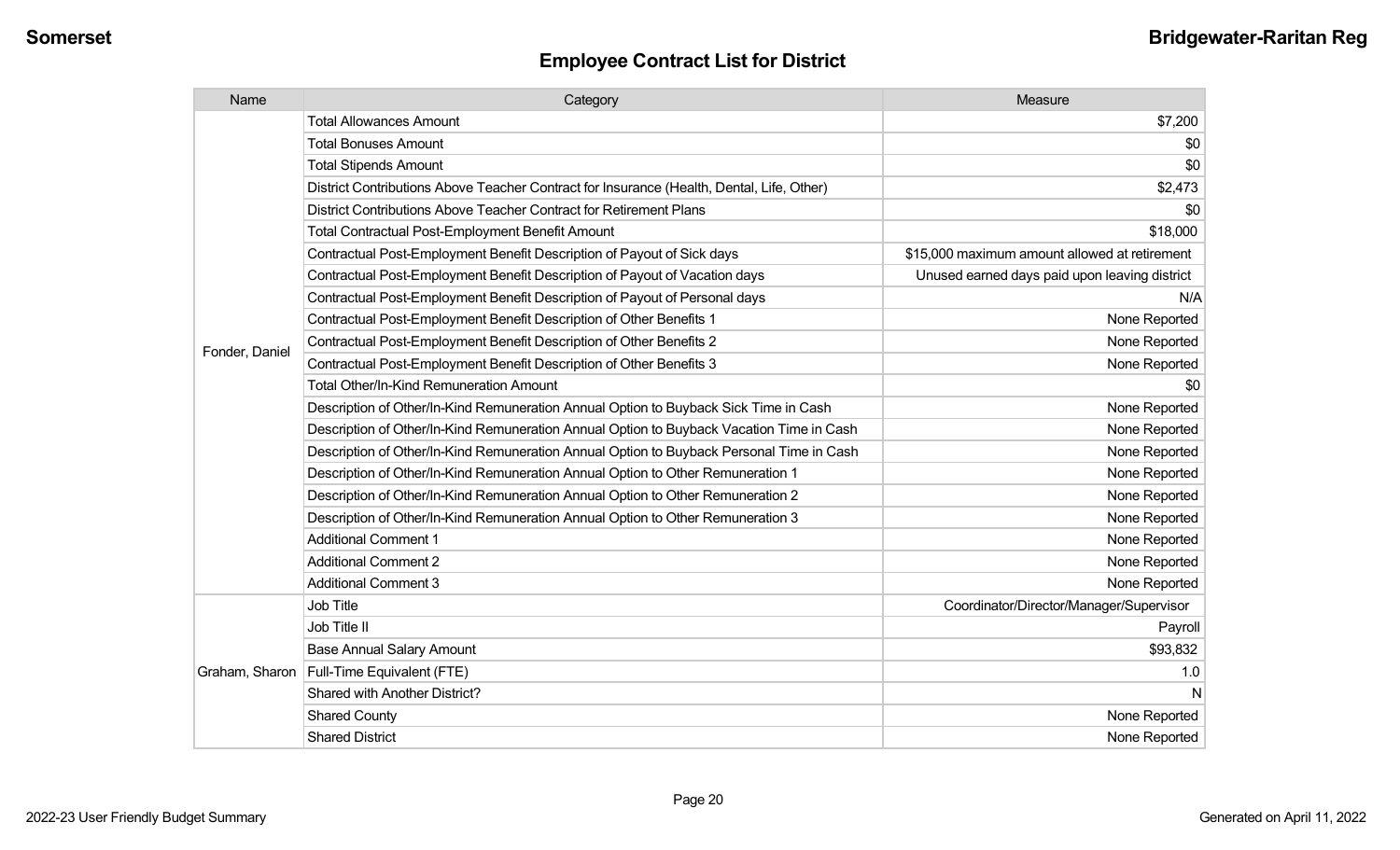| Name           | Category                                                                                  | Measure                                         |
|----------------|-------------------------------------------------------------------------------------------|-------------------------------------------------|
|                | Job Title Other District                                                                  | None Reported                                   |
|                | Member of Collective Bargaining Unit (CBU)?                                               | N                                               |
|                | <b>Beginning Date of Contract</b>                                                         | 07/01/21                                        |
|                | <b>End Date of Contract</b>                                                               | 06/30/22                                        |
|                | Contracted Number of Annual Work Days                                                     | 260                                             |
|                | <b>Contracted Number of Annual Vacation Days</b>                                          | 23                                              |
|                | <b>Contracted Number of Annual Sick Days</b>                                              | 15                                              |
|                | <b>Contracted Number of Annual Personal Days</b>                                          | 3                                               |
|                | <b>Contracted Number of Annual Consulting Days</b>                                        | 0                                               |
|                | Number of Other Contracted Non-Working Days                                               | $\mathbf 0$                                     |
|                | Description of Other Contracted Non-Working Days                                          | None Reported                                   |
|                | <b>Total Allowances Amount</b>                                                            | \$262                                           |
|                | <b>Total Bonuses Amount</b>                                                               | \$0                                             |
|                | <b>Total Stipends Amount</b>                                                              | \$0                                             |
| Graham, Sharon | District Contributions Above Teacher Contract for Insurance (Health, Dental, Life, Other) | \$0                                             |
|                | District Contributions Above Teacher Contract for Retirement Plans                        | \$0                                             |
|                | <b>Total Contractual Post-Employment Benefit Amount</b>                                   | \$8,300                                         |
|                | Contractual Post-Employment Benefit Description of Payout of Sick days                    | \$15,000 Maximum amount allowed upon retirement |
|                | Contractual Post-Employment Benefit Description of Payout of Vacation days                | Unused earned days paid upon leaving district   |
|                | Contractual Post-Employment Benefit Description of Payout of Personal days                | N/A                                             |
|                | Contractual Post-Employment Benefit Description of Other Benefits 1                       | None Reported                                   |
|                | Contractual Post-Employment Benefit Description of Other Benefits 2                       | None Reported                                   |
|                | Contractual Post-Employment Benefit Description of Other Benefits 3                       | None Reported                                   |
|                | <b>Total Other/In-Kind Remuneration Amount</b>                                            | \$0                                             |
|                | Description of Other/In-Kind Remuneration Annual Option to Buyback Sick Time in Cash      | None Reported                                   |
|                | Description of Other/In-Kind Remuneration Annual Option to Buyback Vacation Time in Cash  | None Reported                                   |
|                | Description of Other/In-Kind Remuneration Annual Option to Buyback Personal Time in Cash  | None Reported                                   |
|                | Description of Other/In-Kind Remuneration Annual Option to Other Remuneration 1           | None Reported                                   |
|                | Description of Other/In-Kind Remuneration Annual Option to Other Remuneration 2           | None Reported                                   |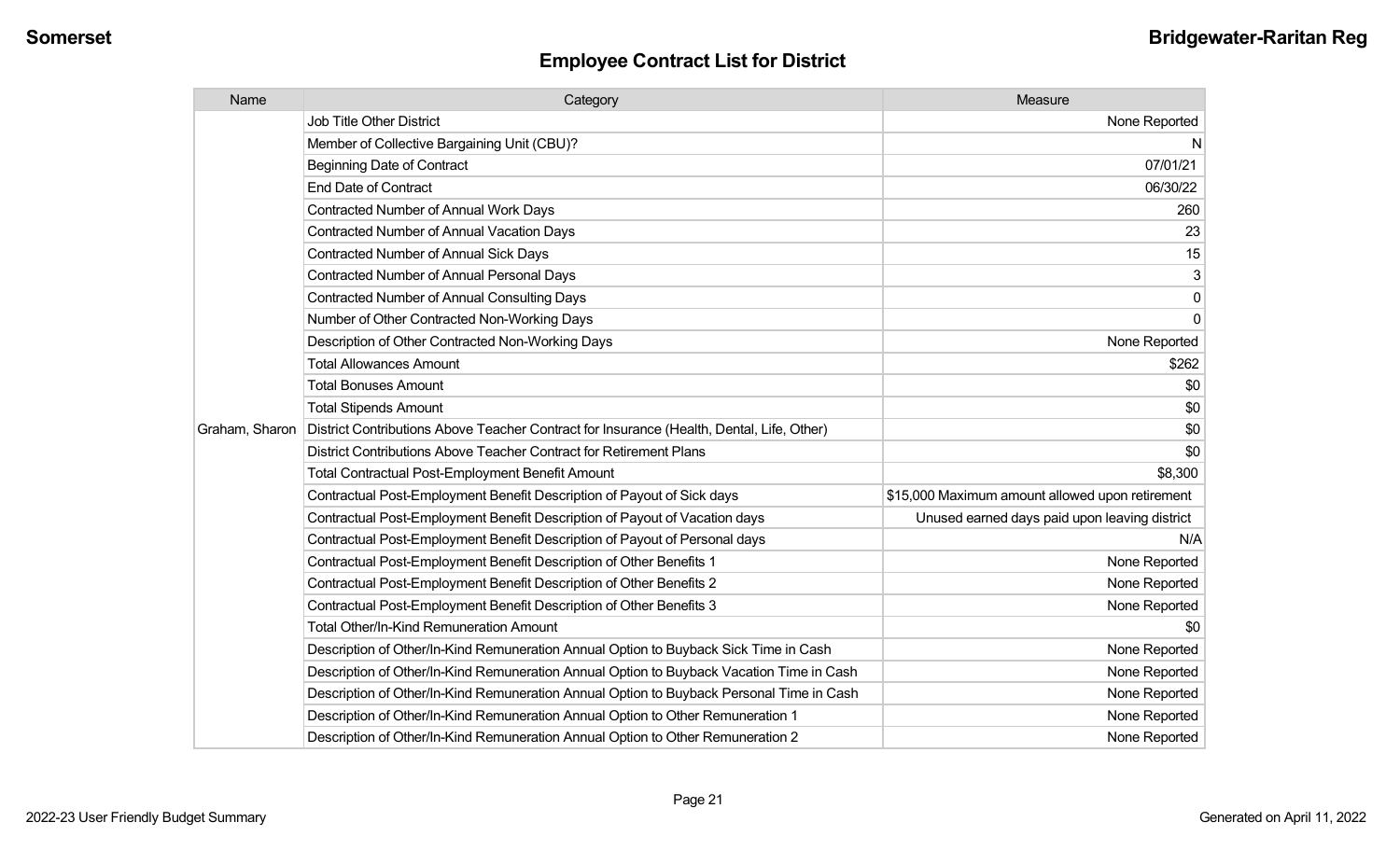| Name           | Category                                                                                  | Measure                                       |
|----------------|-------------------------------------------------------------------------------------------|-----------------------------------------------|
| Graham, Sharon | Description of Other/In-Kind Remuneration Annual Option to Other Remuneration 3           | None Reported                                 |
|                | <b>Additional Comment 1</b>                                                               | None Reported                                 |
|                | <b>Additional Comment 2</b>                                                               | None Reported                                 |
|                | <b>Additional Comment 3</b>                                                               | None Reported                                 |
|                | Job Title                                                                                 | <b>Assistant Superintendent</b>               |
|                | Job Title II                                                                              | Curriculum                                    |
|                | <b>Base Annual Salary Amount</b>                                                          | \$180,690                                     |
|                | Full-Time Equivalent (FTE)                                                                | 1.0                                           |
|                | Shared with Another District?                                                             | N                                             |
|                | <b>Shared County</b>                                                                      | None Reported                                 |
|                | <b>Shared District</b>                                                                    | None Reported                                 |
|                | <b>Job Title Other District</b>                                                           | None Reported                                 |
|                | Member of Collective Bargaining Unit (CBU)?                                               | N                                             |
|                | <b>Beginning Date of Contract</b>                                                         | 07/01/21                                      |
|                | <b>End Date of Contract</b>                                                               | 06/30/22                                      |
|                | <b>Contracted Number of Annual Work Days</b>                                              | 260                                           |
| Jones, Karen   | <b>Contracted Number of Annual Vacation Days</b>                                          | 26                                            |
|                | <b>Contracted Number of Annual Sick Days</b>                                              | 12                                            |
|                | Contracted Number of Annual Personal Days                                                 | 3                                             |
|                | <b>Contracted Number of Annual Consulting Days</b>                                        | 0                                             |
|                | Number of Other Contracted Non-Working Days                                               | 0                                             |
|                | Description of Other Contracted Non-Working Days                                          | None Reported                                 |
|                | <b>Total Allowances Amount</b>                                                            | \$7,600                                       |
|                | <b>Total Bonuses Amount</b>                                                               | \$0                                           |
|                | <b>Total Stipends Amount</b>                                                              | \$0                                           |
|                | District Contributions Above Teacher Contract for Insurance (Health, Dental, Life, Other) | \$0                                           |
|                | District Contributions Above Teacher Contract for Retirement Plans                        | \$0                                           |
|                | <b>Total Contractual Post-Employment Benefit Amount</b>                                   | \$18,069                                      |
|                | Contractual Post-Employment Benefit Description of Payout of Sick days                    | \$15,000 maximum amount allowed at retirement |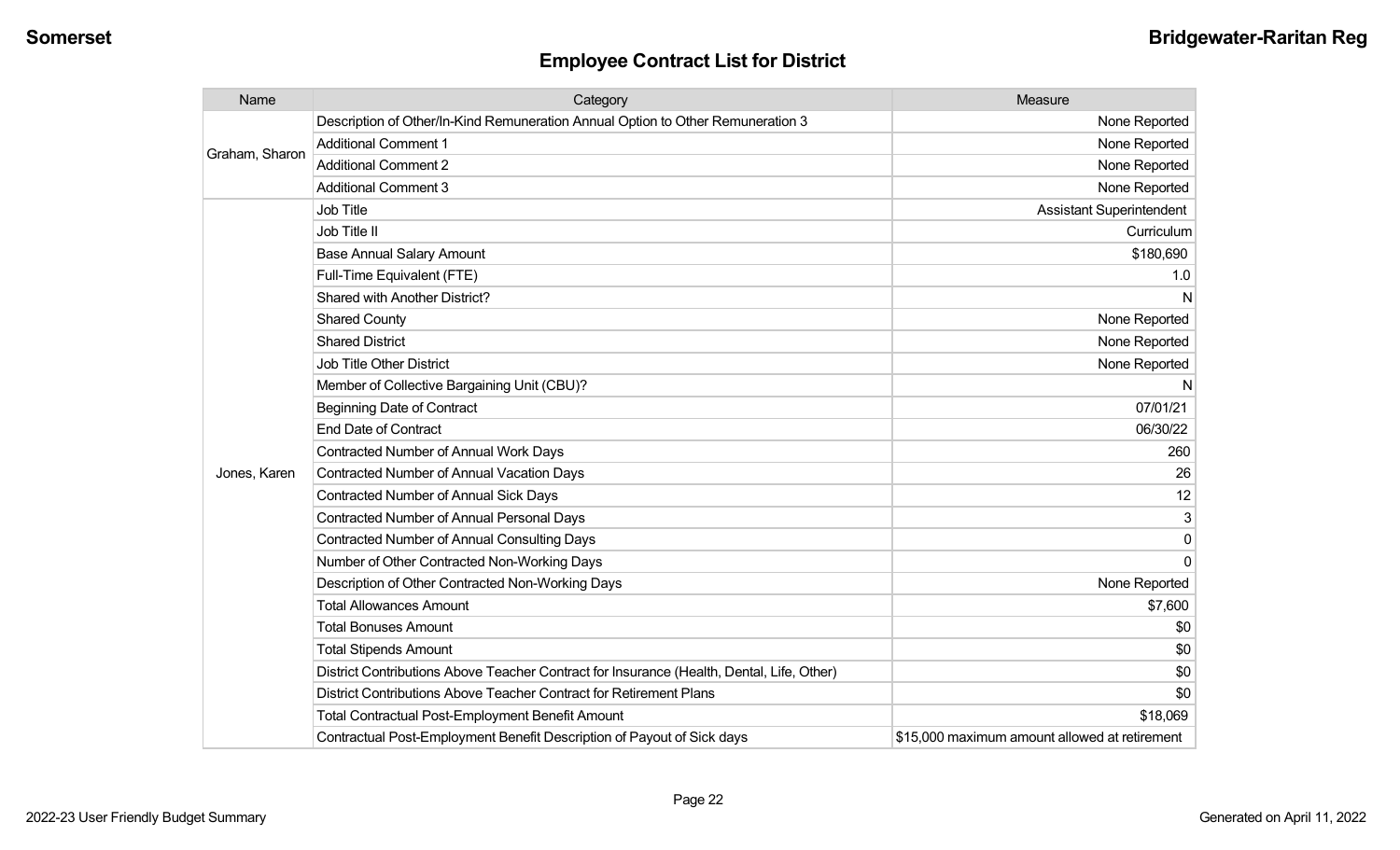| Name            | Category                                                                                 | Measure                                       |
|-----------------|------------------------------------------------------------------------------------------|-----------------------------------------------|
|                 | Contractual Post-Employment Benefit Description of Payout of Vacation days               | Unused earned days paid upon leaving district |
|                 | Contractual Post-Employment Benefit Description of Payout of Personal days               | N/A                                           |
|                 | Contractual Post-Employment Benefit Description of Other Benefits 1                      | None Reported                                 |
|                 | Contractual Post-Employment Benefit Description of Other Benefits 2                      | None Reported                                 |
|                 | Contractual Post-Employment Benefit Description of Other Benefits 3                      | None Reported                                 |
|                 | <b>Total Other/In-Kind Remuneration Amount</b>                                           | \$0                                           |
|                 | Description of Other/In-Kind Remuneration Annual Option to Buyback Sick Time in Cash     | None Reported                                 |
| Jones, Karen    | Description of Other/In-Kind Remuneration Annual Option to Buyback Vacation Time in Cash | None Reported                                 |
|                 | Description of Other/In-Kind Remuneration Annual Option to Buyback Personal Time in Cash | None Reported                                 |
|                 | Description of Other/In-Kind Remuneration Annual Option to Other Remuneration 1          | None Reported                                 |
|                 | Description of Other/In-Kind Remuneration Annual Option to Other Remuneration 2          | None Reported                                 |
|                 | Description of Other/In-Kind Remuneration Annual Option to Other Remuneration 3          | None Reported                                 |
|                 | <b>Additional Comment 1</b>                                                              | None Reported                                 |
|                 | <b>Additional Comment 2</b>                                                              | None Reported                                 |
|                 | <b>Additional Comment 3</b>                                                              | None Reported                                 |
|                 | <b>Job Title</b>                                                                         | Coordinator/Director/Manager/Supervisor       |
|                 | Job Title II                                                                             | Registrar                                     |
|                 | <b>Base Annual Salary Amount</b>                                                         | \$96,904                                      |
|                 | Full-Time Equivalent (FTE)                                                               | 1.0                                           |
|                 | Shared with Another District?                                                            | N                                             |
|                 | <b>Shared County</b>                                                                     | None Reported                                 |
|                 | <b>Shared District</b>                                                                   | None Reported                                 |
| Kalicki, Walter | <b>Job Title Other District</b>                                                          | None Reported                                 |
|                 | Member of Collective Bargaining Unit (CBU)?                                              | N                                             |
|                 | <b>Beginning Date of Contract</b>                                                        | 07/01/21                                      |
|                 | <b>End Date of Contract</b>                                                              | 06/30/22                                      |
|                 | Contracted Number of Annual Work Days                                                    | 260                                           |
|                 | <b>Contracted Number of Annual Vacation Days</b>                                         | 23                                            |
|                 | Contracted Number of Annual Sick Days                                                    | 15                                            |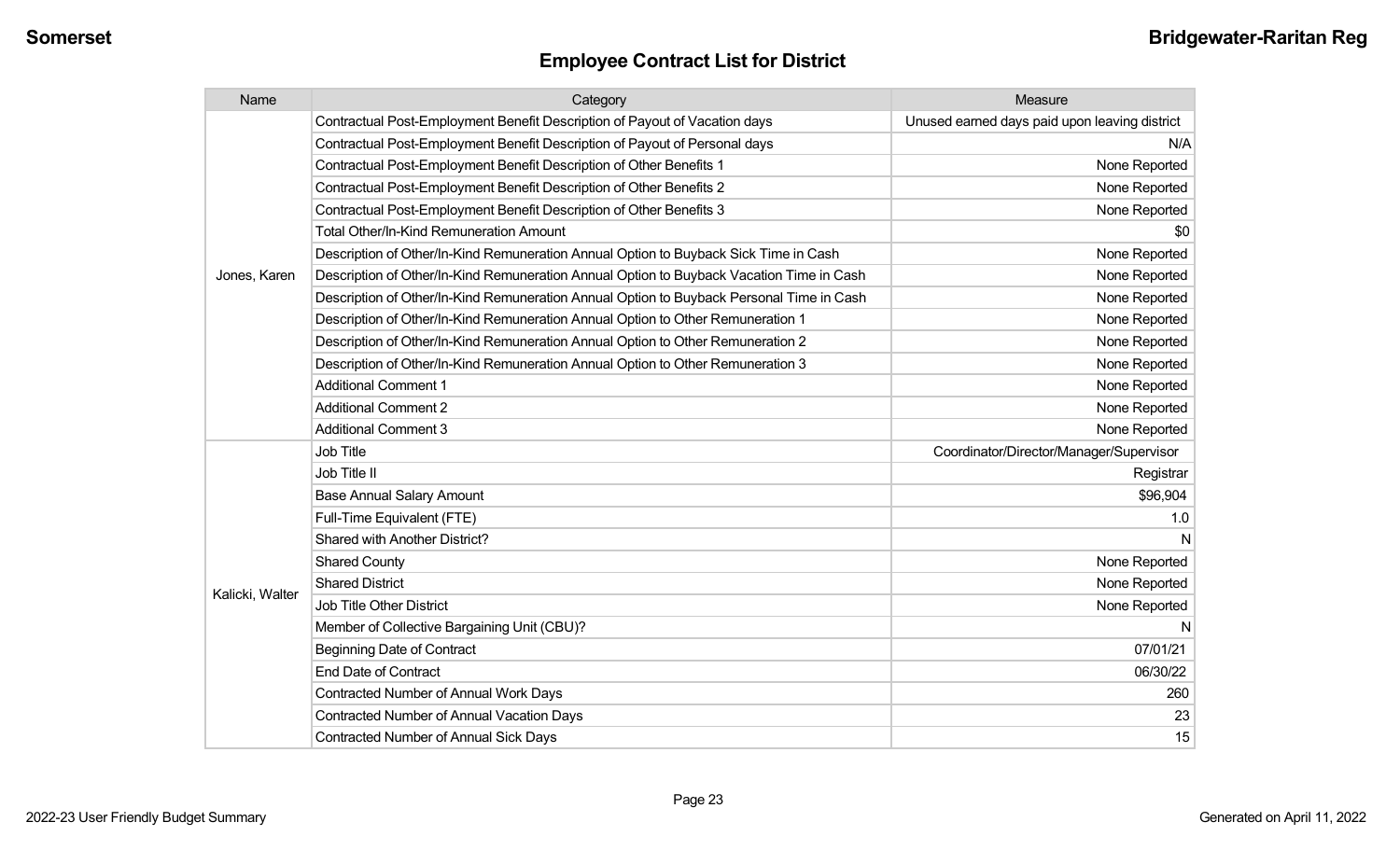| Name            | Category                                                                                  | Measure                                       |
|-----------------|-------------------------------------------------------------------------------------------|-----------------------------------------------|
|                 | <b>Contracted Number of Annual Personal Days</b>                                          | 3                                             |
|                 | <b>Contracted Number of Annual Consulting Days</b>                                        | $\mathsf{O}\xspace$                           |
|                 | Number of Other Contracted Non-Working Days                                               | $\mathbf 0$                                   |
|                 | Description of Other Contracted Non-Working Days                                          | None Reported                                 |
|                 | <b>Total Allowances Amount</b>                                                            | \$1,200                                       |
|                 | <b>Total Bonuses Amount</b>                                                               | \$0                                           |
|                 | <b>Total Stipends Amount</b>                                                              | \$0                                           |
|                 | District Contributions Above Teacher Contract for Insurance (Health, Dental, Life, Other) | \$0                                           |
|                 | District Contributions Above Teacher Contract for Retirement Plans                        | \$0                                           |
|                 | <b>Total Contractual Post-Employment Benefit Amount</b>                                   | \$8,572                                       |
|                 | Contractual Post-Employment Benefit Description of Payout of Sick days                    | \$15,000 maximum amount allowed at retirement |
|                 | Contractual Post-Employment Benefit Description of Payout of Vacation days                | Unused earned days paid upon leaving district |
|                 | Contractual Post-Employment Benefit Description of Payout of Personal days                | N/A                                           |
| Kalicki, Walter | Contractual Post-Employment Benefit Description of Other Benefits 1                       | None Reported                                 |
|                 | Contractual Post-Employment Benefit Description of Other Benefits 2                       | None Reported                                 |
|                 | Contractual Post-Employment Benefit Description of Other Benefits 3                       | None Reported                                 |
|                 | Total Other/In-Kind Remuneration Amount                                                   | \$0                                           |
|                 | Description of Other/In-Kind Remuneration Annual Option to Buyback Sick Time in Cash      | None Reported                                 |
|                 | Description of Other/In-Kind Remuneration Annual Option to Buyback Vacation Time in Cash  | None Reported                                 |
|                 | Description of Other/In-Kind Remuneration Annual Option to Buyback Personal Time in Cash  | None Reported                                 |
|                 | Description of Other/In-Kind Remuneration Annual Option to Other Remuneration 1           | None Reported                                 |
|                 | Description of Other/In-Kind Remuneration Annual Option to Other Remuneration 2           | None Reported                                 |
|                 | Description of Other/In-Kind Remuneration Annual Option to Other Remuneration 3           | None Reported                                 |
|                 | <b>Additional Comment 1</b>                                                               | None Reported                                 |
|                 | <b>Additional Comment 2</b>                                                               | None Reported                                 |
|                 | <b>Additional Comment 3</b>                                                               | None Reported                                 |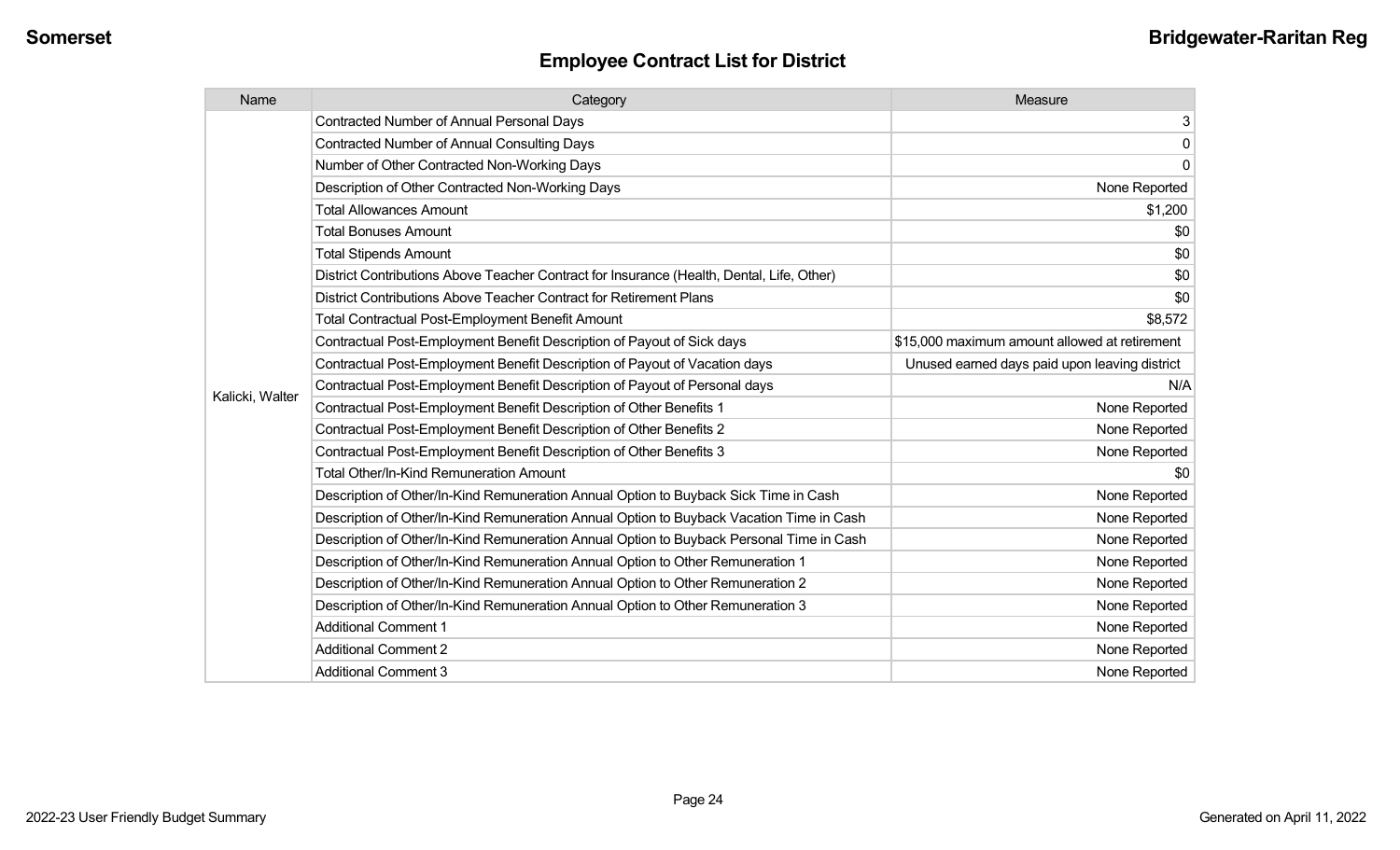| Name           | Category                                                                                  | Measure                                       |
|----------------|-------------------------------------------------------------------------------------------|-----------------------------------------------|
|                | <b>Job Title</b>                                                                          | Other                                         |
|                | Job Title II                                                                              | <b>Athletic Trainer</b>                       |
|                | <b>Base Annual Salary Amount</b>                                                          | \$115,232                                     |
|                | Full-Time Equivalent (FTE)                                                                | 1.0                                           |
|                | Shared with Another District?                                                             | N                                             |
|                | <b>Shared County</b>                                                                      | None Reported                                 |
|                | <b>Shared District</b>                                                                    | None Reported                                 |
|                | Job Title Other District                                                                  | None Reported                                 |
|                | Member of Collective Bargaining Unit (CBU)?                                               | N                                             |
|                | <b>Beginning Date of Contract</b>                                                         | 07/01/21                                      |
|                | <b>End Date of Contract</b>                                                               | 06/30/22                                      |
|                | Contracted Number of Annual Work Days                                                     | 260                                           |
|                | Contracted Number of Annual Vacation Days                                                 | 23                                            |
|                | Contracted Number of Annual Sick Days                                                     | 15                                            |
| Kennedy, David | Contracted Number of Annual Personal Days                                                 | 3                                             |
|                | Contracted Number of Annual Consulting Days                                               | 0                                             |
|                | Number of Other Contracted Non-Working Days                                               | $\Omega$                                      |
|                | Description of Other Contracted Non-Working Days                                          | None Reported                                 |
|                | <b>Total Allowances Amount</b>                                                            | \$600                                         |
|                | <b>Total Bonuses Amount</b>                                                               | \$0                                           |
|                | <b>Total Stipends Amount</b>                                                              | \$0                                           |
|                | District Contributions Above Teacher Contract for Insurance (Health, Dental, Life, Other) | \$0                                           |
|                | District Contributions Above Teacher Contract for Retirement Plans                        | \$0                                           |
|                | Total Contractual Post-Employment Benefit Amount                                          | \$10,194                                      |
|                | Contractual Post-Employment Benefit Description of Payout of Sick days                    | \$15,000 maximum amount allowed at retirement |
|                | Contractual Post-Employment Benefit Description of Payout of Vacation days                | Unused earned days paid upon leaving district |
|                | Contractual Post-Employment Benefit Description of Payout of Personal days                | N/A                                           |
|                | Contractual Post-Employment Benefit Description of Other Benefits 1                       | None Reported                                 |
|                | Contractual Post-Employment Benefit Description of Other Benefits 2                       | None Reported                                 |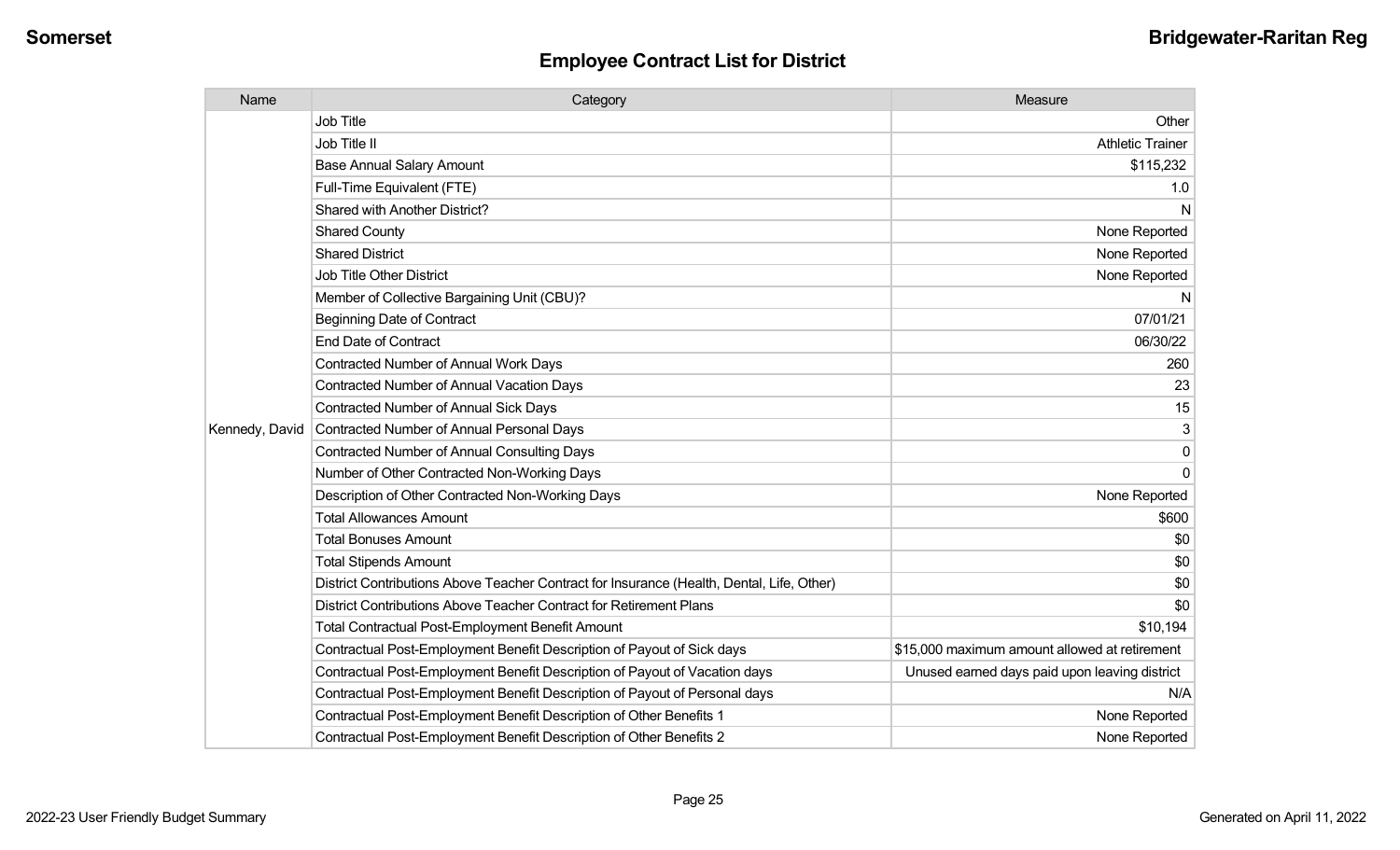| Name           | Category                                                                                 | Measure                                 |
|----------------|------------------------------------------------------------------------------------------|-----------------------------------------|
|                | Contractual Post-Employment Benefit Description of Other Benefits 3                      | None Reported                           |
|                | Total Other/In-Kind Remuneration Amount                                                  | \$0                                     |
|                | Description of Other/In-Kind Remuneration Annual Option to Buyback Sick Time in Cash     | None Reported                           |
|                | Description of Other/In-Kind Remuneration Annual Option to Buyback Vacation Time in Cash | None Reported                           |
|                | Description of Other/In-Kind Remuneration Annual Option to Buyback Personal Time in Cash | None Reported                           |
| Kennedy, David | Description of Other/In-Kind Remuneration Annual Option to Other Remuneration 1          | None Reported                           |
|                | Description of Other/In-Kind Remuneration Annual Option to Other Remuneration 2          | None Reported                           |
|                | Description of Other/In-Kind Remuneration Annual Option to Other Remuneration 3          | None Reported                           |
|                | <b>Additional Comment 1</b>                                                              | None Reported                           |
|                | <b>Additional Comment 2</b>                                                              | None Reported                           |
|                | <b>Additional Comment 3</b>                                                              | None Reported                           |
|                | <b>Job Title</b>                                                                         | <b>Assistant Business Administrator</b> |
|                | Job Title II                                                                             | Asst. Board Secretary                   |
|                | <b>Base Annual Salary Amount</b>                                                         | \$115,680                               |
|                | Full-Time Equivalent (FTE)                                                               | 1.0                                     |
|                | Shared with Another District?                                                            | N                                       |
|                | <b>Shared County</b>                                                                     | None Reported                           |
|                | <b>Shared District</b>                                                                   | None Reported                           |
|                | <b>Job Title Other District</b>                                                          | None Reported                           |
|                | Member of Collective Bargaining Unit (CBU)?                                              | N                                       |
| Lomski, Kevin  | <b>Beginning Date of Contract</b>                                                        | 07/01/21                                |
|                | <b>End Date of Contract</b>                                                              | 06/30/22                                |
|                | <b>Contracted Number of Annual Work Days</b>                                             | 260                                     |
|                | <b>Contracted Number of Annual Vacation Days</b>                                         | 23                                      |
|                | <b>Contracted Number of Annual Sick Days</b>                                             | 15                                      |
|                | Contracted Number of Annual Personal Days                                                | 3                                       |
|                | <b>Contracted Number of Annual Consulting Days</b>                                       | $\pmb{0}$                               |
|                | Number of Other Contracted Non-Working Days                                              | $\mathbf 0$                             |
|                | Description of Other Contracted Non-Working Days                                         | None Reported                           |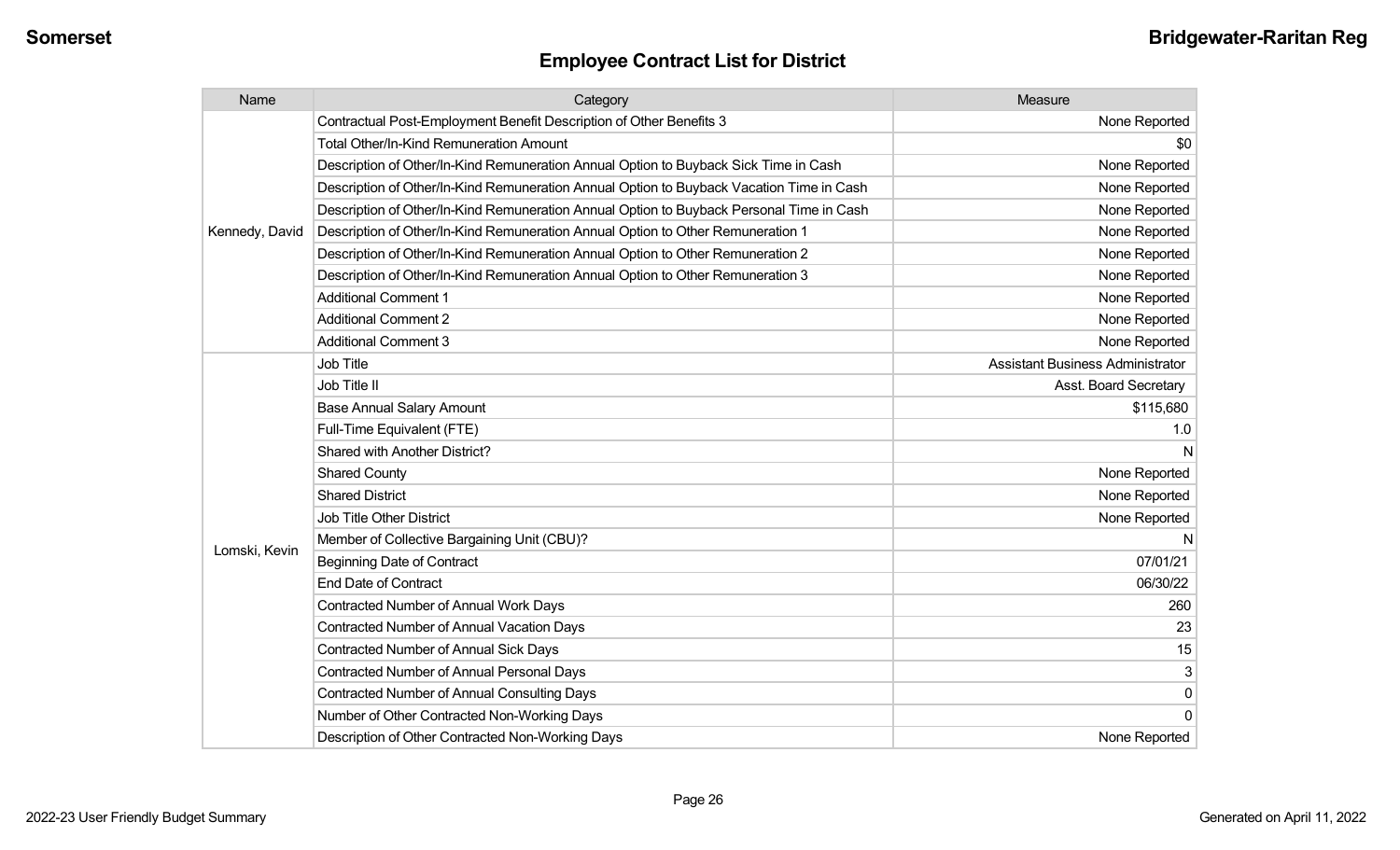| Name             | Category                                                                                  | Measure                                       |
|------------------|-------------------------------------------------------------------------------------------|-----------------------------------------------|
|                  | <b>Total Allowances Amount</b>                                                            | \$900                                         |
|                  | <b>Total Bonuses Amount</b>                                                               | \$0                                           |
|                  | <b>Total Stipends Amount</b>                                                              | \$0                                           |
|                  | District Contributions Above Teacher Contract for Insurance (Health, Dental, Life, Other) | \$0                                           |
|                  | District Contributions Above Teacher Contract for Retirement Plans                        | \$0                                           |
|                  | Total Contractual Post-Employment Benefit Amount                                          | \$10,233                                      |
|                  | Contractual Post-Employment Benefit Description of Payout of Sick days                    | \$15,000 maximum amount allowed at retirement |
|                  | Contractual Post-Employment Benefit Description of Payout of Vacation days                | Unused earned days paid upon leaving district |
|                  | Contractual Post-Employment Benefit Description of Payout of Personal days                | N/A                                           |
|                  | Contractual Post-Employment Benefit Description of Other Benefits 1                       | None Reported                                 |
|                  | Contractual Post-Employment Benefit Description of Other Benefits 2                       | None Reported                                 |
| Lomski, Kevin    | Contractual Post-Employment Benefit Description of Other Benefits 3                       | None Reported                                 |
|                  | <b>Total Other/In-Kind Remuneration Amount</b>                                            | \$0                                           |
|                  | Description of Other/In-Kind Remuneration Annual Option to Buyback Sick Time in Cash      | None Reported                                 |
|                  | Description of Other/In-Kind Remuneration Annual Option to Buyback Vacation Time in Cash  | None Reported                                 |
|                  | Description of Other/In-Kind Remuneration Annual Option to Buyback Personal Time in Cash  | None Reported                                 |
|                  | Description of Other/In-Kind Remuneration Annual Option to Other Remuneration 1           | None Reported                                 |
|                  | Description of Other/In-Kind Remuneration Annual Option to Other Remuneration 2           | None Reported                                 |
|                  | Description of Other/In-Kind Remuneration Annual Option to Other Remuneration 3           | None Reported                                 |
|                  | <b>Additional Comment 1</b>                                                               | None Reported                                 |
|                  | <b>Additional Comment 2</b>                                                               | None Reported                                 |
|                  | <b>Additional Comment 3</b>                                                               | None Reported                                 |
|                  | Job Title                                                                                 | Other                                         |
| Mc Millan, Karen | Job Title II                                                                              | <b>Behaviorist</b>                            |
|                  | <b>Base Annual Salary Amount</b>                                                          | \$121,988                                     |
|                  | Full-Time Equivalent (FTE)                                                                | 1.0                                           |
|                  | Shared with Another District?                                                             | <b>N</b>                                      |
|                  | <b>Shared County</b>                                                                      | None Reported                                 |
|                  | <b>Shared District</b>                                                                    | None Reported                                 |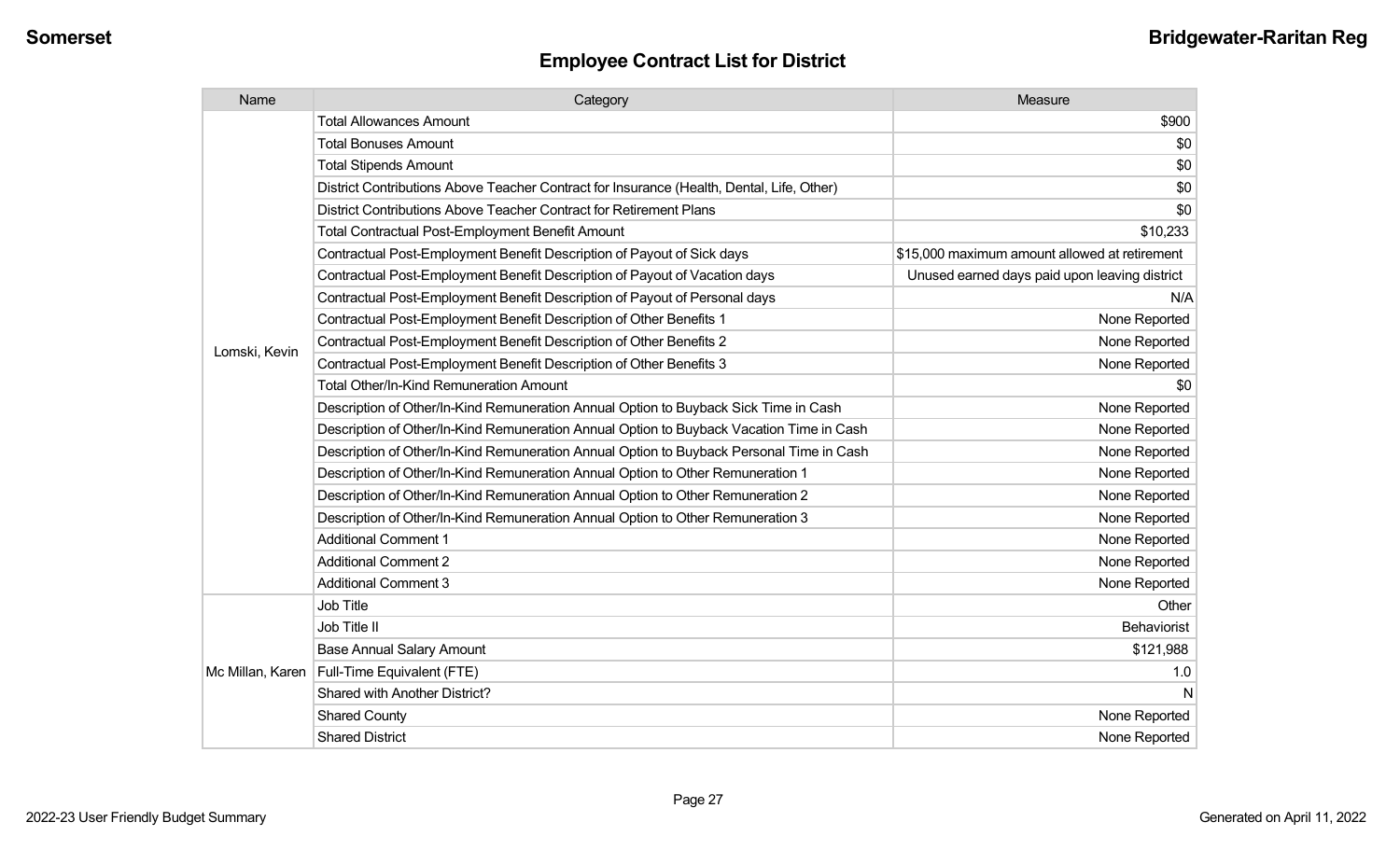| Name             | Category                                                                                  | Measure                                       |
|------------------|-------------------------------------------------------------------------------------------|-----------------------------------------------|
|                  | <b>Job Title Other District</b>                                                           | None Reported                                 |
|                  | Member of Collective Bargaining Unit (CBU)?                                               | N                                             |
|                  | <b>Beginning Date of Contract</b>                                                         | 07/01/21                                      |
|                  | <b>End Date of Contract</b>                                                               | 06/30/22                                      |
|                  | Contracted Number of Annual Work Days                                                     | 200                                           |
|                  | <b>Contracted Number of Annual Vacation Days</b>                                          | 0                                             |
|                  | <b>Contracted Number of Annual Sick Days</b>                                              | 12                                            |
|                  | <b>Contracted Number of Annual Personal Days</b>                                          | 3                                             |
|                  | <b>Contracted Number of Annual Consulting Days</b>                                        | 0                                             |
|                  | Number of Other Contracted Non-Working Days                                               | $\mathbf 0$                                   |
|                  | Description of Other Contracted Non-Working Days                                          | None Reported                                 |
|                  | <b>Total Allowances Amount</b>                                                            | \$600                                         |
|                  | <b>Total Bonuses Amount</b>                                                               | \$0                                           |
|                  | <b>Total Stipends Amount</b>                                                              | \$0                                           |
| Mc Millan, Karen | District Contributions Above Teacher Contract for Insurance (Health, Dental, Life, Other) | \$2,473                                       |
|                  | District Contributions Above Teacher Contract for Retirement Plans                        | \$0                                           |
|                  | <b>Total Contractual Post-Employment Benefit Amount</b>                                   | \$0                                           |
|                  | Contractual Post-Employment Benefit Description of Payout of Sick days                    | \$15,000 maximum amount allowed at retirement |
|                  | Contractual Post-Employment Benefit Description of Payout of Vacation days                | Unused earned days paid upon leaving district |
|                  | Contractual Post-Employment Benefit Description of Payout of Personal days                | N/A                                           |
|                  | Contractual Post-Employment Benefit Description of Other Benefits 1                       | None Reported                                 |
|                  | Contractual Post-Employment Benefit Description of Other Benefits 2                       | None Reported                                 |
|                  | Contractual Post-Employment Benefit Description of Other Benefits 3                       | None Reported                                 |
|                  | <b>Total Other/In-Kind Remuneration Amount</b>                                            | \$0                                           |
|                  | Description of Other/In-Kind Remuneration Annual Option to Buyback Sick Time in Cash      | None Reported                                 |
|                  | Description of Other/In-Kind Remuneration Annual Option to Buyback Vacation Time in Cash  | None Reported                                 |
|                  | Description of Other/In-Kind Remuneration Annual Option to Buyback Personal Time in Cash  | None Reported                                 |
|                  | Description of Other/In-Kind Remuneration Annual Option to Other Remuneration 1           | None Reported                                 |
|                  | Description of Other/In-Kind Remuneration Annual Option to Other Remuneration 2           | None Reported                                 |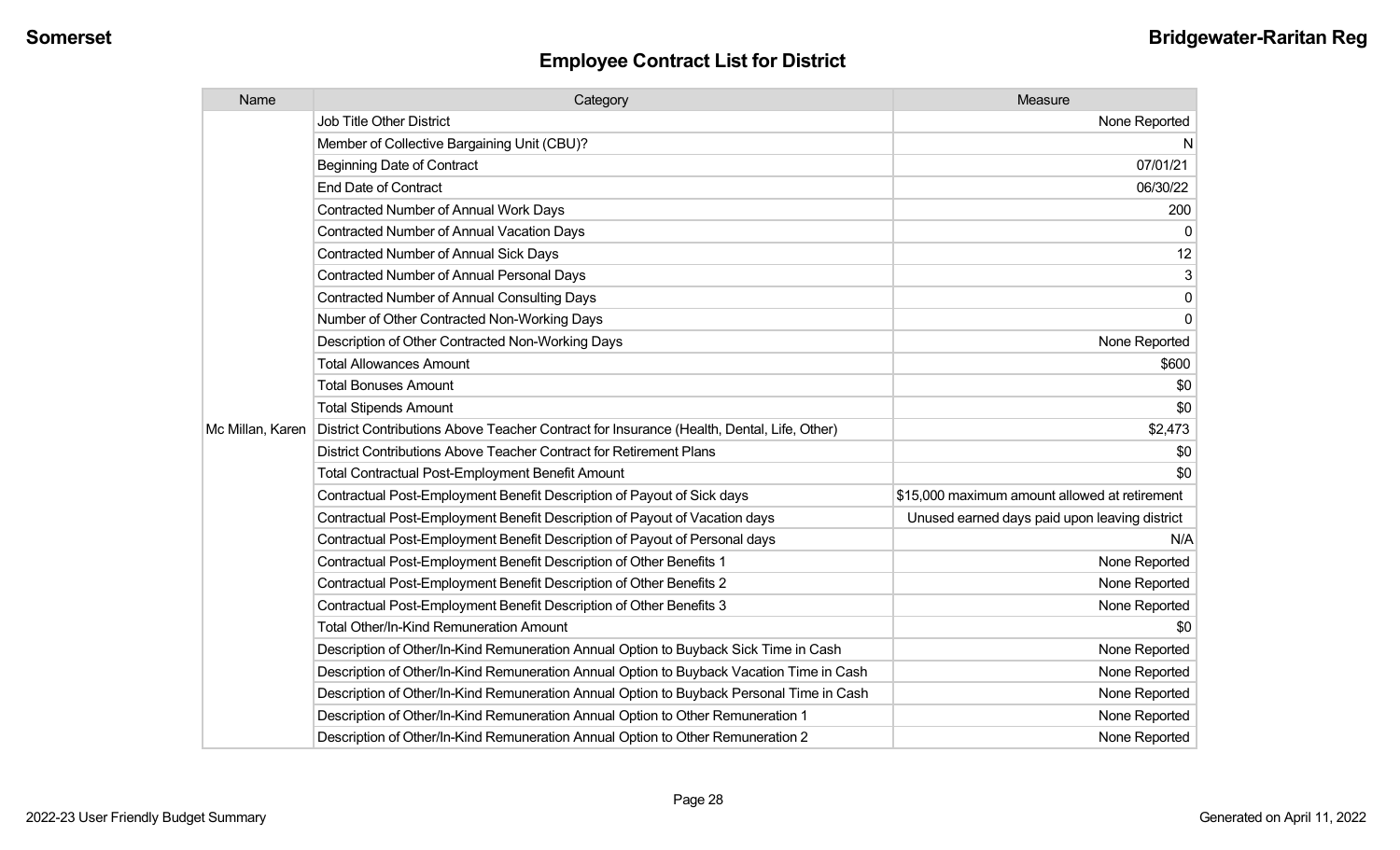| Name             | Category                                                                                  | Measure                                       |
|------------------|-------------------------------------------------------------------------------------------|-----------------------------------------------|
|                  | Description of Other/In-Kind Remuneration Annual Option to Other Remuneration 3           | None Reported                                 |
|                  | <b>Additional Comment 1</b>                                                               | None Reported                                 |
| Mc Millan, Karen | <b>Additional Comment 2</b>                                                               | None Reported                                 |
|                  | <b>Additional Comment 3</b>                                                               | None Reported                                 |
|                  | Job Title                                                                                 | Other                                         |
|                  | Job Title II                                                                              | <b>Behaviorist</b>                            |
|                  | <b>Base Annual Salary Amount</b>                                                          | \$85,572                                      |
|                  | Full-Time Equivalent (FTE)                                                                | 1.0                                           |
|                  | Shared with Another District?                                                             | N                                             |
|                  | <b>Shared County</b>                                                                      | None Reported                                 |
|                  | <b>Shared District</b>                                                                    | None Reported                                 |
|                  | <b>Job Title Other District</b>                                                           | None Reported                                 |
|                  | Member of Collective Bargaining Unit (CBU)?                                               | N                                             |
|                  | <b>Beginning Date of Contract</b>                                                         | 07/01/21                                      |
|                  | <b>End Date of Contract</b>                                                               | 06/30/22                                      |
|                  | Contracted Number of Annual Work Days                                                     | 200                                           |
| Michael, Agnes   | Contracted Number of Annual Vacation Days                                                 | 0                                             |
|                  | <b>Contracted Number of Annual Sick Days</b>                                              | 12                                            |
|                  | <b>Contracted Number of Annual Personal Days</b>                                          | 3                                             |
|                  | <b>Contracted Number of Annual Consulting Days</b>                                        | $\mathbf{0}$                                  |
|                  | Number of Other Contracted Non-Working Days                                               | 0                                             |
|                  | Description of Other Contracted Non-Working Days                                          | None Reported                                 |
|                  | <b>Total Allowances Amount</b>                                                            | \$600                                         |
|                  | <b>Total Bonuses Amount</b>                                                               | \$0                                           |
|                  | <b>Total Stipends Amount</b>                                                              | \$0                                           |
|                  | District Contributions Above Teacher Contract for Insurance (Health, Dental, Life, Other) | \$1,652                                       |
|                  | District Contributions Above Teacher Contract for Retirement Plans                        | \$0                                           |
|                  | <b>Total Contractual Post-Employment Benefit Amount</b>                                   | \$0                                           |
|                  | Contractual Post-Employment Benefit Description of Payout of Sick days                    | \$15,000 maximum amount allowed at retirement |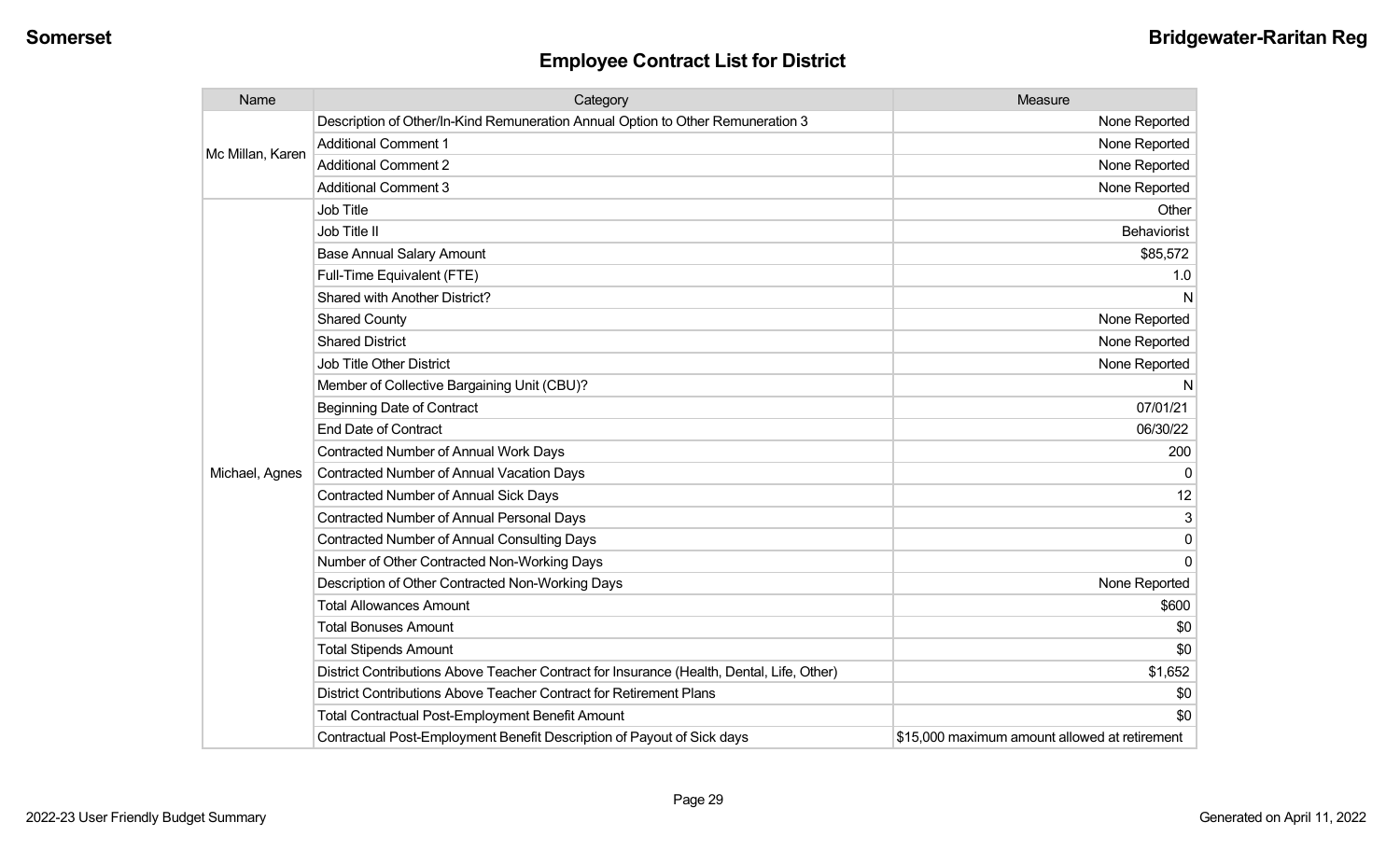| Name             | Category                                                                                 | Measure                                       |
|------------------|------------------------------------------------------------------------------------------|-----------------------------------------------|
|                  | Contractual Post-Employment Benefit Description of Payout of Vacation days               | Unused earned days paid upon leaving district |
|                  | Contractual Post-Employment Benefit Description of Payout of Personal days               | N/A                                           |
|                  | Contractual Post-Employment Benefit Description of Other Benefits 1                      | None Reported                                 |
|                  | Contractual Post-Employment Benefit Description of Other Benefits 2                      | None Reported                                 |
|                  | Contractual Post-Employment Benefit Description of Other Benefits 3                      | None Reported                                 |
|                  | <b>Total Other/In-Kind Remuneration Amount</b>                                           | \$0                                           |
|                  | Description of Other/In-Kind Remuneration Annual Option to Buyback Sick Time in Cash     | None Reported                                 |
| Michael, Agnes   | Description of Other/In-Kind Remuneration Annual Option to Buyback Vacation Time in Cash | None Reported                                 |
|                  | Description of Other/In-Kind Remuneration Annual Option to Buyback Personal Time in Cash | None Reported                                 |
|                  | Description of Other/In-Kind Remuneration Annual Option to Other Remuneration 1          | None Reported                                 |
|                  | Description of Other/In-Kind Remuneration Annual Option to Other Remuneration 2          | None Reported                                 |
|                  | Description of Other/In-Kind Remuneration Annual Option to Other Remuneration 3          | None Reported                                 |
|                  | <b>Additional Comment 1</b>                                                              | None Reported                                 |
|                  | <b>Additional Comment 2</b>                                                              | None Reported                                 |
|                  | <b>Additional Comment 3</b>                                                              | None Reported                                 |
|                  | Job Title                                                                                | Coordinator/Director/Manager/Supervisor       |
|                  | Job Title II                                                                             | <b>HR Manager</b>                             |
|                  | <b>Base Annual Salary Amount</b>                                                         | \$83,208                                      |
|                  | Full-Time Equivalent (FTE)                                                               | 1.0                                           |
|                  | Shared with Another District?                                                            |                                               |
|                  | <b>Shared County</b>                                                                     | None Reported                                 |
|                  | <b>Shared District</b>                                                                   | None Reported                                 |
| Munley, Michelle | <b>Job Title Other District</b>                                                          | None Reported                                 |
|                  | Member of Collective Bargaining Unit (CBU)?                                              |                                               |
|                  | <b>Beginning Date of Contract</b>                                                        | 07/01/21                                      |
|                  | <b>End Date of Contract</b>                                                              | 06/30/22                                      |
|                  | Contracted Number of Annual Work Days                                                    | 260                                           |
|                  | Contracted Number of Annual Vacation Days                                                | 23                                            |
|                  | <b>Contracted Number of Annual Sick Days</b>                                             | 15                                            |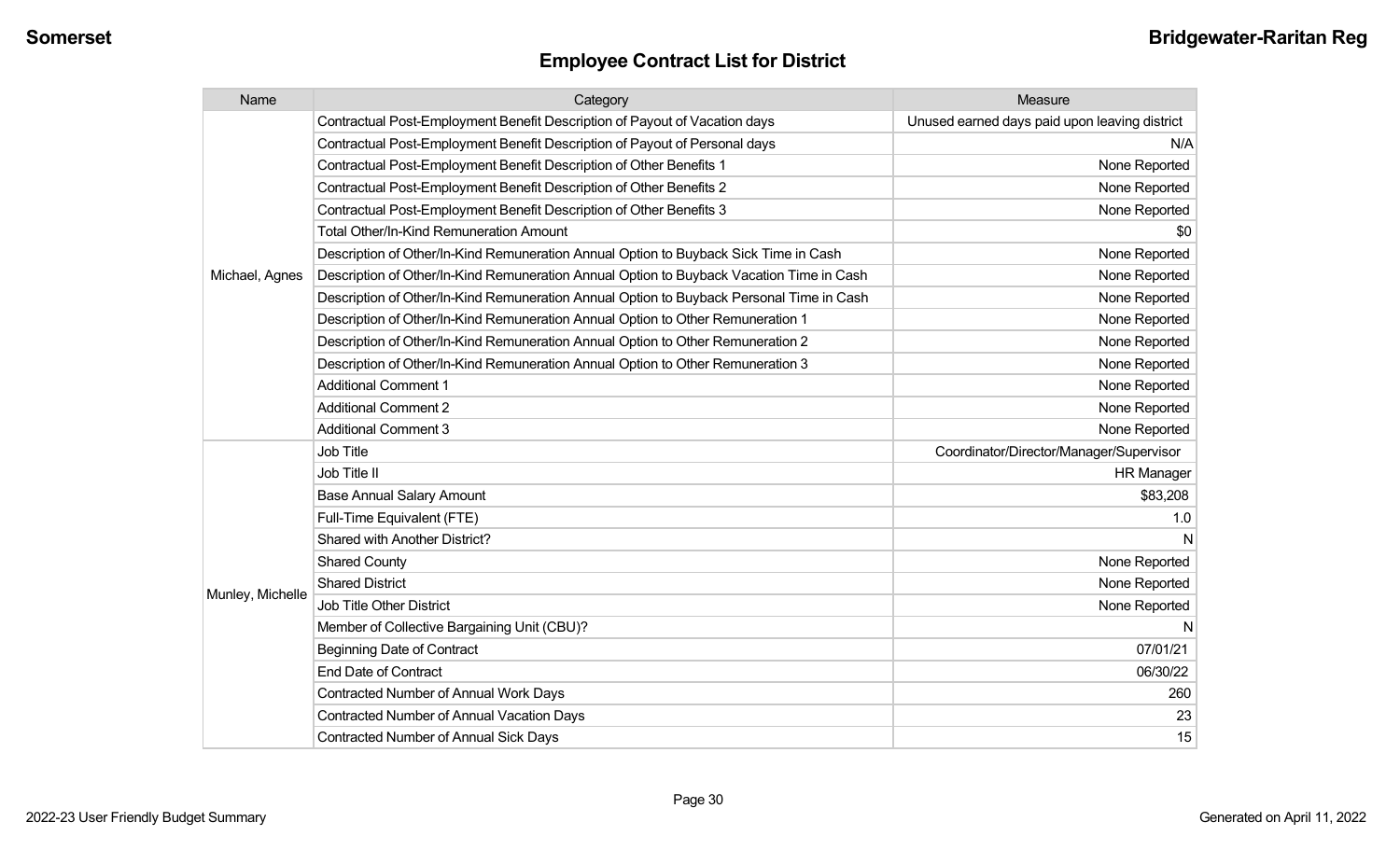| Name             | Category                                                                                  | Measure                                       |
|------------------|-------------------------------------------------------------------------------------------|-----------------------------------------------|
|                  | <b>Contracted Number of Annual Personal Days</b>                                          | 3                                             |
|                  | <b>Contracted Number of Annual Consulting Days</b>                                        | $\mathbf 0$                                   |
|                  | Number of Other Contracted Non-Working Days                                               | $\mathbf 0$                                   |
|                  | Description of Other Contracted Non-Working Days                                          | None Reported                                 |
|                  | <b>Total Allowances Amount</b>                                                            | \$20                                          |
|                  | <b>Total Bonuses Amount</b>                                                               | \$0                                           |
|                  | <b>Total Stipends Amount</b>                                                              | \$0                                           |
|                  | District Contributions Above Teacher Contract for Insurance (Health, Dental, Life, Other) | \$2,473                                       |
|                  | District Contributions Above Teacher Contract for Retirement Plans                        | \$0                                           |
|                  | <b>Total Contractual Post-Employment Benefit Amount</b>                                   | \$7,361                                       |
|                  | Contractual Post-Employment Benefit Description of Payout of Sick days                    | \$15,000 maximum amount allowed at retirement |
|                  | Contractual Post-Employment Benefit Description of Payout of Vacation days                | Unused earned days paid upon leaving district |
|                  | Contractual Post-Employment Benefit Description of Payout of Personal days                | N/A                                           |
| Munley, Michelle | Contractual Post-Employment Benefit Description of Other Benefits 1                       | None Reported                                 |
|                  | Contractual Post-Employment Benefit Description of Other Benefits 2                       | None Reported                                 |
|                  | Contractual Post-Employment Benefit Description of Other Benefits 3                       | None Reported                                 |
|                  | <b>Total Other/In-Kind Remuneration Amount</b>                                            | \$0                                           |
|                  | Description of Other/In-Kind Remuneration Annual Option to Buyback Sick Time in Cash      | None Reported                                 |
|                  | Description of Other/In-Kind Remuneration Annual Option to Buyback Vacation Time in Cash  | None Reported                                 |
|                  | Description of Other/In-Kind Remuneration Annual Option to Buyback Personal Time in Cash  | None Reported                                 |
|                  | Description of Other/In-Kind Remuneration Annual Option to Other Remuneration 1           | None Reported                                 |
|                  | Description of Other/In-Kind Remuneration Annual Option to Other Remuneration 2           | None Reported                                 |
|                  | Description of Other/In-Kind Remuneration Annual Option to Other Remuneration 3           | None Reported                                 |
|                  | <b>Additional Comment 1</b>                                                               | None Reported                                 |
|                  | <b>Additional Comment 2</b>                                                               | None Reported                                 |
|                  | <b>Additional Comment 3</b>                                                               | None Reported                                 |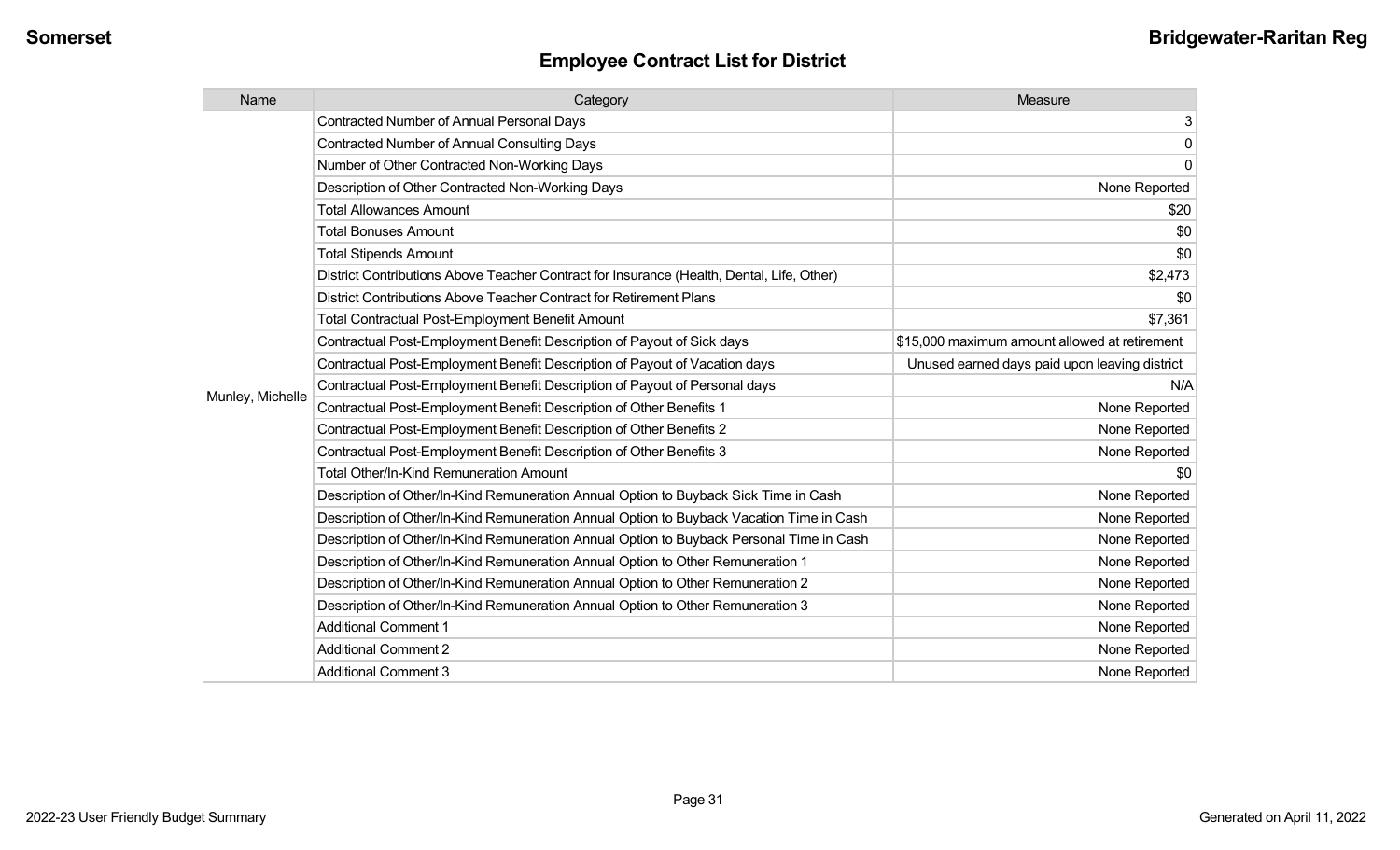| Name            | Category                                                                                  | Measure                                       |
|-----------------|-------------------------------------------------------------------------------------------|-----------------------------------------------|
|                 | <b>Job Title</b>                                                                          | Information Technology                        |
|                 | Job Title II                                                                              | <b>Systems Administrator</b>                  |
|                 | <b>Base Annual Salary Amount</b>                                                          | \$75,000                                      |
|                 | Full-Time Equivalent (FTE)                                                                | 1.0                                           |
|                 | Shared with Another District?                                                             | N                                             |
|                 | <b>Shared County</b>                                                                      | None Reported                                 |
|                 | <b>Shared District</b>                                                                    | None Reported                                 |
|                 | <b>Job Title Other District</b>                                                           | None Reported                                 |
|                 | Member of Collective Bargaining Unit (CBU)?                                               | N                                             |
|                 | <b>Beginning Date of Contract</b>                                                         | 07/01/21                                      |
|                 | <b>End Date of Contract</b>                                                               | 06/30/22                                      |
|                 | Contracted Number of Annual Work Days                                                     | 260                                           |
|                 | Contracted Number of Annual Vacation Days                                                 | 16                                            |
|                 | <b>Contracted Number of Annual Sick Days</b>                                              | 10                                            |
| Rafferty, Kevin | Contracted Number of Annual Personal Days                                                 | $\overline{2}$                                |
|                 | <b>Contracted Number of Annual Consulting Days</b>                                        | $\mathbf{0}$                                  |
|                 | Number of Other Contracted Non-Working Days                                               | $\mathbf{0}$                                  |
|                 | Description of Other Contracted Non-Working Days                                          | None Reported                                 |
|                 | <b>Total Allowances Amount</b>                                                            | \$1,350                                       |
|                 | <b>Total Bonuses Amount</b>                                                               | \$0                                           |
|                 | <b>Total Stipends Amount</b>                                                              | \$0                                           |
|                 | District Contributions Above Teacher Contract for Insurance (Health, Dental, Life, Other) | \$0                                           |
|                 | District Contributions Above Teacher Contract for Retirement Plans                        | \$0                                           |
|                 | <b>Total Contractual Post-Employment Benefit Amount</b>                                   | \$3,462                                       |
|                 | Contractual Post-Employment Benefit Description of Payout of Sick days                    | \$15,000 maximum amount allowed at retirement |
|                 | Contractual Post-Employment Benefit Description of Payout of Vacation days                | Unused earned days paid upon leaving district |
|                 | Contractual Post-Employment Benefit Description of Payout of Personal days                | N/A                                           |
|                 | Contractual Post-Employment Benefit Description of Other Benefits 1                       | None Reported                                 |
|                 | Contractual Post-Employment Benefit Description of Other Benefits 2                       | None Reported                                 |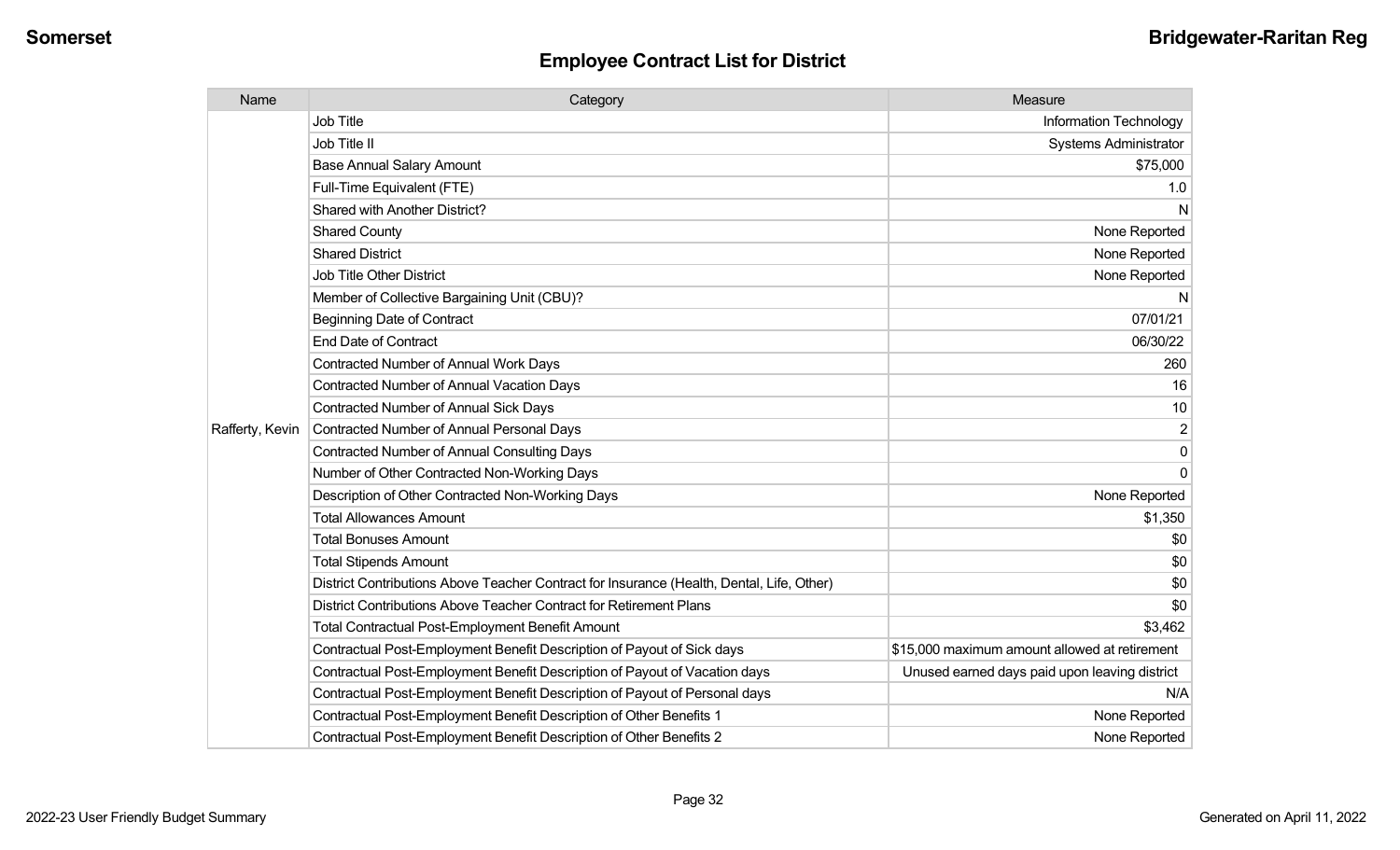| Name            | Category                                                                                 | Measure                   |
|-----------------|------------------------------------------------------------------------------------------|---------------------------|
|                 | Contractual Post-Employment Benefit Description of Other Benefits 3                      | None Reported             |
|                 | <b>Total Other/In-Kind Remuneration Amount</b>                                           | \$0                       |
|                 | Description of Other/In-Kind Remuneration Annual Option to Buyback Sick Time in Cash     | None Reported             |
|                 | Description of Other/In-Kind Remuneration Annual Option to Buyback Vacation Time in Cash | None Reported             |
|                 | Description of Other/In-Kind Remuneration Annual Option to Buyback Personal Time in Cash | None Reported             |
| Rafferty, Kevin | Description of Other/In-Kind Remuneration Annual Option to Other Remuneration 1          | None Reported             |
|                 | Description of Other/In-Kind Remuneration Annual Option to Other Remuneration 2          | None Reported             |
|                 | Description of Other/In-Kind Remuneration Annual Option to Other Remuneration 3          | None Reported             |
|                 | <b>Additional Comment 1</b>                                                              | None Reported             |
|                 | <b>Additional Comment 2</b>                                                              | None Reported             |
|                 | <b>Additional Comment 3</b>                                                              | None Reported             |
|                 | <b>Job Title</b>                                                                         | Information Technology    |
|                 | Job Title II                                                                             | Network Administrator     |
|                 | <b>Base Annual Salary Amount</b>                                                         | \$85,750                  |
|                 | Full-Time Equivalent (FTE)                                                               | 1.0                       |
|                 | Shared with Another District?                                                            | N                         |
|                 | <b>Shared County</b>                                                                     | None Reported             |
|                 | <b>Shared District</b>                                                                   | None Reported             |
|                 | <b>Job Title Other District</b>                                                          | None Reported             |
|                 | Member of Collective Bargaining Unit (CBU)?                                              | N                         |
| Ryan, Sean      | <b>Beginning Date of Contract</b>                                                        | 07/01/21                  |
|                 | <b>End Date of Contract</b>                                                              | 06/30/22                  |
|                 | <b>Contracted Number of Annual Work Days</b>                                             | 260                       |
|                 | <b>Contracted Number of Annual Vacation Days</b>                                         | 21                        |
|                 | Contracted Number of Annual Sick Days                                                    | 15                        |
|                 | <b>Contracted Number of Annual Personal Days</b>                                         | $\ensuremath{\mathsf{3}}$ |
|                 | <b>Contracted Number of Annual Consulting Days</b>                                       | $\pmb{0}$                 |
|                 | Number of Other Contracted Non-Working Days                                              | $\overline{0}$            |
|                 | Description of Other Contracted Non-Working Days                                         | None Reported             |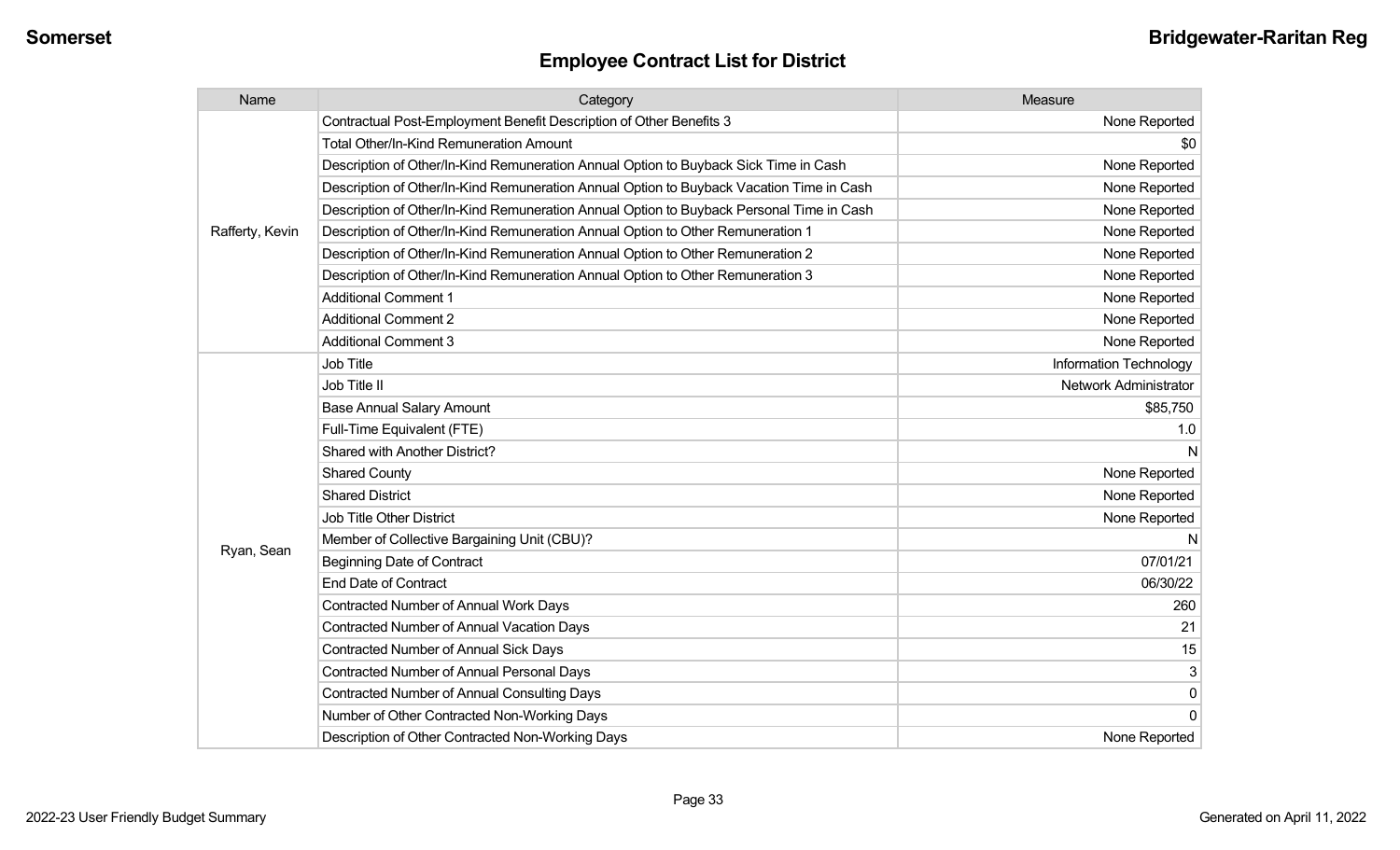| Name              | Category                                                                                  | Measure                                       |
|-------------------|-------------------------------------------------------------------------------------------|-----------------------------------------------|
|                   | <b>Total Allowances Amount</b>                                                            | \$1,000                                       |
|                   | <b>Total Bonuses Amount</b>                                                               | \$0                                           |
|                   | <b>Total Stipends Amount</b>                                                              | \$0                                           |
|                   | District Contributions Above Teacher Contract for Insurance (Health, Dental, Life, Other) | \$0                                           |
|                   | District Contributions Above Teacher Contract for Retirement Plans                        | \$0                                           |
|                   | Total Contractual Post-Employment Benefit Amount                                          | \$6,926                                       |
|                   | Contractual Post-Employment Benefit Description of Payout of Sick days                    | \$15,000 maximum amount allowed at retirement |
|                   | Contractual Post-Employment Benefit Description of Payout of Vacation days                | Unused earned days paid upon leaving district |
|                   | Contractual Post-Employment Benefit Description of Payout of Personal days                | N/A                                           |
|                   | Contractual Post-Employment Benefit Description of Other Benefits 1                       | None Reported                                 |
|                   | Contractual Post-Employment Benefit Description of Other Benefits 2                       | None Reported                                 |
| Ryan, Sean        | Contractual Post-Employment Benefit Description of Other Benefits 3                       | None Reported                                 |
|                   | Total Other/In-Kind Remuneration Amount                                                   | \$0                                           |
|                   | Description of Other/In-Kind Remuneration Annual Option to Buyback Sick Time in Cash      | None Reported                                 |
|                   | Description of Other/In-Kind Remuneration Annual Option to Buyback Vacation Time in Cash  | None Reported                                 |
|                   | Description of Other/In-Kind Remuneration Annual Option to Buyback Personal Time in Cash  | None Reported                                 |
|                   | Description of Other/In-Kind Remuneration Annual Option to Other Remuneration 1           | None Reported                                 |
|                   | Description of Other/In-Kind Remuneration Annual Option to Other Remuneration 2           | None Reported                                 |
|                   | Description of Other/In-Kind Remuneration Annual Option to Other Remuneration 3           | None Reported                                 |
|                   | <b>Additional Comment 1</b>                                                               | None Reported                                 |
|                   | <b>Additional Comment 2</b>                                                               | None Reported                                 |
|                   | <b>Additional Comment 3</b>                                                               | None Reported                                 |
|                   | Job Title                                                                                 | Coordinator/Director/Manager/Supervisor       |
| Santurro, Stephen | Job Title II                                                                              | Mgr. Buildings/Grounds                        |
|                   | <b>Base Annual Salary Amount</b>                                                          | \$132,550                                     |
|                   | Full-Time Equivalent (FTE)                                                                | 1.0                                           |
|                   | Shared with Another District?                                                             | N                                             |
|                   | <b>Shared County</b>                                                                      | None Reported                                 |
|                   | <b>Shared District</b>                                                                    | None Reported                                 |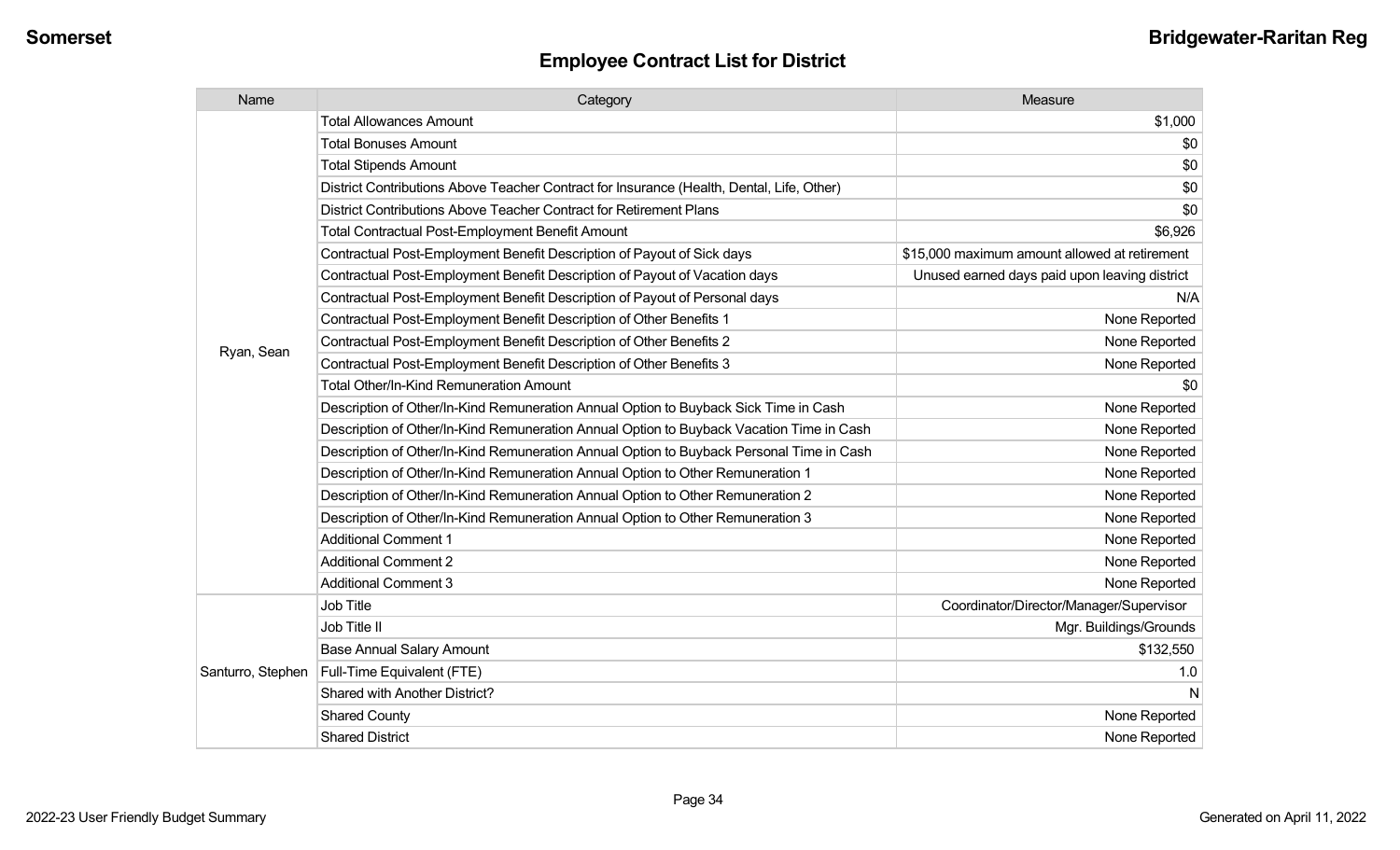| Name              | Category                                                                                  | Measure                                        |
|-------------------|-------------------------------------------------------------------------------------------|------------------------------------------------|
|                   | <b>Job Title Other District</b>                                                           | None Reported                                  |
|                   | Member of Collective Bargaining Unit (CBU)?                                               | -N                                             |
|                   | <b>Beginning Date of Contract</b>                                                         | 07/01/21                                       |
|                   | <b>End Date of Contract</b>                                                               | 06/30/22                                       |
|                   | Contracted Number of Annual Work Days                                                     | 260                                            |
|                   | <b>Contracted Number of Annual Vacation Days</b>                                          | 23                                             |
|                   | <b>Contracted Number of Annual Sick Days</b>                                              | 15                                             |
|                   | <b>Contracted Number of Annual Personal Days</b>                                          | 3                                              |
|                   | <b>Contracted Number of Annual Consulting Days</b>                                        | 0                                              |
|                   | Number of Other Contracted Non-Working Days                                               | $\Omega$                                       |
|                   | Description of Other Contracted Non-Working Days                                          | None Reported                                  |
|                   | <b>Total Allowances Amount</b>                                                            | \$1,000                                        |
|                   | <b>Total Bonuses Amount</b>                                                               | \$0                                            |
|                   | <b>Total Stipends Amount</b>                                                              | \$0                                            |
| Santurro, Stephen | District Contributions Above Teacher Contract for Insurance (Health, Dental, Life, Other) | \$0                                            |
|                   | District Contributions Above Teacher Contract for Retirement Plans                        | \$0                                            |
|                   | <b>Total Contractual Post-Employment Benefit Amount</b>                                   | \$11,726                                       |
|                   | Contractual Post-Employment Benefit Description of Payout of Sick days                    | \$15,000 maximum amount paid out at retirement |
|                   | Contractual Post-Employment Benefit Description of Payout of Vacation days                | Unused earned days paid upon leaving district  |
|                   | Contractual Post-Employment Benefit Description of Payout of Personal days                | N/A                                            |
|                   | Contractual Post-Employment Benefit Description of Other Benefits 1                       | None Reported                                  |
|                   | Contractual Post-Employment Benefit Description of Other Benefits 2                       | None Reported                                  |
|                   | Contractual Post-Employment Benefit Description of Other Benefits 3                       | None Reported                                  |
|                   | <b>Total Other/In-Kind Remuneration Amount</b>                                            | \$0                                            |
|                   | Description of Other/In-Kind Remuneration Annual Option to Buyback Sick Time in Cash      | None Reported                                  |
|                   | Description of Other/In-Kind Remuneration Annual Option to Buyback Vacation Time in Cash  | None Reported                                  |
|                   | Description of Other/In-Kind Remuneration Annual Option to Buyback Personal Time in Cash  | None Reported                                  |
|                   | Description of Other/In-Kind Remuneration Annual Option to Other Remuneration 1           | None Reported                                  |
|                   | Description of Other/In-Kind Remuneration Annual Option to Other Remuneration 2           | None Reported                                  |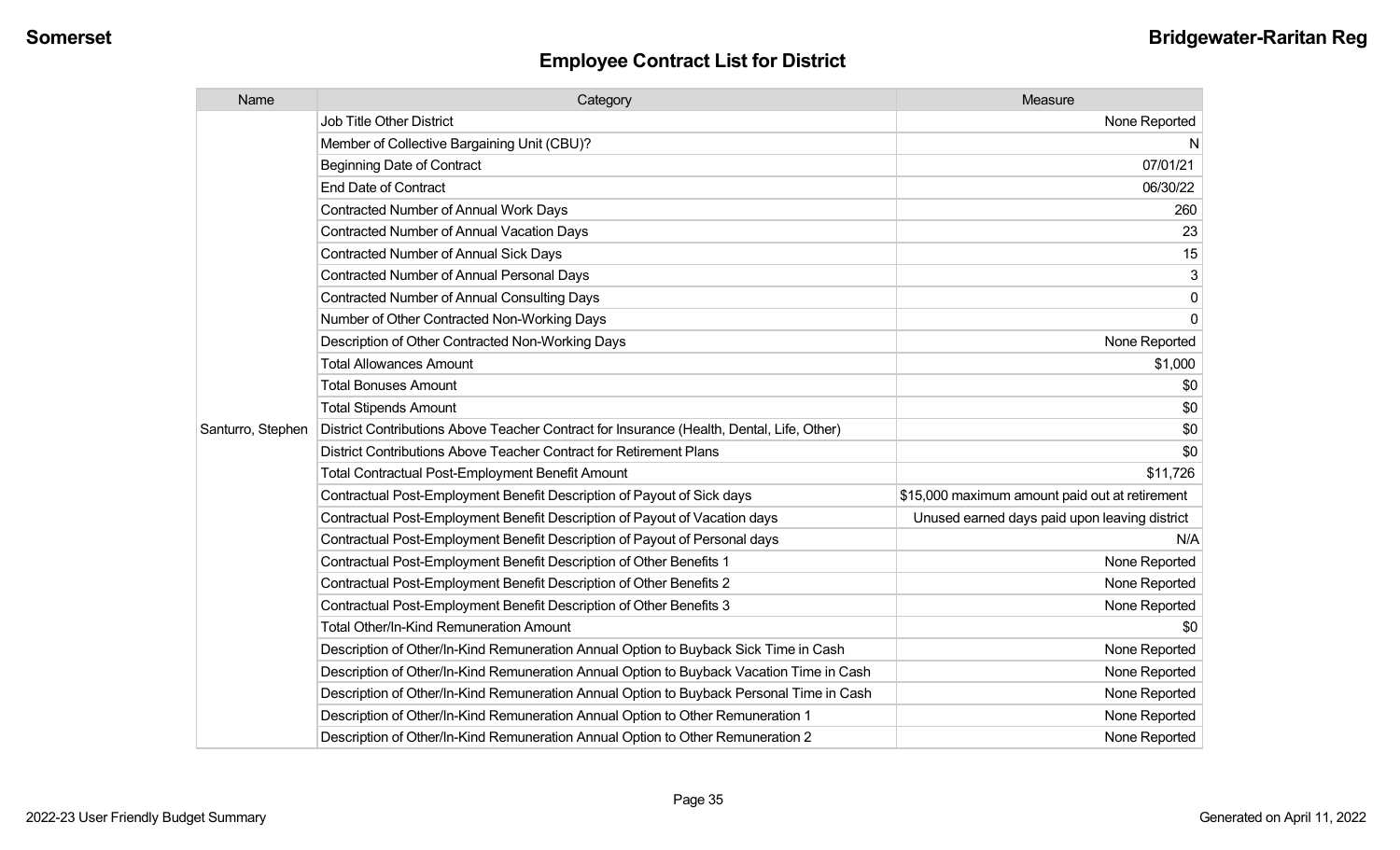| Name              | Category                                                                                  | Measure                                       |
|-------------------|-------------------------------------------------------------------------------------------|-----------------------------------------------|
| Santurro, Stephen | Description of Other/In-Kind Remuneration Annual Option to Other Remuneration 3           | None Reported                                 |
|                   | <b>Additional Comment 1</b>                                                               | None Reported                                 |
|                   | <b>Additional Comment 2</b>                                                               | None Reported                                 |
|                   | <b>Additional Comment 3</b>                                                               | None Reported                                 |
|                   | Job Title                                                                                 | <b>Assistant Superintendent</b>               |
|                   | Job Title II                                                                              | <b>Special Services</b>                       |
|                   | <b>Base Annual Salary Amount</b>                                                          | \$186,368                                     |
|                   | Full-Time Equivalent (FTE)                                                                | 1.0                                           |
|                   | Shared with Another District?                                                             | N                                             |
|                   | <b>Shared County</b>                                                                      | None Reported                                 |
|                   | <b>Shared District</b>                                                                    | None Reported                                 |
|                   | <b>Job Title Other District</b>                                                           | None Reported                                 |
|                   | Member of Collective Bargaining Unit (CBU)?                                               | N                                             |
|                   | <b>Beginning Date of Contract</b>                                                         | 07/01/21                                      |
|                   | <b>End Date of Contract</b>                                                               | 06/30/22                                      |
|                   | <b>Contracted Number of Annual Work Days</b>                                              | 260                                           |
| Silvia, Daniel    | <b>Contracted Number of Annual Vacation Days</b>                                          | 26                                            |
|                   | Contracted Number of Annual Sick Days                                                     | 12                                            |
|                   | Contracted Number of Annual Personal Days                                                 | 3                                             |
|                   | <b>Contracted Number of Annual Consulting Days</b>                                        | $\mathbf{0}$                                  |
|                   | Number of Other Contracted Non-Working Days                                               | $\Omega$                                      |
|                   | Description of Other Contracted Non-Working Days                                          | None Reported                                 |
|                   | <b>Total Allowances Amount</b>                                                            | \$7,100                                       |
|                   | <b>Total Bonuses Amount</b>                                                               | \$0                                           |
|                   | <b>Total Stipends Amount</b>                                                              | \$0                                           |
|                   | District Contributions Above Teacher Contract for Insurance (Health, Dental, Life, Other) | \$0                                           |
|                   | District Contributions Above Teacher Contract for Retirement Plans                        | \$0                                           |
|                   | <b>Total Contractual Post-Employment Benefit Amount</b>                                   | \$18,637                                      |
|                   | Contractual Post-Employment Benefit Description of Payout of Sick days                    | \$15,000 maximum amount allowed at retirement |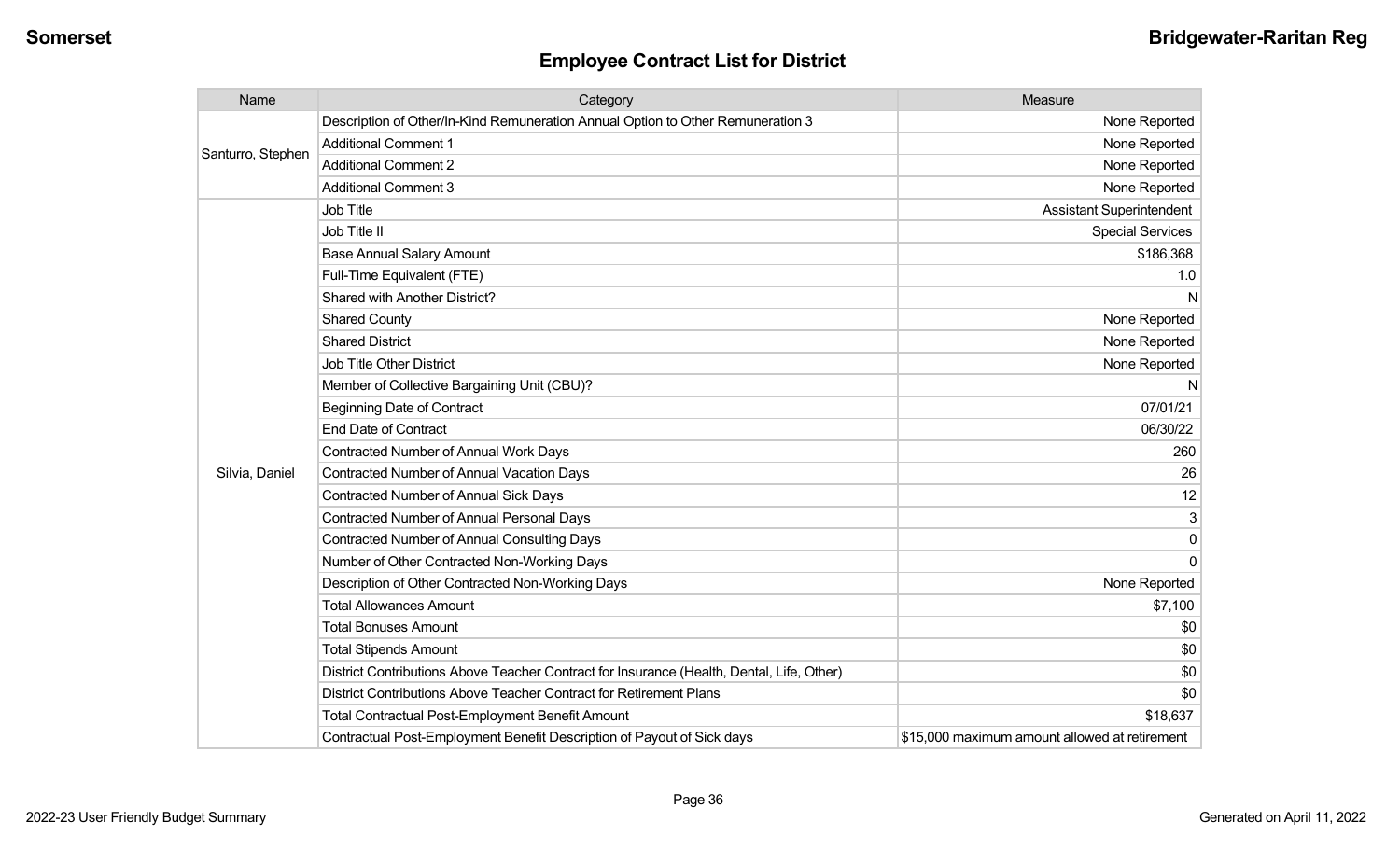| Name           | Category                                                                                 | Measure                                       |
|----------------|------------------------------------------------------------------------------------------|-----------------------------------------------|
|                | Contractual Post-Employment Benefit Description of Payout of Vacation days               | Unused earned days paid upon leaving district |
|                | Contractual Post-Employment Benefit Description of Payout of Personal days               | N/A                                           |
|                | Contractual Post-Employment Benefit Description of Other Benefits 1                      | None Reported                                 |
|                | Contractual Post-Employment Benefit Description of Other Benefits 2                      | None Reported                                 |
|                | Contractual Post-Employment Benefit Description of Other Benefits 3                      | None Reported                                 |
|                | <b>Total Other/In-Kind Remuneration Amount</b>                                           | \$0                                           |
|                | Description of Other/In-Kind Remuneration Annual Option to Buyback Sick Time in Cash     | None Reported                                 |
| Silvia, Daniel | Description of Other/In-Kind Remuneration Annual Option to Buyback Vacation Time in Cash | None Reported                                 |
|                | Description of Other/In-Kind Remuneration Annual Option to Buyback Personal Time in Cash | None Reported                                 |
|                | Description of Other/In-Kind Remuneration Annual Option to Other Remuneration 1          | None Reported                                 |
|                | Description of Other/In-Kind Remuneration Annual Option to Other Remuneration 2          | None Reported                                 |
|                | Description of Other/In-Kind Remuneration Annual Option to Other Remuneration 3          | None Reported                                 |
|                | <b>Additional Comment 1</b>                                                              | None Reported                                 |
|                | <b>Additional Comment 2</b>                                                              | None Reported                                 |
|                | <b>Additional Comment 3</b>                                                              | None Reported                                 |
|                | Job Title                                                                                | <b>Business Administrator</b>                 |
|                | Job Title II                                                                             | <b>Board Secretary</b>                        |
|                | <b>Base Annual Salary Amount</b>                                                         | \$208,554                                     |
|                | Full-Time Equivalent (FTE)                                                               | 1.0                                           |
|                | Shared with Another District?                                                            | N                                             |
|                | <b>Shared County</b>                                                                     | None Reported                                 |
| Starrs, Peter  | <b>Shared District</b>                                                                   | None Reported                                 |
|                | <b>Job Title Other District</b>                                                          | None Reported                                 |
|                | Member of Collective Bargaining Unit (CBU)?                                              | N                                             |
|                | <b>Beginning Date of Contract</b>                                                        | 07/01/21                                      |
|                | <b>End Date of Contract</b>                                                              | 06/30/22                                      |
|                | <b>Contracted Number of Annual Work Days</b>                                             | 260                                           |
|                | <b>Contracted Number of Annual Vacation Days</b>                                         | 26                                            |
|                | <b>Contracted Number of Annual Sick Days</b>                                             | 12                                            |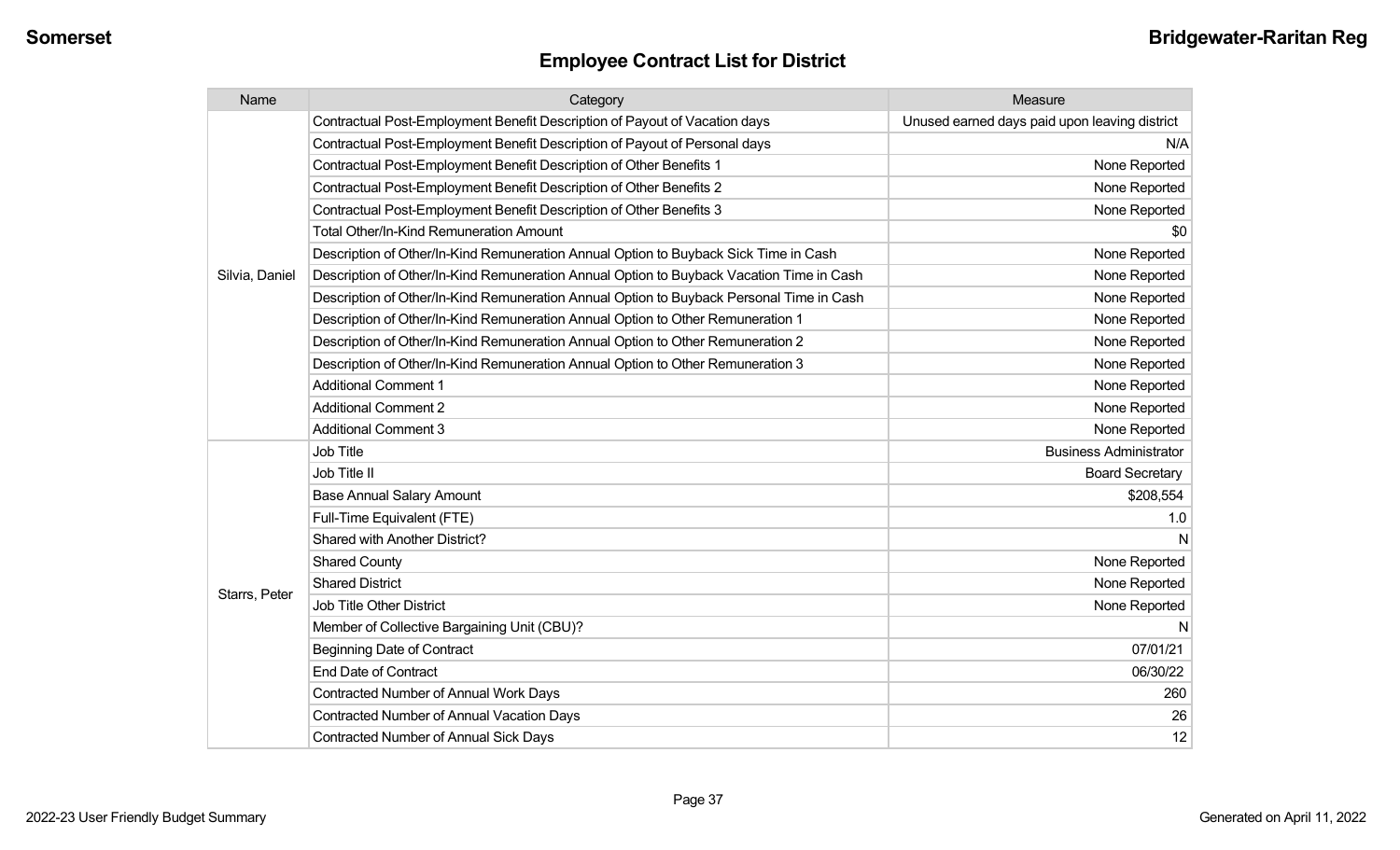| Name          | Category                                                                                  | Measure                                       |
|---------------|-------------------------------------------------------------------------------------------|-----------------------------------------------|
|               | <b>Contracted Number of Annual Personal Days</b>                                          | 3                                             |
|               | <b>Contracted Number of Annual Consulting Days</b>                                        | $\mathbf 0$                                   |
|               | Number of Other Contracted Non-Working Days                                               | $\mathbf 0$                                   |
|               | Description of Other Contracted Non-Working Days                                          | None Reported                                 |
|               | <b>Total Allowances Amount</b>                                                            | \$6,700                                       |
|               | <b>Total Bonuses Amount</b>                                                               | \$0                                           |
|               | <b>Total Stipends Amount</b>                                                              | \$0                                           |
|               | District Contributions Above Teacher Contract for Insurance (Health, Dental, Life, Other) | \$0                                           |
|               | District Contributions Above Teacher Contract for Retirement Plans                        | \$0                                           |
|               | <b>Total Contractual Post-Employment Benefit Amount</b>                                   | \$20,855                                      |
|               | Contractual Post-Employment Benefit Description of Payout of Sick days                    | \$15,000 maximum amount allowed at retirement |
|               | Contractual Post-Employment Benefit Description of Payout of Vacation days                | Unused earned days paid upon leaving district |
|               | Contractual Post-Employment Benefit Description of Payout of Personal days                | N/A                                           |
| Starrs, Peter | Contractual Post-Employment Benefit Description of Other Benefits 1                       | None Reported                                 |
|               | Contractual Post-Employment Benefit Description of Other Benefits 2                       | None Reported                                 |
|               | Contractual Post-Employment Benefit Description of Other Benefits 3                       | None Reported                                 |
|               | <b>Total Other/In-Kind Remuneration Amount</b>                                            | \$0                                           |
|               | Description of Other/In-Kind Remuneration Annual Option to Buyback Sick Time in Cash      | None Reported                                 |
|               | Description of Other/In-Kind Remuneration Annual Option to Buyback Vacation Time in Cash  | None Reported                                 |
|               | Description of Other/In-Kind Remuneration Annual Option to Buyback Personal Time in Cash  | None Reported                                 |
|               | Description of Other/In-Kind Remuneration Annual Option to Other Remuneration 1           | None Reported                                 |
|               | Description of Other/In-Kind Remuneration Annual Option to Other Remuneration 2           | None Reported                                 |
|               | Description of Other/In-Kind Remuneration Annual Option to Other Remuneration 3           | None Reported                                 |
|               | <b>Additional Comment 1</b>                                                               | None Reported                                 |
|               | <b>Additional Comment 2</b>                                                               | None Reported                                 |
|               | <b>Additional Comment 3</b>                                                               | None Reported                                 |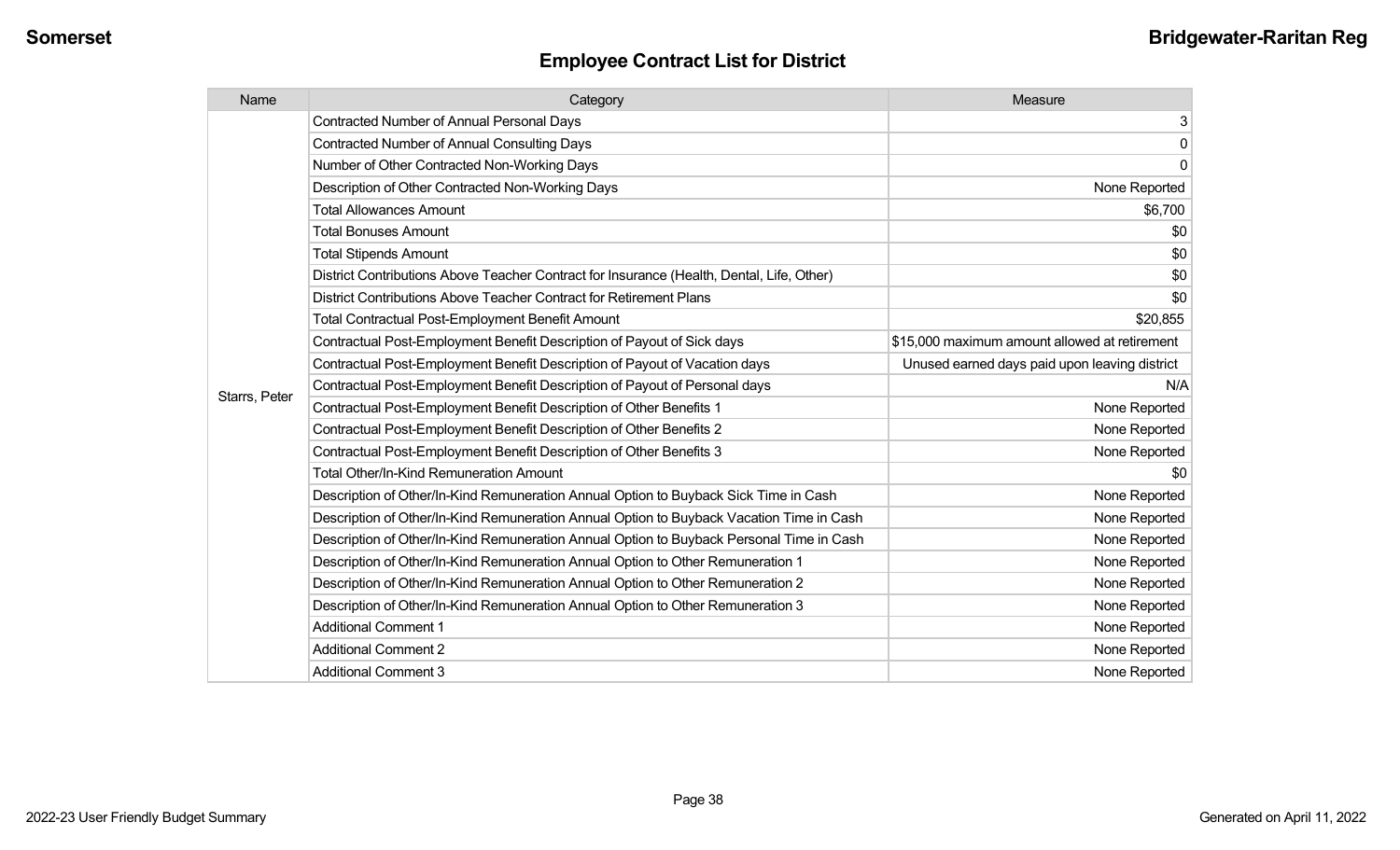| Name            | Category                                                                                  | Measure                                       |
|-----------------|-------------------------------------------------------------------------------------------|-----------------------------------------------|
|                 | <b>Job Title</b>                                                                          | Coordinator/Director/Manager/Supervisor       |
|                 | Job Title II                                                                              | Before/After Care                             |
|                 | <b>Base Annual Salary Amount</b>                                                          | \$85,000                                      |
|                 | Full-Time Equivalent (FTE)                                                                | 1.0                                           |
|                 | Shared with Another District?                                                             | $\mathsf{N}$                                  |
|                 | <b>Shared County</b>                                                                      | None Reported                                 |
|                 | <b>Shared District</b>                                                                    | None Reported                                 |
|                 | <b>Job Title Other District</b>                                                           | None Reported                                 |
|                 | Member of Collective Bargaining Unit (CBU)?                                               | N                                             |
|                 | <b>Beginning Date of Contract</b>                                                         | 07/01/21                                      |
|                 | <b>End Date of Contract</b>                                                               | 06/30/22                                      |
|                 | <b>Contracted Number of Annual Work Days</b>                                              | 260                                           |
|                 | <b>Contracted Number of Annual Vacation Days</b>                                          | 23                                            |
|                 | <b>Contracted Number of Annual Sick Days</b>                                              | 15                                            |
| Stianchi, Kevin | <b>Contracted Number of Annual Personal Days</b>                                          | 3                                             |
|                 | <b>Contracted Number of Annual Consulting Days</b>                                        | $\Omega$                                      |
|                 | Number of Other Contracted Non-Working Days                                               | $\Omega$                                      |
|                 | Description of Other Contracted Non-Working Days                                          | None Reported                                 |
|                 | <b>Total Allowances Amount</b>                                                            | \$1,100                                       |
|                 | <b>Total Bonuses Amount</b>                                                               | \$0                                           |
|                 | <b>Total Stipends Amount</b>                                                              | \$0                                           |
|                 | District Contributions Above Teacher Contract for Insurance (Health, Dental, Life, Other) | \$0                                           |
|                 | District Contributions Above Teacher Contract for Retirement Plans                        | \$0                                           |
|                 | <b>Total Contractual Post-Employment Benefit Amount</b>                                   | \$7,519                                       |
|                 | Contractual Post-Employment Benefit Description of Payout of Sick days                    | \$15,000 maximum amount allowed at retirement |
|                 | Contractual Post-Employment Benefit Description of Payout of Vacation days                | Unused earned days paid upon leaving district |
|                 | Contractual Post-Employment Benefit Description of Payout of Personal days                | N/A                                           |
|                 | Contractual Post-Employment Benefit Description of Other Benefits 1                       | None Reported                                 |
|                 | Contractual Post-Employment Benefit Description of Other Benefits 2                       | None Reported                                 |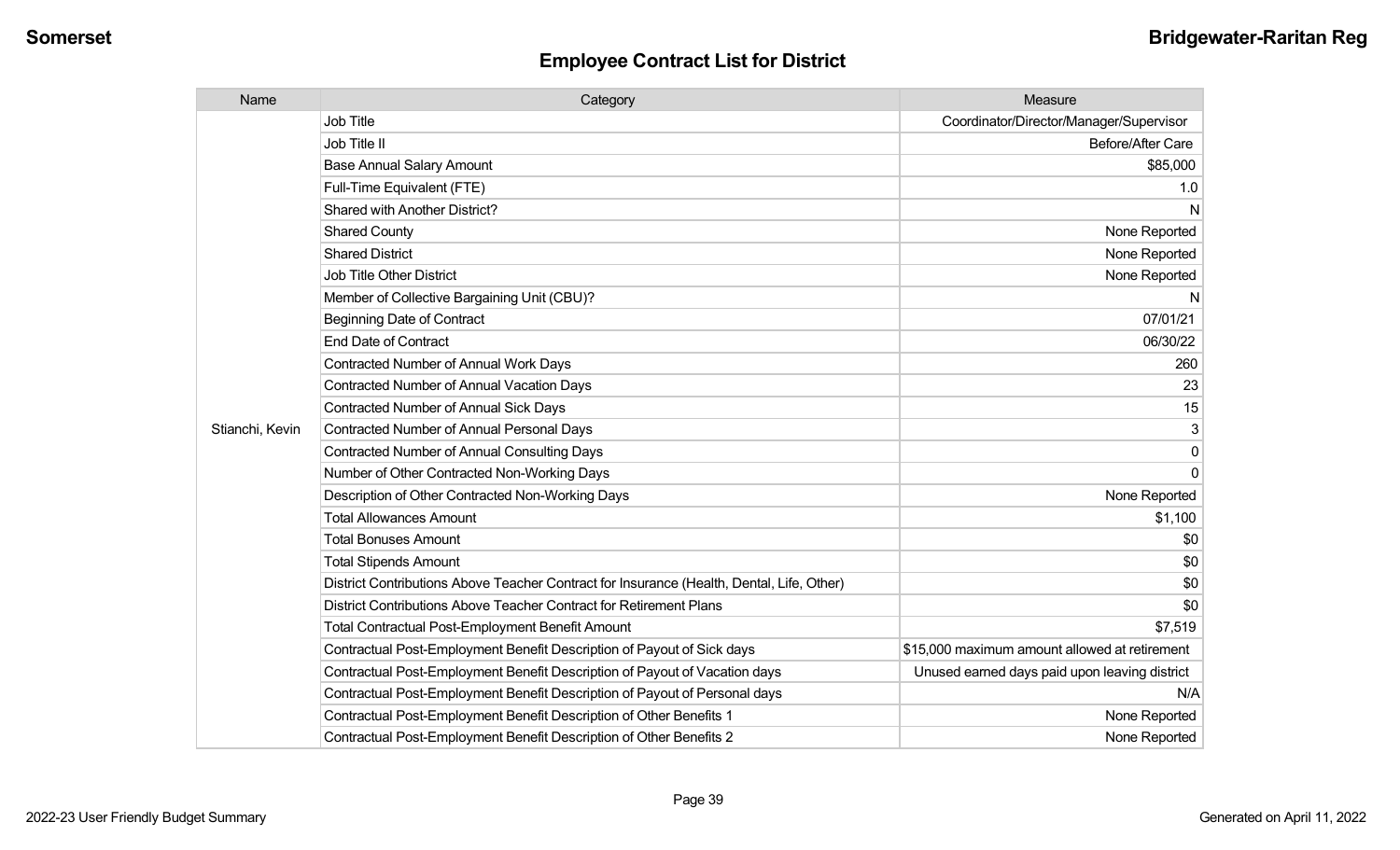| Name              | Category                                                                                 | Measure                                 |
|-------------------|------------------------------------------------------------------------------------------|-----------------------------------------|
| Stianchi, Kevin   | Contractual Post-Employment Benefit Description of Other Benefits 3                      | None Reported                           |
|                   | Total Other/In-Kind Remuneration Amount                                                  | \$0                                     |
|                   | Description of Other/In-Kind Remuneration Annual Option to Buyback Sick Time in Cash     | None Reported                           |
|                   | Description of Other/In-Kind Remuneration Annual Option to Buyback Vacation Time in Cash | None Reported                           |
|                   | Description of Other/In-Kind Remuneration Annual Option to Buyback Personal Time in Cash | None Reported                           |
|                   | Description of Other/In-Kind Remuneration Annual Option to Other Remuneration 1          | None Reported                           |
|                   | Description of Other/In-Kind Remuneration Annual Option to Other Remuneration 2          | None Reported                           |
|                   | Description of Other/In-Kind Remuneration Annual Option to Other Remuneration 3          | None Reported                           |
|                   | <b>Additional Comment 1</b>                                                              | None Reported                           |
|                   | <b>Additional Comment 2</b>                                                              | None Reported                           |
|                   | <b>Additional Comment 3</b>                                                              | None Reported                           |
|                   | <b>Job Title</b>                                                                         | Coordinator/Director/Manager/Supervisor |
|                   | Job Title II                                                                             | Security                                |
|                   | <b>Base Annual Salary Amount</b>                                                         | \$85,000                                |
|                   | Full-Time Equivalent (FTE)                                                               | 1.0                                     |
|                   | Shared with Another District?                                                            |                                         |
|                   | <b>Shared County</b>                                                                     | None Reported                           |
|                   | <b>Shared District</b>                                                                   | None Reported                           |
|                   | <b>Job Title Other District</b>                                                          | None Reported                           |
|                   | Member of Collective Bargaining Unit (CBU)?                                              |                                         |
| Voorhees, Michael | <b>Beginning Date of Contract</b>                                                        | 07/01/21                                |
|                   | <b>End Date of Contract</b>                                                              | 06/30/22                                |
|                   | <b>Contracted Number of Annual Work Days</b>                                             | 260                                     |
|                   | <b>Contracted Number of Annual Vacation Days</b>                                         | 23                                      |
|                   | Contracted Number of Annual Sick Days                                                    | 15                                      |
|                   | <b>Contracted Number of Annual Personal Days</b>                                         | 3                                       |
|                   | Contracted Number of Annual Consulting Days                                              | $\mathbf 0$                             |
|                   | Number of Other Contracted Non-Working Days                                              | $\Omega$                                |
|                   | Description of Other Contracted Non-Working Days                                         | None Reported                           |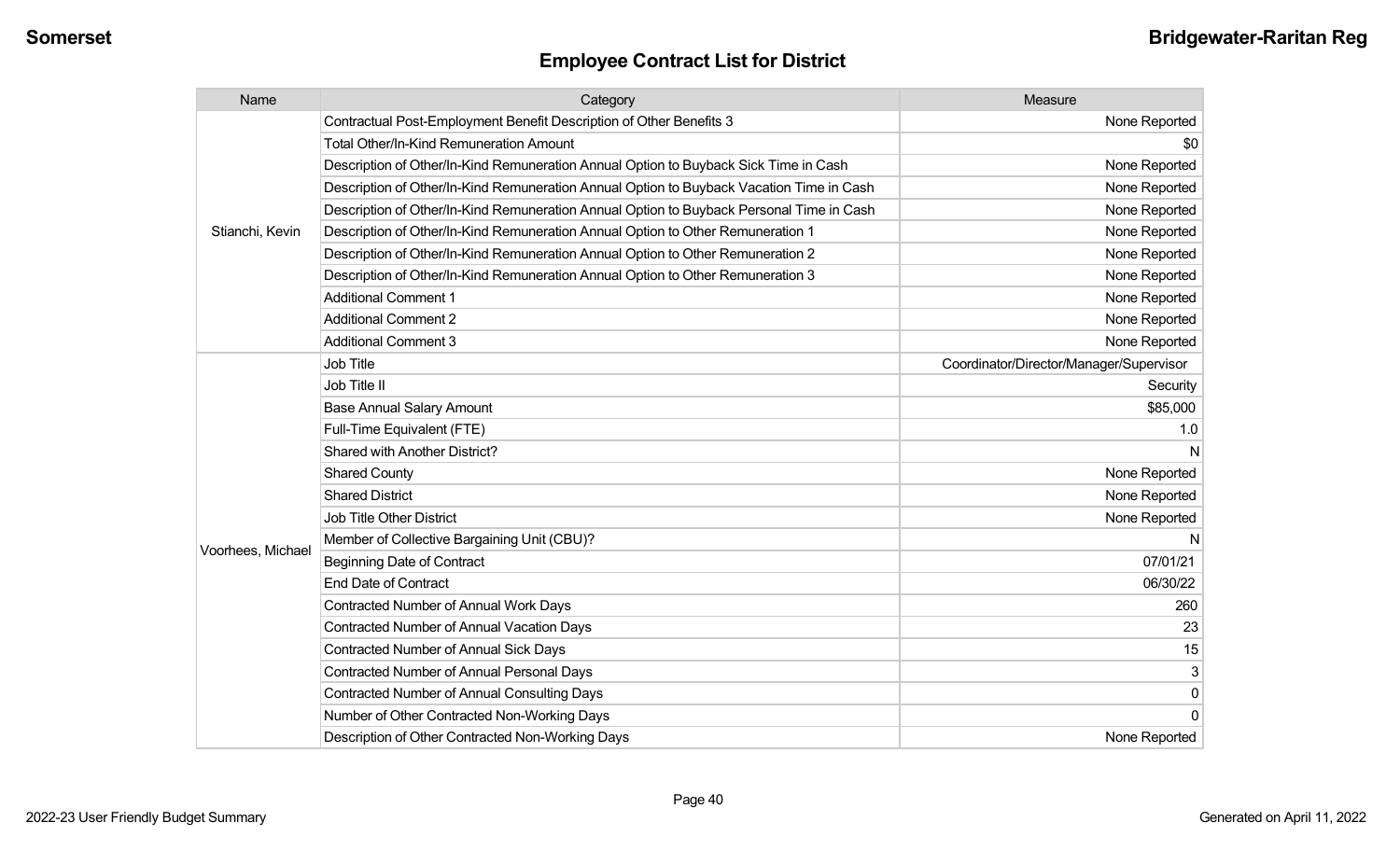| Name              | Category                                                                                  | Measure                                       |
|-------------------|-------------------------------------------------------------------------------------------|-----------------------------------------------|
|                   | <b>Total Allowances Amount</b>                                                            | \$600                                         |
|                   | <b>Total Bonuses Amount</b>                                                               | \$0                                           |
|                   | <b>Total Stipends Amount</b>                                                              | \$0                                           |
|                   | District Contributions Above Teacher Contract for Insurance (Health, Dental, Life, Other) | \$0                                           |
|                   | District Contributions Above Teacher Contract for Retirement Plans                        | \$0                                           |
|                   | <b>Total Contractual Post-Employment Benefit Amount</b>                                   | \$7,519                                       |
|                   | Contractual Post-Employment Benefit Description of Payout of Sick days                    | \$15,000 maximum amount allowed at retirement |
|                   | Contractual Post-Employment Benefit Description of Payout of Vacation days                | Unused earned days paid upon leaving district |
|                   | Contractual Post-Employment Benefit Description of Payout of Personal days                | N/A                                           |
|                   | Contractual Post-Employment Benefit Description of Other Benefits 1                       | None Reported                                 |
|                   | Contractual Post-Employment Benefit Description of Other Benefits 2                       | None Reported                                 |
| Voorhees, Michael | Contractual Post-Employment Benefit Description of Other Benefits 3                       | None Reported                                 |
|                   | <b>Total Other/In-Kind Remuneration Amount</b>                                            | \$0                                           |
|                   | Description of Other/In-Kind Remuneration Annual Option to Buyback Sick Time in Cash      | None Reported                                 |
|                   | Description of Other/In-Kind Remuneration Annual Option to Buyback Vacation Time in Cash  | None Reported                                 |
|                   | Description of Other/In-Kind Remuneration Annual Option to Buyback Personal Time in Cash  | None Reported                                 |
|                   | Description of Other/In-Kind Remuneration Annual Option to Other Remuneration 1           | None Reported                                 |
|                   | Description of Other/In-Kind Remuneration Annual Option to Other Remuneration 2           | None Reported                                 |
|                   | Description of Other/In-Kind Remuneration Annual Option to Other Remuneration 3           | None Reported                                 |
|                   | <b>Additional Comment 1</b>                                                               | None Reported                                 |
|                   | <b>Additional Comment 2</b>                                                               | None Reported                                 |
|                   | <b>Additional Comment 3</b>                                                               | None Reported                                 |
|                   | Job Title                                                                                 | Coordinator/Director/Manager/Supervisor       |
| Wilson, Patricia  | Job Title II                                                                              | Purchasing                                    |
|                   | <b>Base Annual Salary Amount</b>                                                          | \$87,500                                      |
|                   | Full-Time Equivalent (FTE)                                                                | 1.0                                           |
|                   | Shared with Another District?                                                             | N                                             |
|                   | <b>Shared County</b>                                                                      | None Reported                                 |
|                   | <b>Shared District</b>                                                                    | None Reported                                 |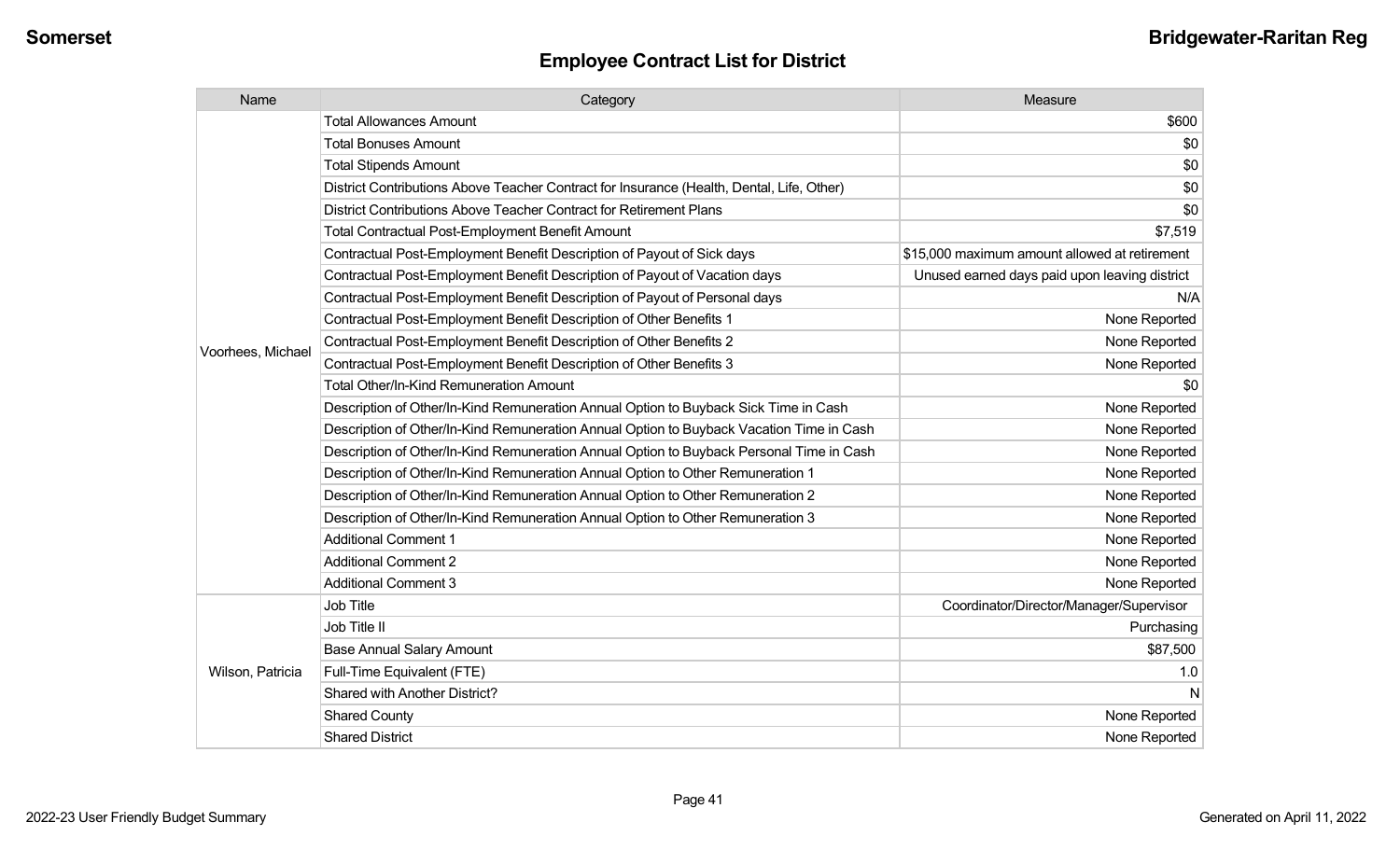| Name             | Category                                                                                  | Measure                                       |
|------------------|-------------------------------------------------------------------------------------------|-----------------------------------------------|
|                  | <b>Job Title Other District</b>                                                           | None Reported                                 |
|                  | Member of Collective Bargaining Unit (CBU)?                                               | N                                             |
|                  | <b>Beginning Date of Contract</b>                                                         | 07/01/21                                      |
|                  | <b>End Date of Contract</b>                                                               | 06/30/22                                      |
|                  | <b>Contracted Number of Annual Work Days</b>                                              | 260                                           |
|                  | Contracted Number of Annual Vacation Days                                                 | 23                                            |
|                  | Contracted Number of Annual Sick Days                                                     | 15                                            |
|                  | <b>Contracted Number of Annual Personal Days</b>                                          | 3                                             |
|                  | <b>Contracted Number of Annual Consulting Days</b>                                        | $\mathbf{0}$                                  |
|                  | Number of Other Contracted Non-Working Days                                               | $\Omega$                                      |
|                  | Description of Other Contracted Non-Working Days                                          | None Reported                                 |
|                  | <b>Total Allowances Amount</b>                                                            | \$20                                          |
|                  | <b>Total Bonuses Amount</b>                                                               | \$0                                           |
|                  | <b>Total Stipends Amount</b>                                                              | \$0                                           |
| Wilson, Patricia | District Contributions Above Teacher Contract for Insurance (Health, Dental, Life, Other) | \$0                                           |
|                  | District Contributions Above Teacher Contract for Retirement Plans                        | \$0                                           |
|                  | <b>Total Contractual Post-Employment Benefit Amount</b>                                   | \$7,740                                       |
|                  | Contractual Post-Employment Benefit Description of Payout of Sick days                    | \$15,000 maximum amount allowed at retirement |
|                  | Contractual Post-Employment Benefit Description of Payout of Vacation days                | Unused earned days paid upon leaving district |
|                  | Contractual Post-Employment Benefit Description of Payout of Personal days                | N/A                                           |
|                  | Contractual Post-Employment Benefit Description of Other Benefits 1                       | None Reported                                 |
|                  | Contractual Post-Employment Benefit Description of Other Benefits 2                       | None Reported                                 |
|                  | Contractual Post-Employment Benefit Description of Other Benefits 3                       | None Reported                                 |
|                  | Total Other/In-Kind Remuneration Amount                                                   | \$0                                           |
|                  | Description of Other/In-Kind Remuneration Annual Option to Buyback Sick Time in Cash      | None Reported                                 |
|                  | Description of Other/In-Kind Remuneration Annual Option to Buyback Vacation Time in Cash  | None Reported                                 |
|                  | Description of Other/In-Kind Remuneration Annual Option to Buyback Personal Time in Cash  | None Reported                                 |
|                  | Description of Other/In-Kind Remuneration Annual Option to Other Remuneration 1           | None Reported                                 |
|                  | Description of Other/In-Kind Remuneration Annual Option to Other Remuneration 2           | None Reported                                 |